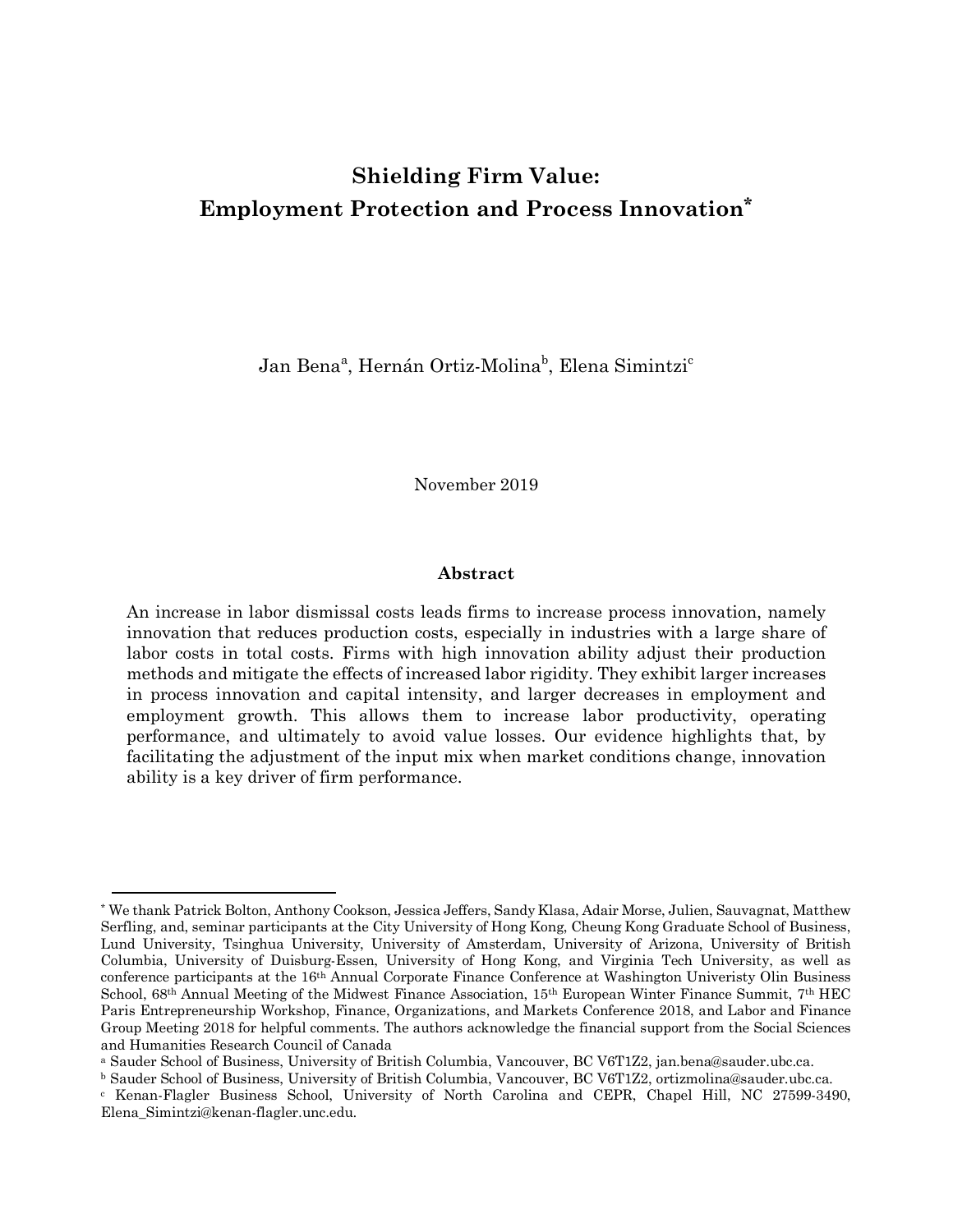## **1. Introduction**

l

Frictions in labor markets that make a firm's labor input rigid and costly to adjust lead to higher production costs and operating leverage. Such frictions can thus reduce a firm's value both by decreasing its expected future cash flows and by increasing its cost of capital.1 To mitigate the impact of these frictions, firms reduce their financial leverage (Simintzi, Vig, and Volpin (2015), Serfling (2016)) or reorganize their production activity by substituting capital for rigid labor and by outsourcing production (Autor (2003), Autor, Kerr, and Kugler (2007)). However, it is often overlooked that in order to take advantage of a higher, more costeffective, capital-labor ratio a firm must be able to develop new production methods that are appropriate for that capital-labor ratio (Jones (2005)). The ability to invent new production methods is thus critical for a firm's success in mitigating the impact of labor markets frictions on its value, yet little is known about this role of innovation empirically.

In this paper, we examine how a firm's innovation ability shapes the adjustment of its production techniques and ultimately affects its performance following an increase in labor dismissal costs—a key source of labor rigidity. Such costs make layoffs costly and labor difficult to adjust (Autor, Kerr, and Kugler (2007)). The resulting operating leverage effectively increases the cost of labor relative to other inputs making cost-effective to firms to substitute capital for labor. We first study the effect of labor rigidity on a firm's invention of new cost-saving production methods—process innovations. We then study how a firm's exante innovation ability drives the adjustment of its production input mix in response to increased labor rigidity, and thereby moderates the impact of higher labor rigidity on its productivity, operating performance, and market value. Our evidence shows that, by facilitating the adjustment of the input mix when conditions in input markets change, innovation ability is a key driver of firm performance.

Using textual analysis of patent claims, we create novel measures of innovation that distinguish *process innovations*, which refer to inventions of new methods used to adjust firms' production (Scherer (1982, 1984), Eswaran and Gallini (1996)) from other non-process innovations. Stilted legalistic language and the use of consistent vocabulary across firms and

**<sup>1</sup>** A large literature discusses the effects of various labor market frictions on firms' operations and performance, including Clark (1984), Abowd (1989), Besley and Burgess (2004), Autor, Kerr, and Kugler (2007), Messina and Vallanti (2007), Atanassov and Kim (2009), Chen, Kacperczyk, and Ortiz-Molina (2011), Agrawal and Matsa (2013), Donangelo (2014), Favilukis and Lin (2016), Campello et al. (2018), and Favilukis, Lin, and Zhao (2019), among many others. See Matsa (2018) for a broader discussion of labor market frictions in corporate finance.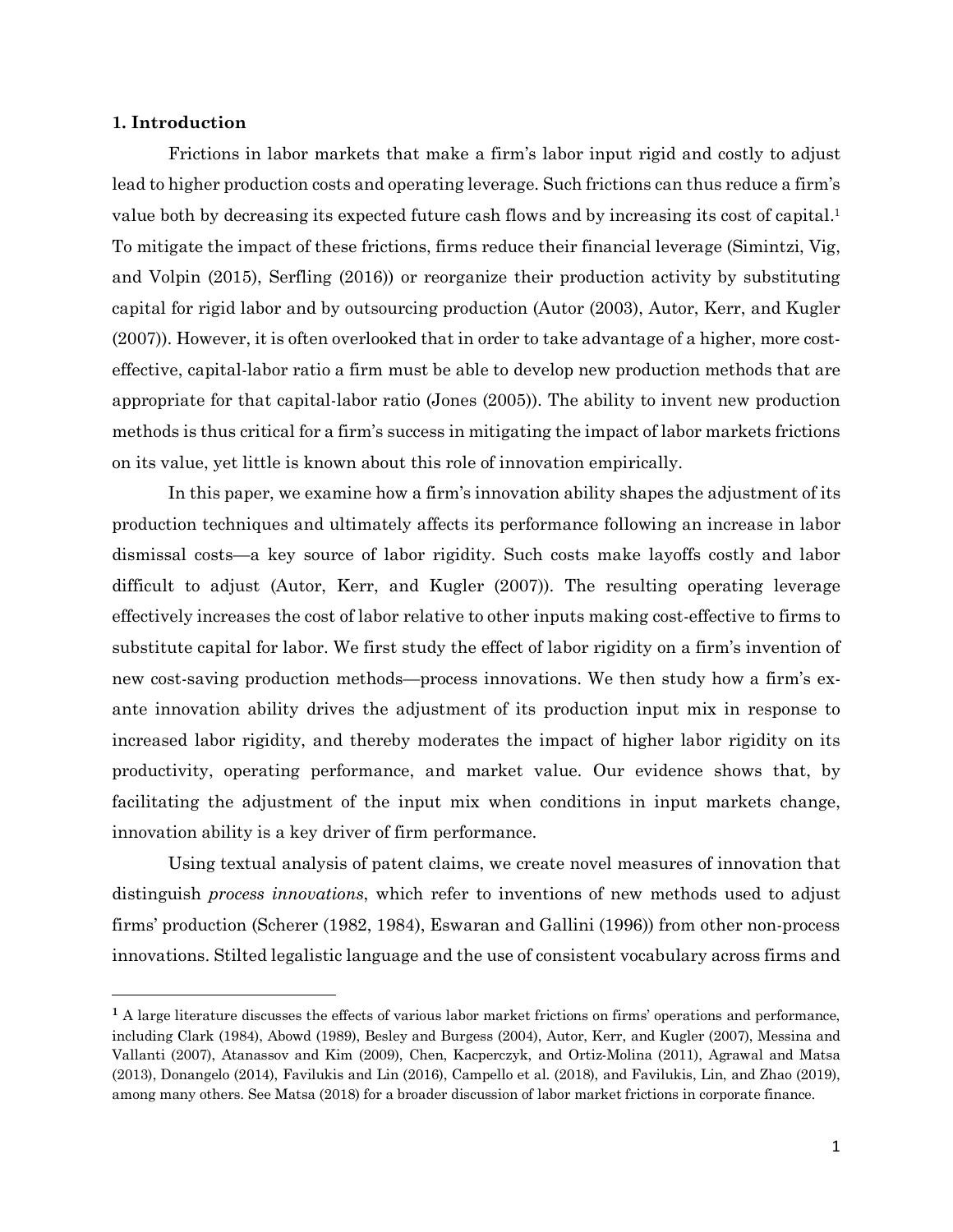over time allows us to accurately distinguish patent claims that describe process innovations from those that do not. Our main measures thus count the number of process and non-process claims contained in patents filed by each firm in a given year. To account for the heterogeneity in patent quality, we also use citation-weighted counts of process and nonprocess patents. To highlight the importance of understanding what economic mechanisms drive the creation of process innovations, we document a significant steady increase in the share of process innovation in total innovation over time, from 19.5 % in 1975 to 32.2% in 1997, the last year in our sample, and continuing to increase afterward.

We use a difference-in-differences methodology based on the staggered adoption of the "good faith" exception to the common law "employment at will" doctrine by U.S. state courts between 1973 and 1995. This doctrine gives employers unlimited discretion to fire employees at any time. The good faith exception significantly restricts this discretion because it serves as a general prohibition against firing workers without just cause and it thus opens firms to potentially costly litigation if they lay off workers (Dertouzos and Karoly (1992), Kugler and Saint-Paul (2004), Autor, Kerr, and Kugler (2007)). Prior work further shows that the adoption of this exception leads to a significant increase in labor adjustment costs and operating leverage (Autor, Kerr, and Kugler (2007), Serfling (2016)).

We find that, following the adoption of the good-faith exception, firms located in adopting states increase their process innovation by 6.1% to 8.9% relative to firms in other (non-adopting) states. This increase in process innovation becomes statistically and economically significant four years after the adoption. Further, the increase in process innovation is more pronounced in industries where labor costs account for a larger share of production costs, and thus are more impacted by the law. The adoption of the good-faith exception does not, however, materially affect non-process innovation. These results suggest that higher labor adjustment costs lead firms to increase their innovation efforts focused on developing new production methods.

The evidence supports a causal interpretation of our results. First, the good-faith exception concerns firms' firing decisions rather than innovation outcomes or production technique choices, and its recognition follows from court decisions made by independent judges in specific cases rather than from changes in state legislation that are potentially contentious. Second, in addition to firm and year fixed effects, our results hold controlling for various time-varying firm characteristics, as well as controlling for the state's business environment and political leaning. When possible, we also include state fixed effects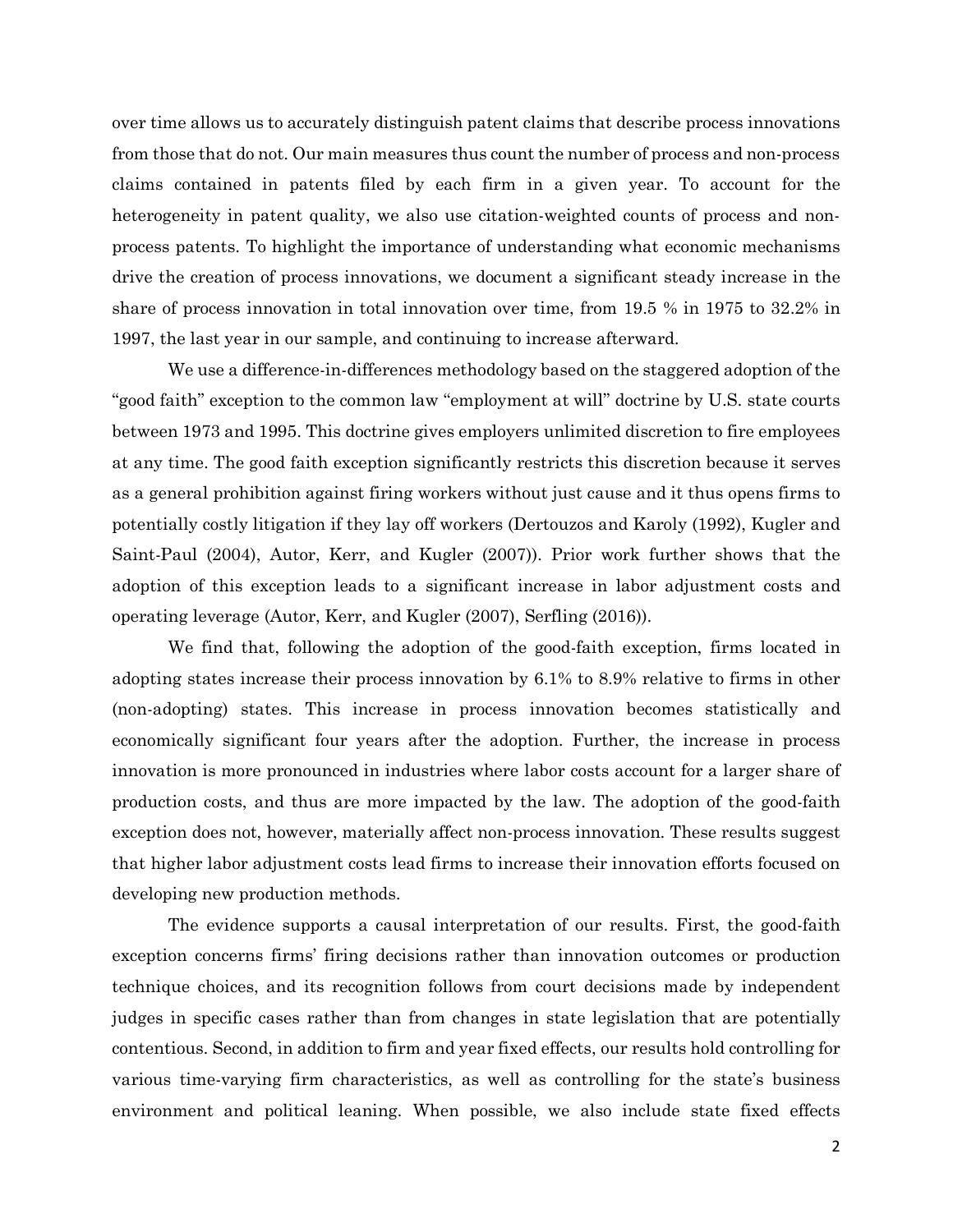interacted with year fixed effects, which ensures that state-specific time-varying omitted variables cannot explain our findings. Third, the pre-treatment trends in the innovation of firms in treated and control states are indistinguishable. Fourth, the adoption of the goodfaith exception in neighboring states does not affect a firm's innovation, suggesting that local economic shocks correlated with the adoption of the good-faith exception are unlikely to drive our results. Fifth, our results are unlikely to be driven by a differential impact across states of increased patent enforcement in the early 1980s and associated surge in patenting activity (Lerner and Seru (2017)). Our results hold controlling for time-varying differences in patent filings across states, if we restrict our sample to the 1975-1990 period (which precedes the most significant surge in patenting occurred during the 1990s), or if we exclude firms in the states of California and Massachusetts (which historically harbor a large fraction of patenting firms).

An increase in employment protection in a firm's state of headquarters can also increase the job security of its inventors employed in that state and, through this mechanism, lead them to exert more effort in innovation (Acharya, Baghai, and Subramanian (2014)). If such effort was focused on processes, this rationale could explain our results. Employment contracts are typically governed by labor laws in the state where the employee works, so the adoption of the good-faith exception in a firm's state of headquarters does not affect the job security of inventors the firm employs in other states. Inconsistent with job security alone driving our results, we find that the adoption of the good-faith exception in a firm's state leads to an increase in its process innovation even if the majority of its lead inventors are located in other states or if the lead inventors are dispersed across several states.

Next, we show that firms with high ex-ante innovation ability respond to increased labor dismissal costs by developing considerably more process innovations compared to those with low ex-ante innovation ability. Non-process innovation remains largely unaffected even for high ex-ante innovation ability firms. Furthermore, consistent with our intuition that innovation ability helps firms mitigate the negative consequences of labor market rigidities, we also find that firms with high ex-ante innovation ability reduce their total employment and employment growth, and increase their capital intensity. Such adjustments in production input mix are insignificant for low innovation ability firms. These results suggest that, when an increase in labor rigidity makes the labor input more costly, innovation ability facilitates the creation of process innovations which firms then deploy as new production methods.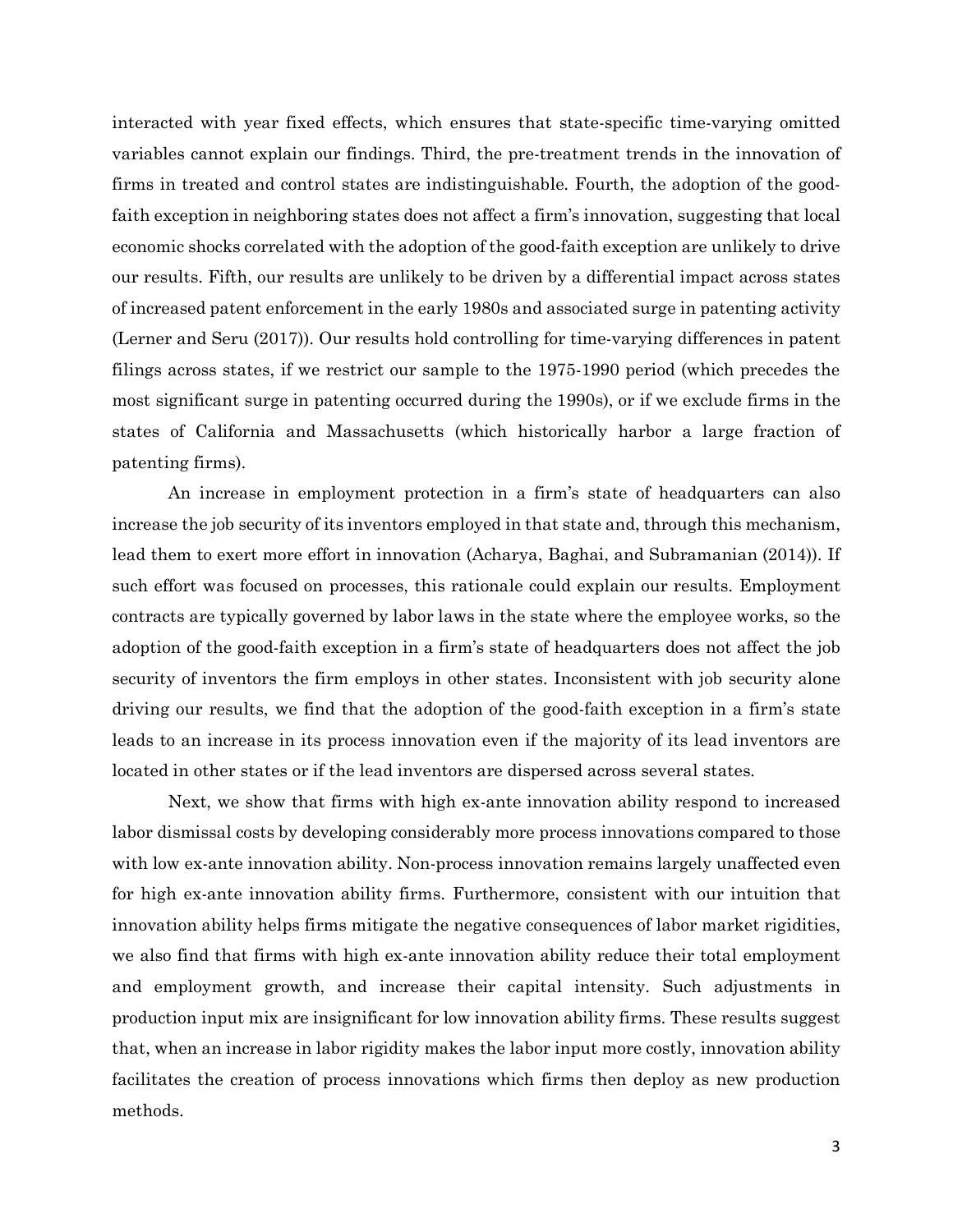Finally, we show that the ex-ante ability to innovate and adjust production methods helps firms mitigate the adverse effects of labor market rigidities on their performance. Following the adoption of the good-faith exception, we document significant increases in the productivity of labor for high innovation ability firms. We also find that high innovation ability firms maintain their profitability and avoid market value losses, while low innovation ability firms fare much worse. Our results thus suggest that innovation ability allows firms to shield their value from labor market shocks.

Our paper advances the literature that examines how frictions in labor markets affect corporate policies and outcomes. It is closely related to prior work that shows how employment protection creates operating leverage and, through this mechanism, impacts corporate investment and financing decisions (Autor, Kerr, and Kugler (2007), Simintzi, Vig, and Volpin (2015), Serfling (2016), Bai, Fairhurst, and Serfling (2019)).2 Contrary to Bai et al. (2019), who find a negative effect of employment protection on average firm investment, we show that firms with higher ex-ante ability to innovate are those who invest more in capital to offset the value losses from the increased rigidity. This evidence is consistent with the view in Jones (2005), who highlights that the availability of new production techniques suited for different capital-labor ratios affects firms' ability to change their input mix and thus shapes production functions.

A few prior studies examine how frictions in labor markets affect innovation. Acharya, Baghai, and Subramanian (2014) argue that employment protection incentivizes inventors to exert effort and find that the adoption of the good faith exception leads to an increase in firms' overall innovation. We distinguish between process and non-process innovation, and highlight another channel through which labor protection affects innovation, namely, the need to invent new processes that allow firms to adjust their production methods and mitigate the negative impact of labor rigidity on their values. Bradley, Kim, and Tian (2017) show that an increase in labor unionization leads to a decrease in innovation, because unions can hold up the firm and demand higher wages once the firm has incurred the sunk cost of innovation, which reduces the firm's ex-ante incentives to innovate. This suggests that different types of labor markets frictions impact firms' innovation differently. Bena and Simintzi (2019) show that large U.S. multinational firms reduce their process innovation

l

<sup>2</sup> Similarly, Autor et al. (2016), Bloom, Draca, and Van Reenen (2016), and Hombert and Matray (2018) show that innovative firms differentiate their products in response to competition from lower-cost foreign rivals.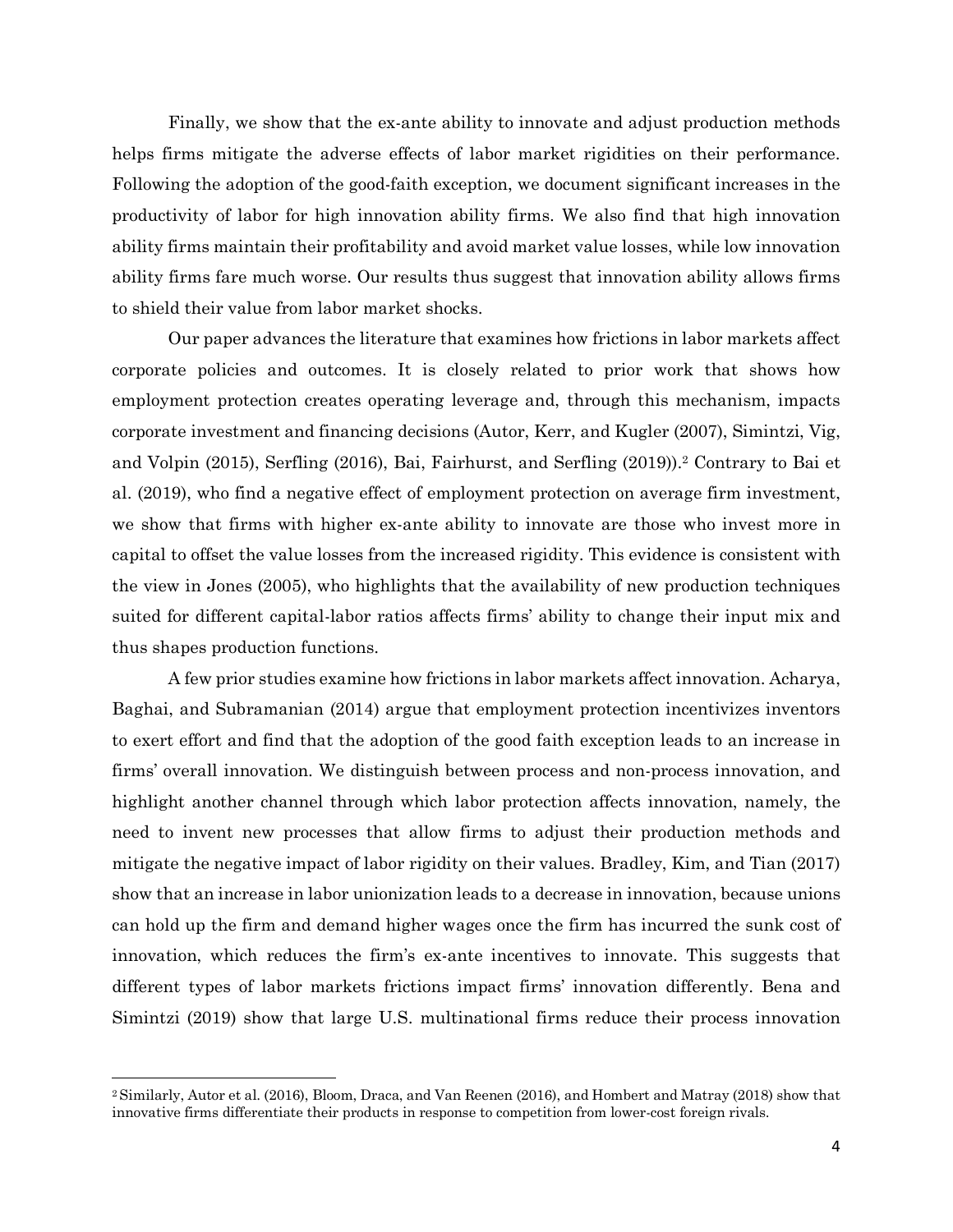after their access to "cheap" offshore labor improves. We instead focus on changes in the effective price of domestic labor that affect all U.S. firms, and show that employment protection boosts process innovation allowing firms to reduce their reliance on domestic labor.

A broader corporate finance literature examines what factors stimulate innovation, such as governance (Atanassov (2013), Balsmeier, Fleming, and Manso (2017)), ownership structure (Aghion, Van Reenen, and Zingales (2013), Bena et al. (2017)), organization (Lerner, Sørensen, and Strömberg (2011), Ferreira, Manso, and Silva (2014), Seru (2014)), managerial compensation (Manso (2011), Ederer and Manso (2013)), capital structure (Atanassov, Nanda, and Seru (2007)), litigation risk (Cohen, Gurun, and Kominers (2016)), corporate taxes (Mukherjee, Singh, and Žaldokas (2017)), and the supply of credit (Amore, Schneider, and Žaldokas (2013)). We further highlight that the distinction between process and non-process innovation might be useful in understanding what drives innovation.

Our paper is also related to the academic and public debates around the view that the introduction of new technologies which support automation makes labor redundant, leading to job displacement, lower wages, and more inequality (Autor, 2015; Autor, Levy, and Murnane, 2002; Autor and Dorn, 2013).) It is thus important to understand how the incentives for automation respond to policy intervention. Our evidence highlights that employment protection increases labor costs and thus directly affects firms' incentives and efforts to invent new production methods that facilitate the substitution of capital for labor, which can negate some of the intended benefits for workers. More generally, a potential unintended consequence of increased labor protection is that it could, in fact, accelerate automation and thereby lead to job displacement that is permanent in the long-run.

The paper is organized as follows. Section 2 discusses our conceptual framework and hypotheses. Section 3 discusses our measures of process and non-process innovation, the data, and our identification strategy. Section 4 examines the impact of labor rigidity on innovation. Section 5 focuses on how ex-ante innovation ability affects the adjustment of production methods and firm performance. Section 6 concludes.

# **2. Higher labor costs and new production techniques**

Jones (2005) highlights that adjustments to a firm's input mix inherently require inventions of new production techniques and that the availability of such inventions constrains a firm's ability to do such adjustments. Specifically, he notes that "production techniques" are ideas regarding how to organize production efficiently for specific capital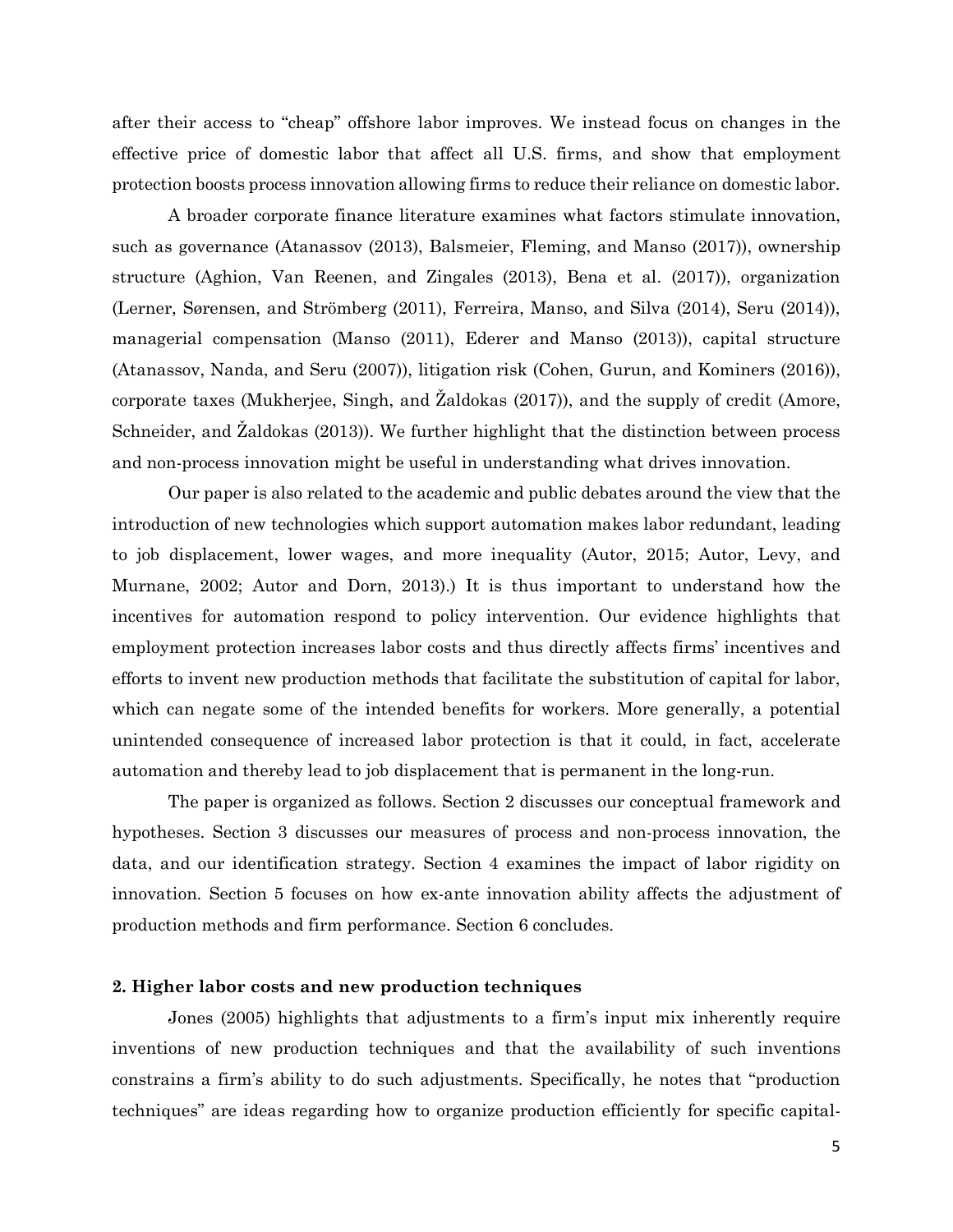labor ratios. Such techniques specify a series of instructions to transform inputs into output based on that capital-labor ratio. If a firm wants to change its capital-labor ratio, this renders its original production technique obsolete and thus needs to discover a new one that is appropriate for the new capital-labor ratio. Hence, production functions represent the substitution possibilities across different production techniques, which in turn depend on the extent to which new techniques that are appropriate for different capital-labor ratios are discovered.

Embedding the production function with input substitution possibilities described above into the profit maximization problem of the firm implies that changes in the relative price of inputs incentivize firms to change their capital-labor ratios, which requires the availability of new production methods to support the new desired capital-labor ratios. Hence, there is a direct link between changes in the relative costs of production inputs and innovation in new production methods. This intuition dates back to John Hicks (1932), who noted that *"...a change in the relative prices of the factors of production is itself a spur to invention, and to invention of a particular kind—directed to economizing the use of a factor which has become relatively expensive..."*

Consider for example the introduction of assembly lines in automotive production in the early 1900's. High labor costs and inefficiencies in production required that profitmaximizing automakers substitute machines for workers to reduce production costs, but this was unfeasible within the "craftmanship" approach to production predominant at the time. The substitution could only be implemented using a new way to organize the production process targeted at a higher capital-labor ratio. This led to a revolutionary new production technique – the "assembly line", which was credited to Ransom Olds (he patented the "stationary assembly line", and introduced it to produce the Oldsmobile Curved Dash model in his Lansing, Michigan factory in 1901) and Henry Ford (he created the "moving assembly line", and introduced it to produce the Model T in his Lansing Park, Michigan factory in 1913). This innovation led to huge productivity gains and cost savings, including a dramatic reduction in production time while using less manpower per automobile, which translated into much lower final prices, higher production volumes, and higher profit margins for these automakers.3

l

<sup>3</sup> By 1916 the price of Ford's Model T had fallen to \$360 from its debut price of \$850 in 1908 and sales were more than triple their 1912 level. The Model T was discontinued in 1927, accounting for nearly half of all automobiles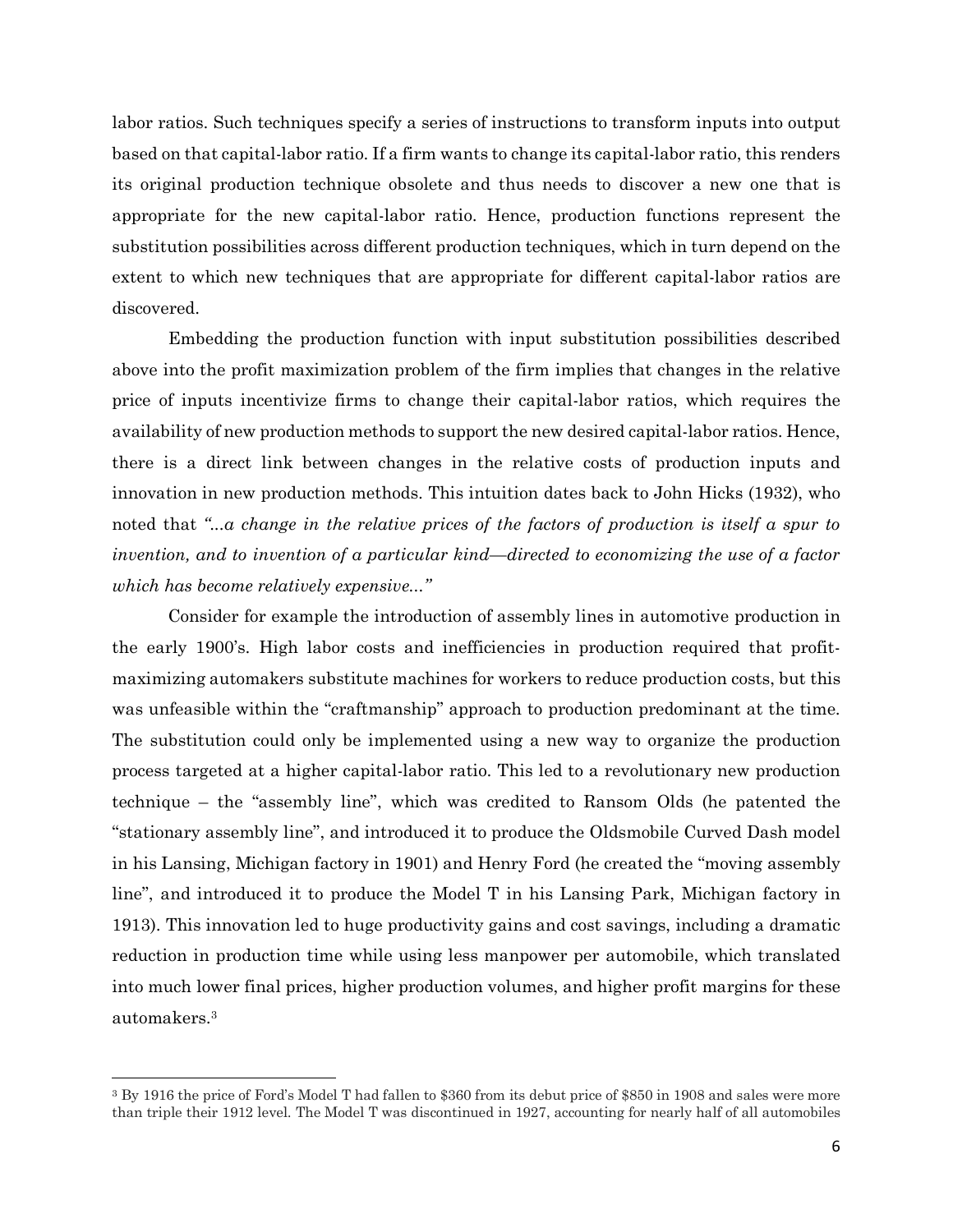In the context of this paper, we focus on an increase in the effective price of labor (relative to capital) associated with changes in labor laws that increased employment protection. Following the above intuition, our hypothesis is that increases in employment protection lead firms to invent new cost-saving production methods that allow firms to substitute capital for labor. Further, the discussion above suggests that firms with greater innovation ability are better able to implement the required substitution of capital for labor and thus to mitigate the impact of higher labor costs on their performance.

### **3. Innovation measures and empirical framework**

### *3.1 Process vs. non-process innovation*

l

The conceptual distinction between process and non-process innovation is at the heart of our conceptual framework, empirical tests, and interpretation of the results. Prior literature highlights that process innovation refers to a new way to produce an existing good and aims to improve a firm's own production methods to lower its production costs (Scherer (1982, 1984), Link (1982), Cohen and Klepper (1996), Eswaran and Gallini (1996)). In contrast, nonprocess innovation generally refers to inventions sold to others, such as new or improved products that the firm aims to sell to either final consumers or other firms.

An example of process innovation is the "assembly line" (discussed in Section 2), which led to many related patents after the original idea. A recent one (published in 2005) is Ford Motor's patent *"Manufacturing assembly line and a method of designing a manufacturing assembly line"* (US20050044700A1), which contains *"A method of designing a manufacturing process line. A process is identified as a set of discrete steps. A subset of steps is assigned to one of a plurality of standardized work cells. The work cells include a standardized workpiece presenter and a standardized processing tool. Additional subsets of discrete steps are assigned to a standardized work cell until the design for the manufacturing process is completed."*

Other examples of Ford's process innovation include *"Wheel manufacture"* (US3859704A), granted in 1975, which describes *"a process for the production of vehicular wheels and finds particular utility in wheels in which a steel rim must be united to a magnesium or aluminum spider. The aluminum or magnesium spider is united to the steel rim by a combination of adhesive action and metal interlocking since steel is essentially* 

sold in the world to that date. The Olds Motor Works Co. (founded by Ransom Olds) was bought by General Motors in 1908. General Motors discontinued the "Oldsmobile" brand in 2004, after a production run of 96 years.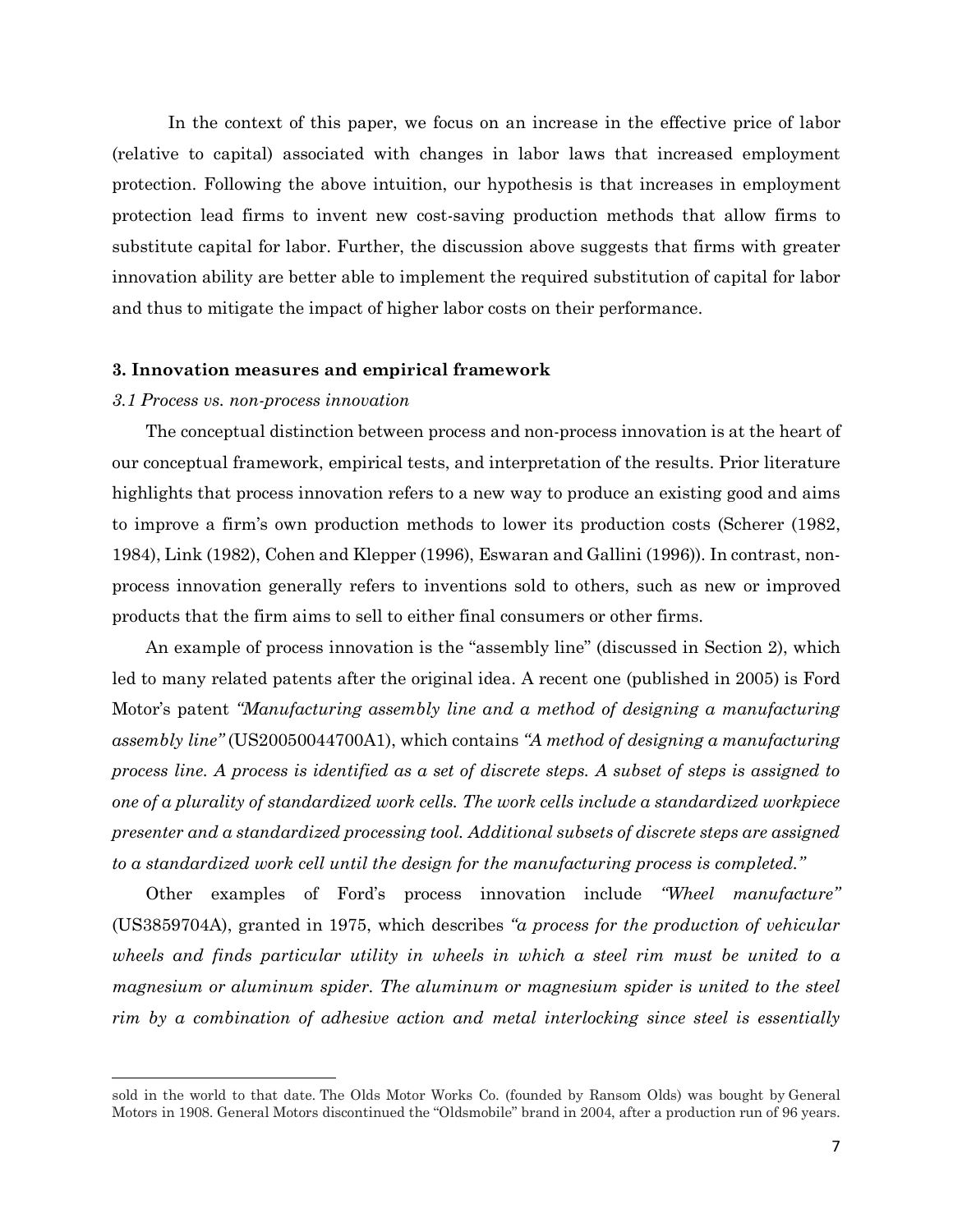*unweldable to either aluminum or magnesium."* and *"Method for motor vehicle interior climate control"* (US20170144505A1), describing *"A method for climate control for an interior of a motor vehicle includes acquiring climatically relevant data of the interior and/or surroundings of the vehicle, creating a thermodynamic model of a vehicle climate system […], the model including […], introducing into the interior a quantity of air having a temperature different from an existing interior temperature [further details omitted]."*

Examples of Ford's non-process patented innovation include *"Motor vehicle body mount"* (US3622194A), granted in 1971, describing *"A body mount for connecting a motor vehicle body part to a motor vehicle frame…[description of body mount omitted]"*, and various patents grated in 2018 such as *"Airbag for oblique vehicle impacts"* (US9963101B2), describing *"An airbag system includes an inflator and an airbag in communication with the inflator. [further details omitted]",* its *"Head rest with a compartment for a travel pillow"* (US10093205B2)*,* its *"Keyless vehicle door latch system with powered backup unlock feature"* (US20180051493A1), and its *"Direct injection fuel pump"* (US10006426B2), among others.

The adoption of new processes might require innovation in new equipment that supports the new processes. For example, Ford's patent *"Methods and systems for assisted direct start control"* (US20170341637A1) first describes *"A method of controlling a vehicle system including an engine that is selectively shut-down during engine idle-stop conditions, comprising: … [further details omitted]"* and then *"A vehicle system, comprising: a powertrain including wheels, an engine, a torque converter having a lock-up clutch, and an automatic transmission including a forward clutch; wheel brakes; and a control system configured to selectively shut-down the engine during engine idle-stop conditions …[further details omitted]"*. Process innovation can also aid subsequent non-process innovation by the same or other firms in related fields. For example, Ford Motor's process patent granted in 1975 *"Wheel manufacture"* (US3859704A) discussed above is cited by subsequent non-process patents, such as ITT Corp's *"Aluminum alloy motorcycle wheel having an extruded rim shrink fitted and resin bonded to a die cast hub-spoke unit"* (US4256348A) granted in 1981.

### *3.2 Distinguishing process and non-process innovation in patent filings*

We use the process and non-process innovation measures developed by Bena and Simintzi (2019). Specifically, our main dependent variables separately measure a firm's patented process and non-process innovation output and are extracted from the texts of patent grants. To this end, our measure relies on the critical defining element of a patent: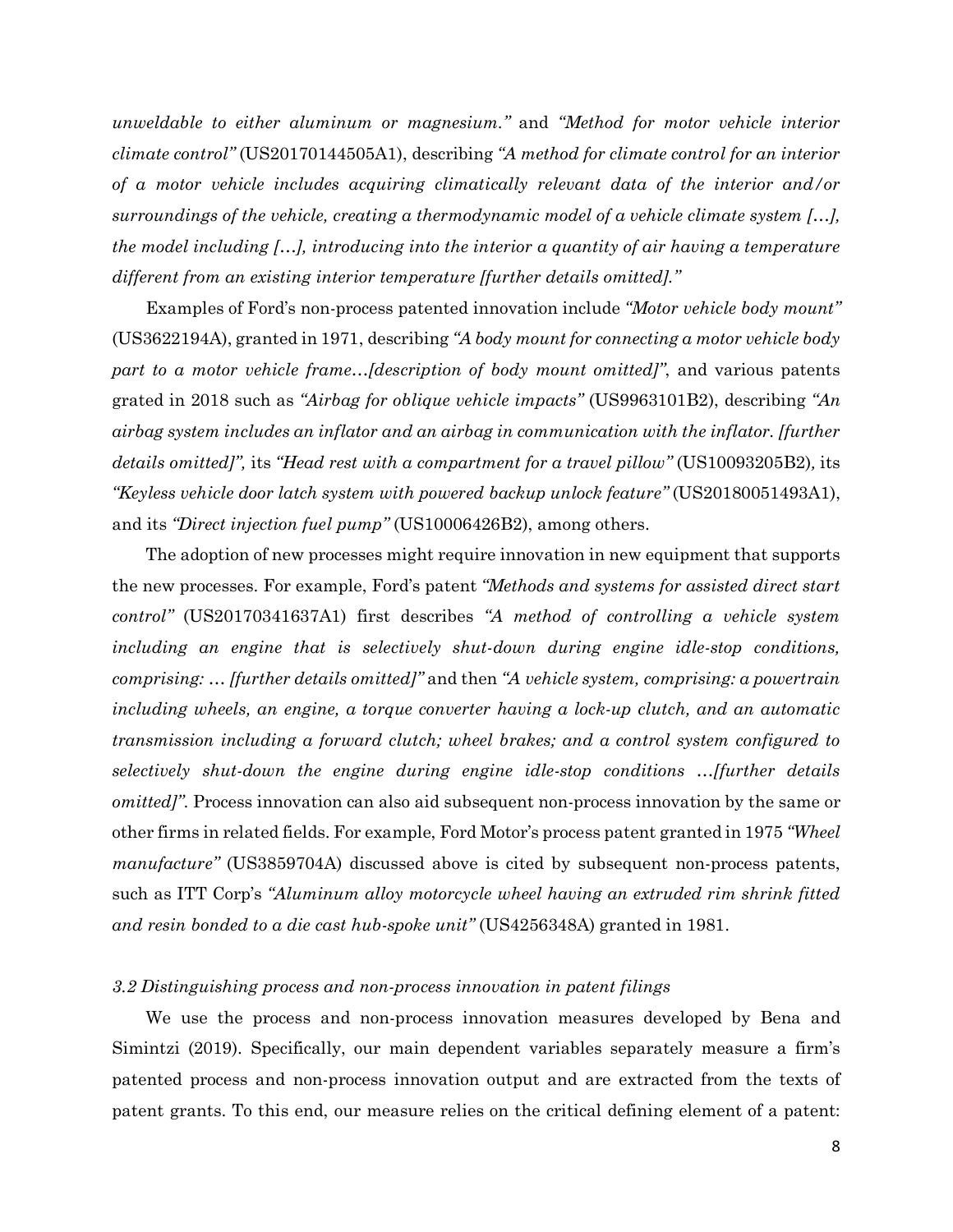the list of specific "claims". The claims define – in technical terms – what subject matter the patent protects and the scope of protection conferred. For this reason, the list of specific claims in a patent is the primary subject of examination in patent prosecution and crucial in patent litigation cases.

As detailed in Bena and Simintzi (2019), our measure is based on the full texts of all utility patents awarded by the United States Patent and Trademark Office (USPTO) from January 1976 to December 2012. The patent texts are then parsed to extract the section that contains the list of patent claims. Finally, with the use of standard textual analysis techniques, claims can be unambiguishly distinguished within each patent as either process or non-process claims. This is aided by the very legalistic and stilted language used in drafting claims, e.g., process claims always refer to *"A method for ..."* or *"A process for ..."* (or minor variations), followed by a verb (typically in gerund form). For example, the list of 23 claims in Ford's patent *"Method of assembling a vehicle from preassembled modular components"* (US6493920B1) reads *"1. A method of assembling a vehicle, the method comprising; … [full description omitted]"*; *"2. The method of claim 1 wherein the roof panel is made of material selected from the group consisting of aluminum and magnesium."*; and all remaining claims also begin *"The method of claim…"*.

To see how the standardized legal language used in the drafting of patent claims allows to accurately distinguish process from non-process claims, note that the most frequent bigrams of words in process claims that do not appear among the top 1,000 bigrams of words in non-process claims are (after word stemming and in the order of frequency): "comprisstep", "method-compris", "said-method", "process-prepar", "process-compris", "step-provid, "aqueous-solut", "step-form", "alkali-metal", "effect-amount", "process-produc", "methodproduc", "method-manufactur", "compris-contact", "method-form", and "method-make". <sup>4</sup> See Bena and Simintzi (2019) for more detail.

### *3.3 Matching of patents to firms and measures of process and non-process innovation*

l

To match patent filings to firms in Compustat we follow Bena, Ferreira, Matos, and Pires (2017). We first search each patent grant document and identify the names of patent assignees, the country of these assignees, and whether each assignee is a U.S. corporation, a

<sup>4</sup> Non-process claims use very different unique words. For example, in June 21, 2004 Apple Inc. filed a *"Integrated sensing display"* non-process patent (US 7535468 B2), whose first and second claims read *"1. A device comprising a display panel..."* and *"2. The device of claim 1, wherein the image elements are located in a..."*.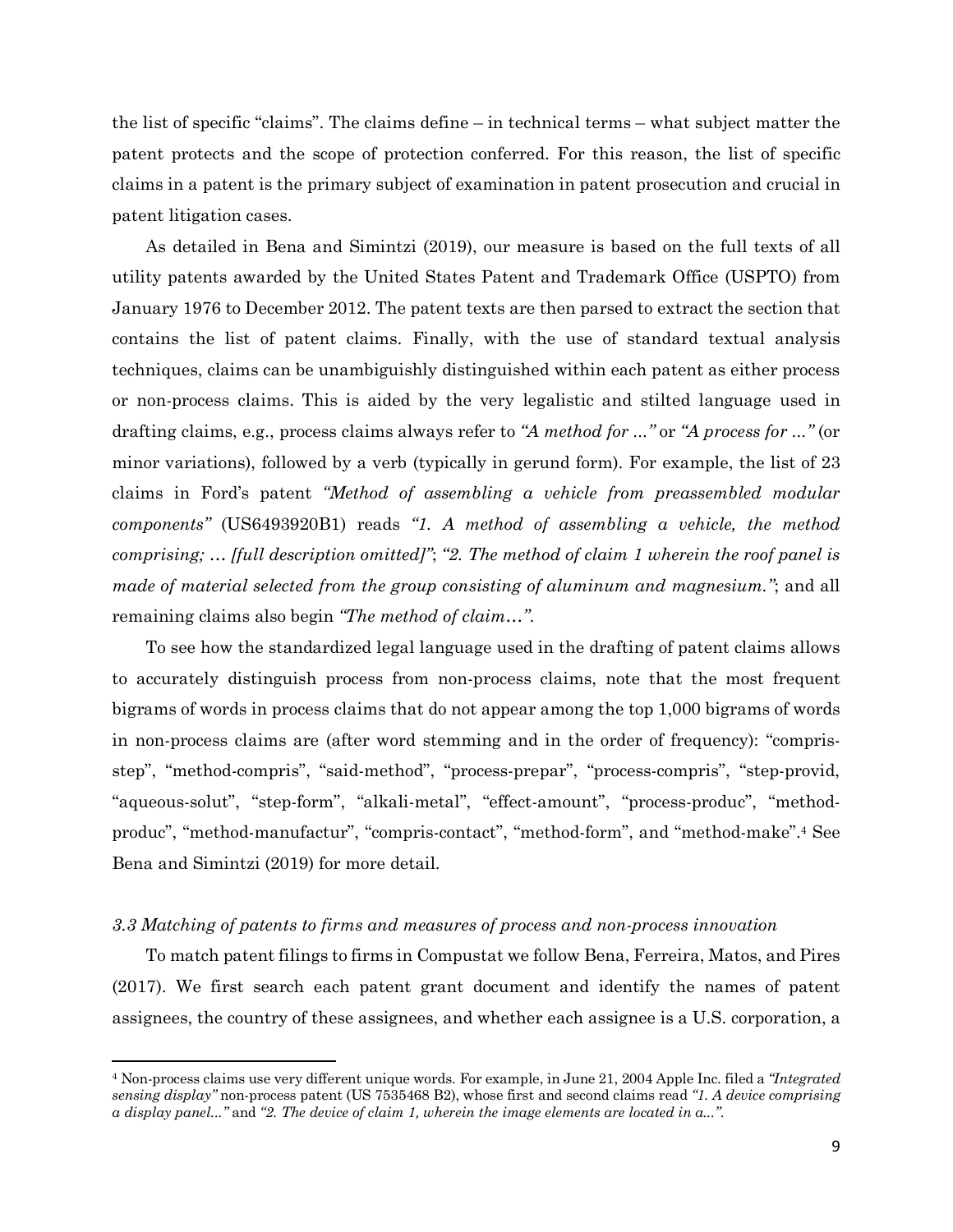non-U.S. corporation, an individual, or a government body. Using this information, we then match patents to firms in Compustat. Our matching algorithm involves two main steps. First, we standardize patent assignee names and firm names, focusing on unifying suffices and dampening the non-informative parts of firm names. Second, we apply multiple fuzzy string matching techniques to identify the firm, if any, to which each patent belongs. 5

We measure a firm's annual process and non-process innovation in two ways. The first approach exploits the fact that each and every patent can be broken down into the individual process and non-process claims it contains. Thus, a firm's *Process Claims* is computed by summing the number of process claims contained in all of its patents filed in each year. Similarly, a firm's *Non-Process Claims* is computed by summing the number of non-process claims contained in all of its patents filed in each year. Both variables are set to zero for firmyears with no patents. The advantage of these measures is that they capture *all* process and non-process innovations patented by a firm. However, they ignore differences in the quality of innovations protected by each specific claim in a patent, because there are no claim-level indicators of quality (e.g., citations are for entire patents and not for individual claims).

Our second approach uses the number of citations received by each patent to account for the differences in the scientific merit of innovations (Hall, Jaffe, and Trajtenberg (2001, 2005), Jaffe and Trajtenberg (2002)). To ensure a clear distinction between process and nonprocess innovations, we focus on patents that contain only process claims (Process Patents) or only non-process claims (Non-Process Patents), but not both.6 *C-W Process Patents* is the citations-weighted number of process patents and *C-W Non-Process Patents* is the citationsweighted number of non-process patents filed by a firm in each year, respectively. Both measures are set to zero for firm-years with no process or no non-process patents.

Figure 1 shows that, together with an overall increase in the total number of claims (process and non-process) during our sample period (which mirrors the increase in patenting documented in prior studies), there is a steady increase in the share of process innovation. For the average firm in our sample, the share of process claims in total claims was 24.5% over the entire sample period, but this share rose steadily from 19.5% in 1975 (first year in our sample) to 32.2% in 1997 (last year in our sample). Although outside our sample period, this trend continued in subsequent years, leading to a share of almost 40% in 2010. Hence,

l

<sup>5</sup> See Bena, Ferreira, Matos, and Pires (2017) for more detail on the matching procedure and a comparison of the matches to those in the NBER patent database.

<sup>6</sup> Process patents and non-process patents account for 70.3% of all patents in our data.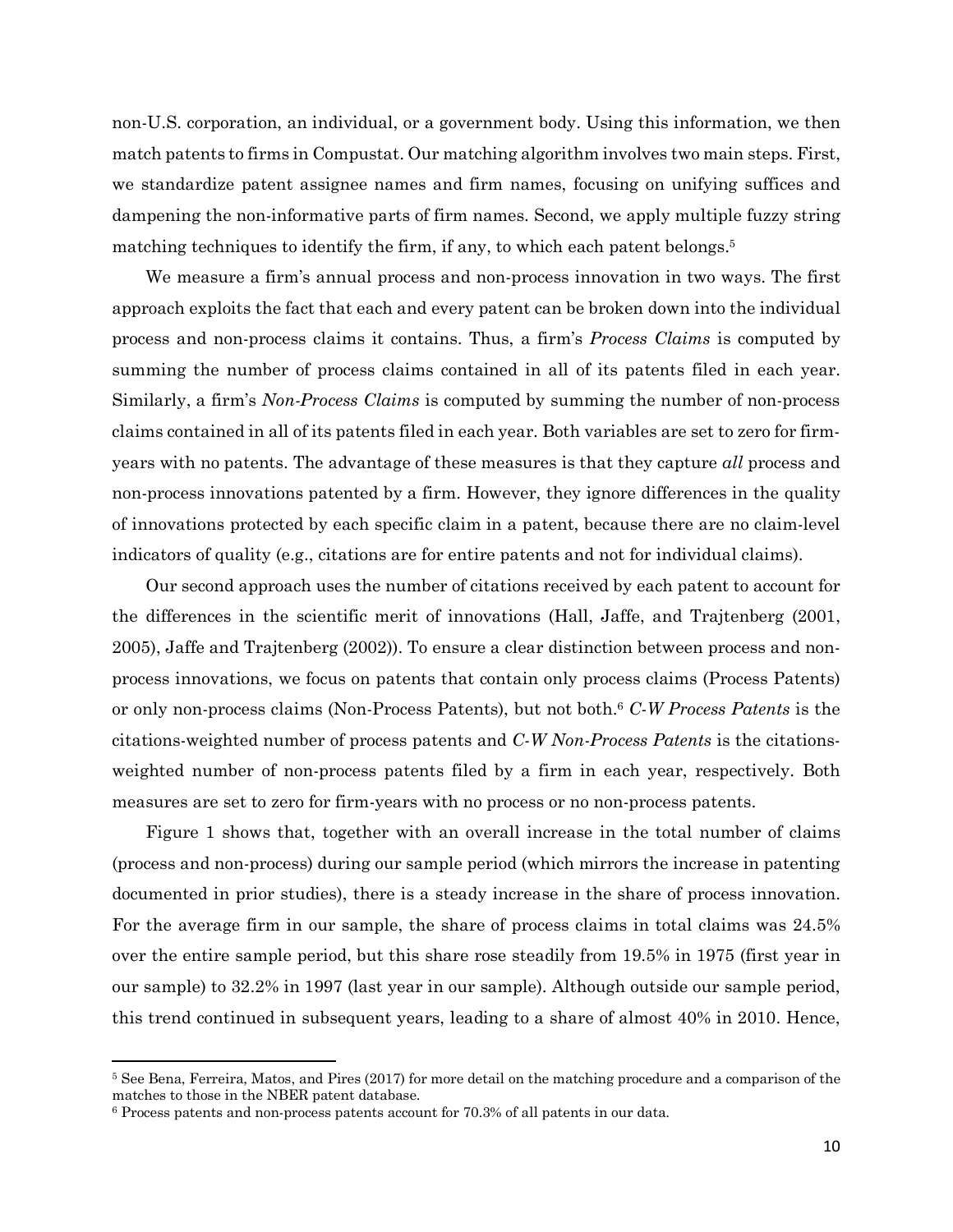process innovation is becoming an increasingly important component of overall innovation.

In Panel A of Table 2, we examine which industries account for the bulk of process innovation. We report the share of each two digit SIC industry in the total number of process claims contained in all patents over the period 1975-97 as well as the subperiods 1975-80, 1981-85, 1986-90, and 1991-97. Manufacturing industries account for the majority of process innovation, with Chemicals & allied products (SIC 28), Electronic & electrical equipment (SIC 36), and Machinery & computer equipment (SIC 35) at the top of this list, although communications (SIC 48) and business services (SIC 73) account for a sizeable fraction as well. Interestingly, some industries have increased their shares in process innovation over the years (SICs 36, 35, 38, and 73) and some have decreased their shares (SICs 28, 29, and 33), while the shares of other industries remained largely unchanged (SIC 37, 48, and 26).

In Panel B, we examine the importance of process innovation relative to total innovation for the same industries identified in Panel A. Specifically, we report the shares of process claims in the total number of (process and non-process) claims contained in all patents for the period 1975-97 as well for the subperiods 1975-80, 1981-85, 1986-90, and 1991-97. Over our entire sample period, process innovation accounts for a large fraction of patented innovation in those industries that generate the bulk of process innovation. In all of these industries process innovation accounts for at least a quarter of the innovation in the industry and in some (petroleum refining, primary metal industries, business services) it accounts for about half. Importantly, consistent with the aggregate trend, for most industries there is a large and steady increase in the share of process innovation over the years.

### *3.4 Wrongful discharge*

To estimate the causal effect of labor dismissal costs on firms' process and non-process innovation, we use a difference-in-differences approach based on the variation in these costs associated with the staggered adoption of "wrongful discharge laws" by U.S. state courts between the late 1970s and the early 1990s. Prior work extensively discusses these laws and their economic significance as a source of exogenous variation in labor dismissal costs (Dertouzos and Karoly (1992), Miles (2000), Kugler and Saint-Paul (2004), Autor, Donohue, and Schwab (2004, 2006), Autor, Kerr, and Kugler (2007)). Recently, Acharya, Baghai, and Subramanian (2014) and Serfling (2016) further validate this setting for identification purposes.

The legal framework regarding worker dismissals prevailing at the beginning of the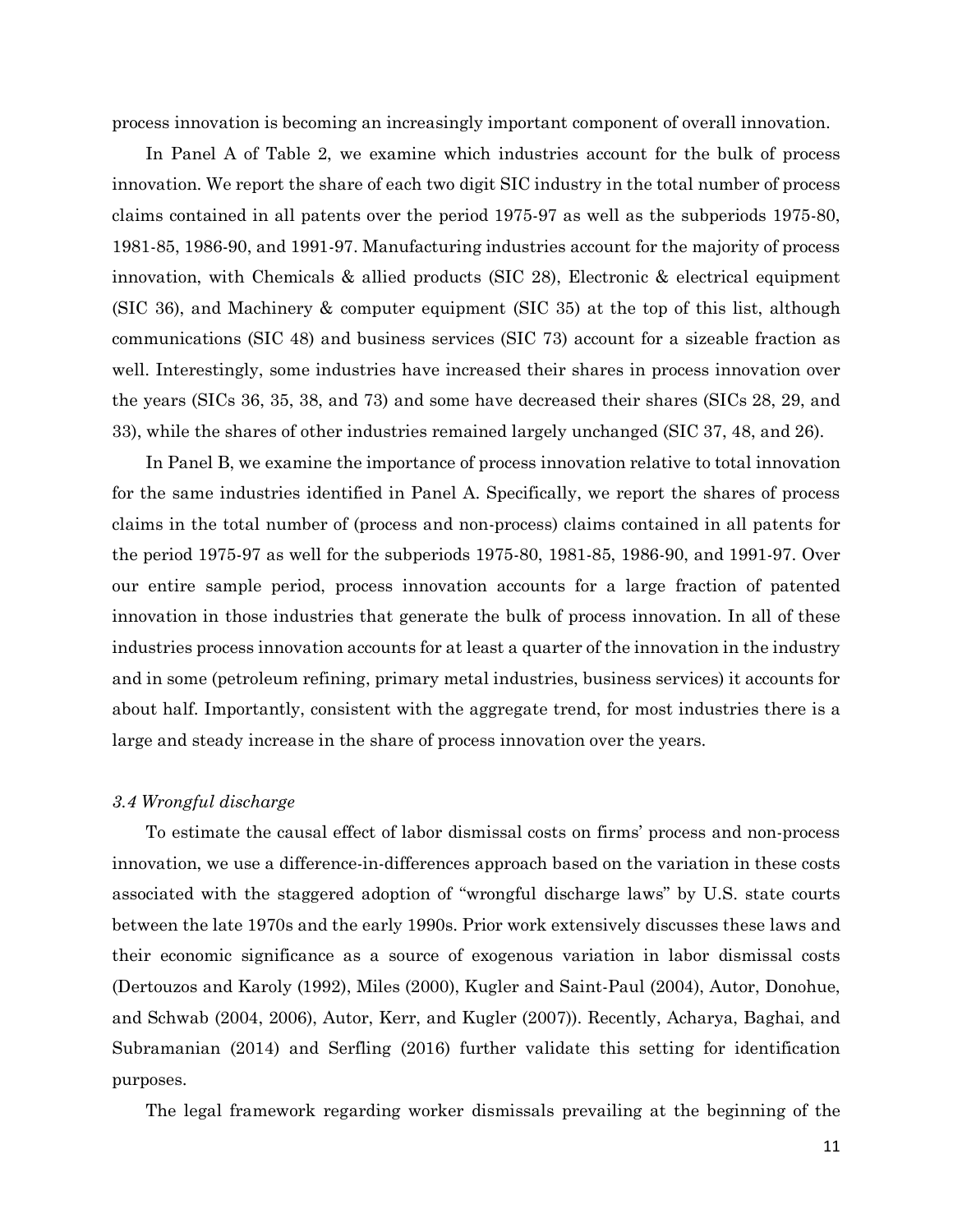1970s was centered around the common law doctrine of "employment at will". This doctrine sustained a legal presumption that employers could fire workers *at will*, that is, "for good cause, bad cause, or no cause" (a quote from Payne vs. Western & Atlantic Railroad, Supreme Court of Tennessee, 1884), which gave employers unlimited discretion in firing workers. Between 1973 and 1995, courts in 46 states set new legal precedents recognizing three exceptions to employment at will usually referred to as "wrongful discharge laws". These exceptions significantly limited employers' discretion to fire workers, opened them to potentially costly litigation, and generated uncertainty about when employers could terminate workers with impunity. The survey of public firms' managers conducted by Dertouzos, Holland, and Ebener (1988) indicated that 46% of managers feared potential losses arising from such lawsuits, while Jung (1997) and Boxold (2008) document economically significant awards to plaintiffs.

The key legal change we use to gauge an increase in labor dismissal costs is the adoption of the *"good-faith exception"* to the employment at will doctrine by state courts. This exception represents an implied covenant to terminate employment only in good faith and fair dealing, which essentially prevents employers from firing workers for any "bad cause". The good-faith exception represents the largest deviation from at-will employment and is the most far reaching. It gives employees both a contract and a tort cause of action in the event they are dismissed, allowing them to seek compensation for both contractual losses and emotional distress, as well as punitive damages that imply highly uncertain amounts. Importantly, it serves as a general prohibition against terminating any worker without just cause (economic necessity or poor performance) and thus could have sweeping consequences (Dertouzos and Karoly (1992), Kugler and Saint-Paul (2004), and Autor, Kerr, and Kugler (2007)).

State courts adopted two other exceptions to the employment at will doctrine during this period that had less impact on firms. We include them as control variables in our analyses. One is the "*implied-contract exception"*, which protects workers from discharges when there is an implicit promise that the firm will not fire workers without good cause.7 The other is the *"public-policy exception"*, which protects workers against discharges that would thwart an important public policy, such as, performing jury duty, filing a worker's compensation

 $\overline{\phantom{a}}$ 

<sup>7</sup> Such promises follow from the language in employment contracts and personnel manuals, or from expectations of continuing employment based on the length of service and prior promotions. In practice, employers can reword these documents to clearly indicate that employment contracts are at will (Miles (2000), Autor, Kerr, and Kugler (2007)) and employers indeed took such steps (Sutton and Dobbin (1996)).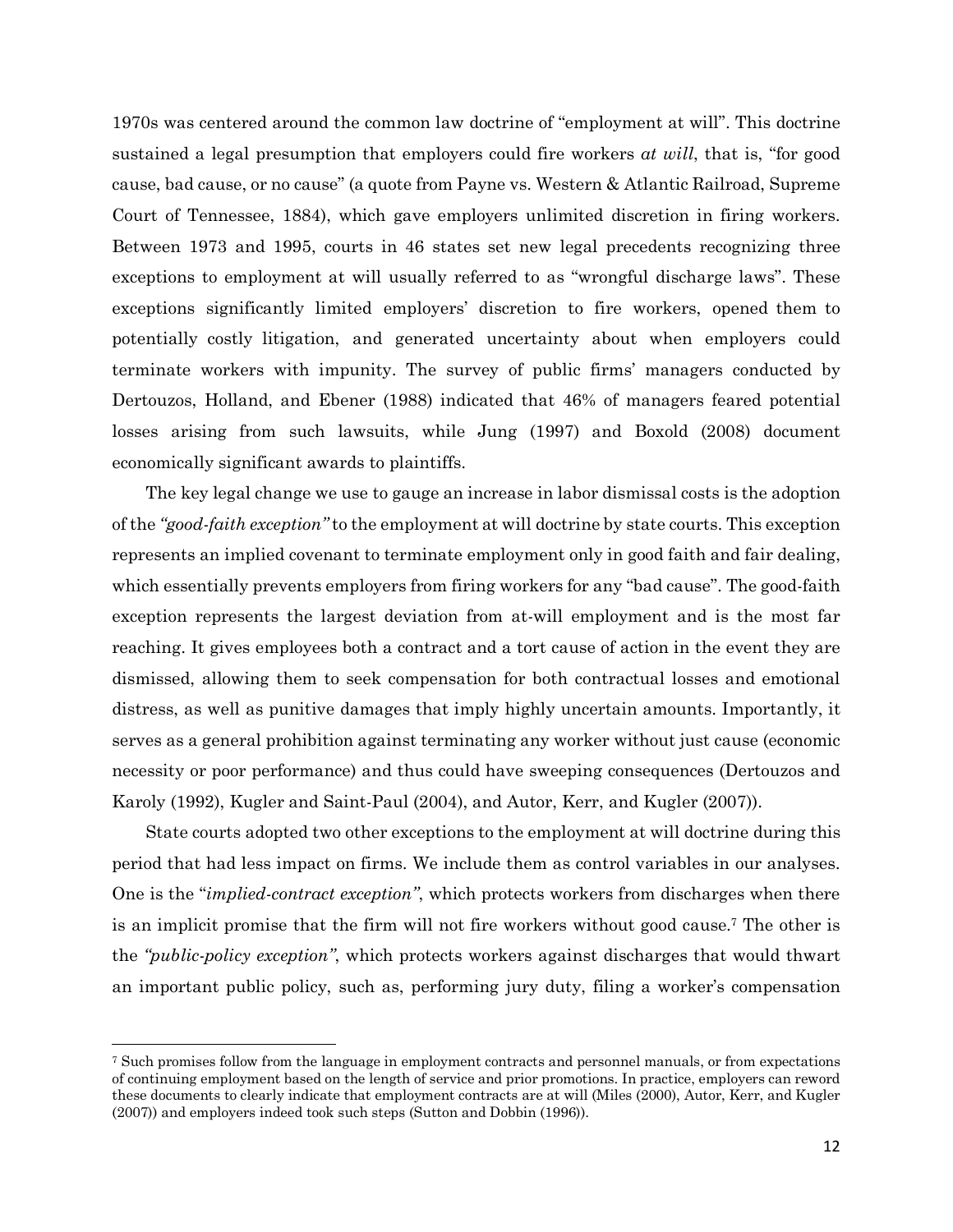claim, reporting an employer's wrongdoing, or refusing to commit perjury.8

Prior work highlights that the adoption of the good-faith exception significantly increases hiring and firing costs, ultimately increasing labor adjustment costs and operating leverage. Using plant-level data from the Census Bureau, Autor, Kerr, and Kugler (2007) show that the adoption of this exception reduces employment volatility, both in the intensive (withinplant) and the extensive (plant entry/exit) margins.9 Further, in a sample of public firms, Serfling (2016) shows that it leads to a reduction in the volatility of employment and in the likelihood that a firm fires workers when its earnings decrease; it also leads to an increase in the elasticity of changes in earnings to changes in sales and in the volatility of profits.

The adoption of the good-faith exception is unlikely to be driven by changes in economic or political conditions in the state that could be correlated with firms' incentives to innovate. It occurs in judiciary decisions by state courts and not through a potentially contentious legislative process in the state. The judges are independent and largely immune to political pressure from interested parties, and thus base their decisions on the merits of the specific case. Further, Walsh and Schwarz (1996) document three key reasons why judges adopt these exceptions: enhancing fairness in employment relationships, assuring consistency with established principles of contract law, and following similar rulings in other states. Last, Acharya, Baghai, and Subramanian (2014) and Serfling (2016) show that the adoption of the good-faith exception is not driven by changing political conditions, economic conditions, or in other labor regulation in the state, and that such rulings were not anticipated. Hence, it provides plausibly exogenous variation in employment protection in our study of innovation.

### *3.5 Data and variables*

 $\overline{a}$ 

The sample spans the period 1975-1997 and is based on the publicly traded firms in the Compusat dataset. As in Bloom, Schankerman and Van Reenen (2013), it includes all nonfinancial and non-utility firms headquartered in the U.S. that filed at least one patent with the United States Patent and Trademark Office (USPTO) during this period, for a total of 44,898 firm-year observations. We define all variables in the Appendix. The corresponding summary statistics are in Table 1.

<sup>8</sup> This exception is of minor legal and economic significance, because large compensation amounts are rare and courts limit public policy cases to clear violations of specific legislative commands rather than violations of a vaguer sense of public obligation (Edelman, Abraham, and Erlanger (1992), Autor, Donohue, and Schwab (2006)). <sup>9</sup> Also consistent with these legal changes affecting hiring decisions, Kugler and Saint-Paul (2004) further show that the good-faith exception reduced the re-employment probability of unemployed relative to employed workers.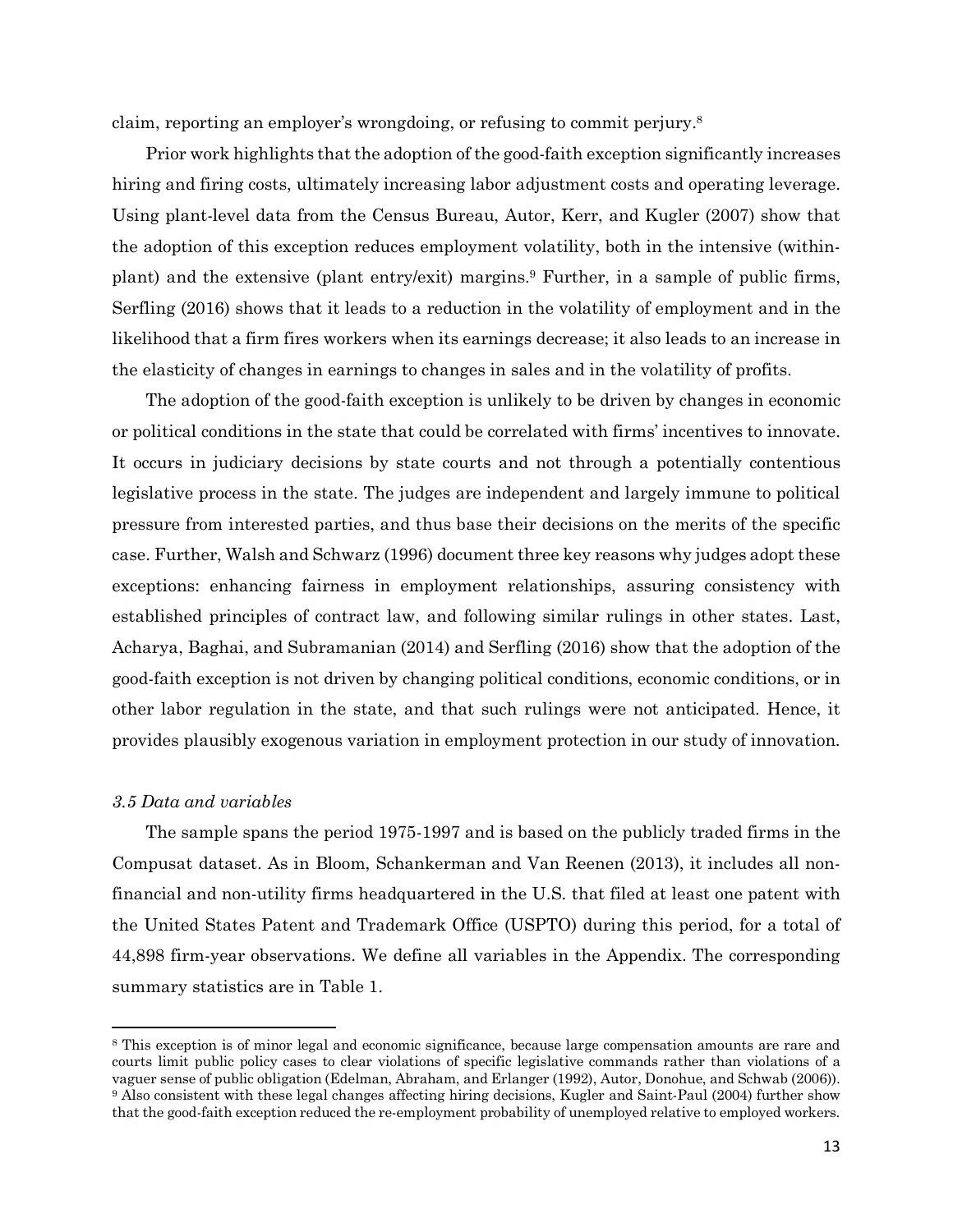To merge the wrongful discharge law indicators and other state level variables into our dataset, we rely on a firm's historical state of headquarters.10 To this end, we use the "company header history" file in the legacy CRSP/Compustat Merged database. This file provides, for each firm, the time frame for each verified historical state of headquarters and allows us to accurately track changes in the headquarter state over time. When this information is missing for a particular year, we use the firm's next or last verified state of headquarters if available. In this way, we obtain the historical state of headquarters for 75% of the observations in our sample. The remaining 25% of observations correspond to firms with no data available in the company header history file. Most these firms have the last reporting year in Compustat between 1975 and 1990 and especially in the early part of our sample. For these firms, we use the state of headquarters reported in the "company header file", which is the state of headquarters as of the firm's last reporting year. For these firms, the last recorded headquarter state we use is close in time to most of their observations.11

# **4. Results**

 $\overline{a}$ 

## *4.1 Econometric specification*

To identify the effect of wrongful discharge laws on process and non-process innovation, we estimate the following difference-in-differences regression:

$$
y_{i,s,t} = \beta_1 \text{Good Faith}_{s,t} + \beta_2 \text{Implicit Control}
$$

$$
+ \delta X_{i,s,t-1} + \alpha_i + \mu_t + \varepsilon_{i,s,t}
$$

where *i* denotes firm, *s* denotes the firm's state of headquarters, and *t* denotes year. The dependent variables *y* are *Log(1 + Process Claims), Log(1 + Non-Process Claims), Log(1 + C-W Process Patents),* and *Log(1 + C-W Non-Process Patents).* The three indicator variables for whether the state recognizes the corresponding exception to the employment at will doctrine are *Good Faith*, *Implied Contract*, and *Public Policy*, respectively. The vector *X* includes lagged firm-level control variables (*Log(1 + Patent Stock)*, *Log(1 + R&D Stock), Log(Sales)*, and *Log(M/B)*) and state-level control variables (*State GDP Growth* and *State Political Balance*). As in Bloom, Schankerman and Van Reenen (2013), we control for differences in a

<sup>&</sup>lt;sup>10</sup> According to employment law, the relevant jurisdiction for a wrongful discharge lawsuit is the state where the employee works. Firms often employ workers in different states, but data restrictions only allow us to identify a firm's state of headquarters, where most of a firm's workers are typically employed.

<sup>11</sup> For example, if a firm last appears in Compustat in 1985, the company header file records the state of headquarters in 1985 and we use this state in all prior years as well.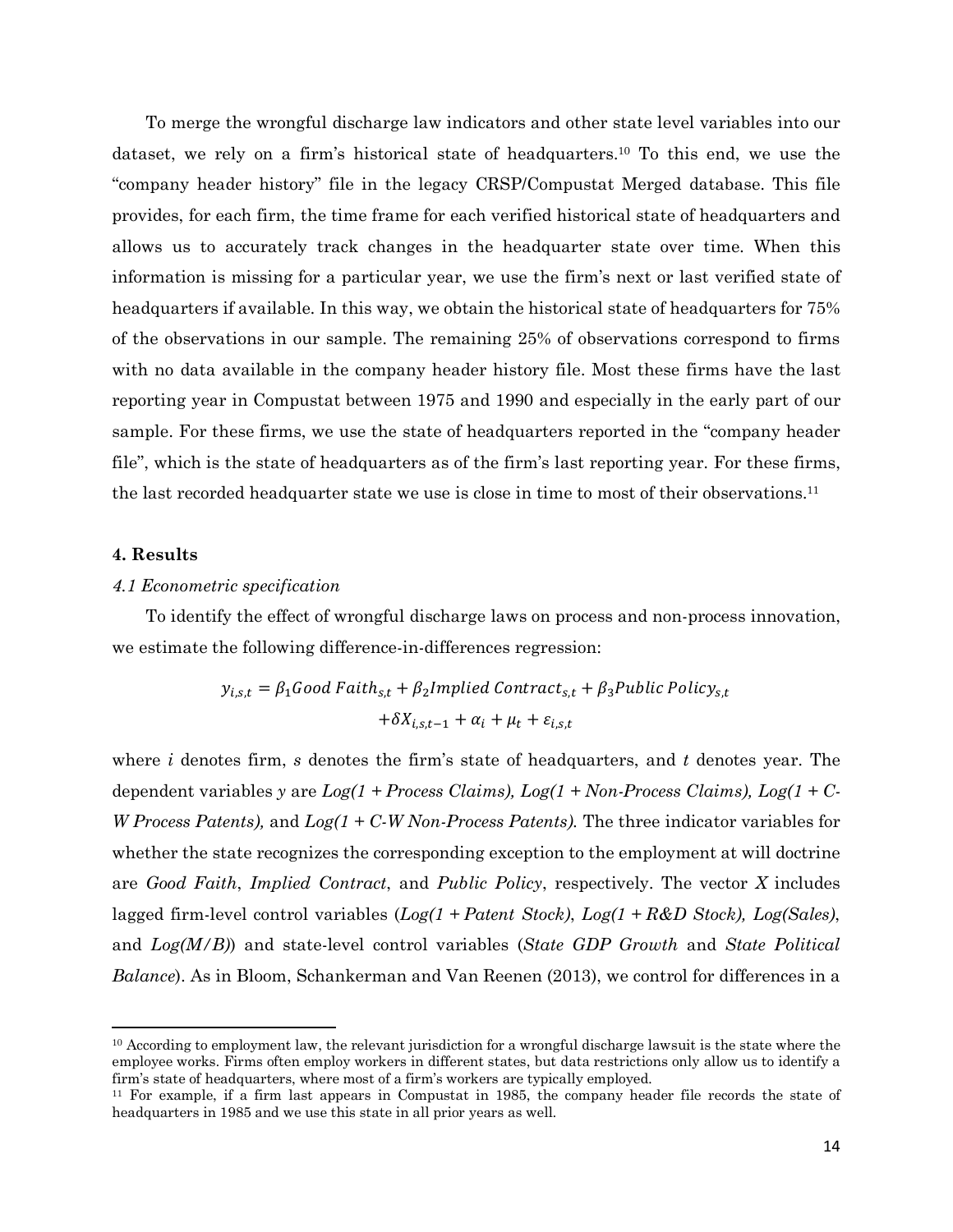firm's stock of knowledge using lagged patent stock and lagged R&D stock, as well as for other relevant firm characteristics. Further, the inclusion of the state-level control variables alleviates concerns that changes in a state's economic conditions or political environment correlated with both the adoption of wrongful discharge legislation and innovation could confound our inferences. Last,  $\alpha_i$  is a firm fixed effect, which controls for firm characteristics that do not vary over our sample period, and  $\mu_t$  is a year fixed effect, which absorbs timevarying shocks affecting all firms. In all specifications, standard errors are clustered by state.

Our empirical approach is aided by the staggered adoption of wrongful discharge laws, which allows us to use a time-varying control group that provides a counterfactual for how firms' innovation would have evolved in the treated states had they not adopted such legislation. The key coefficient of interest is  $\beta_1$ , which gauges the causal effect of the adoption of the good-faith exception on innovation. This coefficient captures the change in innovation for firms in adopting (treated) states relative to the contemporaneous change in innovation for firms in non-adopting (control) states. The causal interpretation hinges on the parallel trends assumption that the pre-treatment trends in innovation are the same for both treated and control groups. We provide timing tests in support of this assumption in the next section.

#### *4.2 Impact of labor dismissal costs on process vs. non-process innovation*

 $\overline{a}$ 

Table 3 reports the results of pooled (panel) OLS regressions that implement our main difference-in-differences approach discussed in Section 4.1. In Panel A, the dependent variables are *Log(1 + Process Claims)* in columns (1)-(2) and *Log(1 + C-W Process Patents)* in columns (3)-(4). The adoption of the good-faith exception leads to a statistically significant increase in the process innovation of firms in adopting states relative to that of firms in nonadopting states both in specifications with and without control variables. <sup>12</sup> This effect is also economically significant: In models without control variables, process innovation increases by 13.4% when measured by process claims and it increases by 9.1% when measured by citations-weighted process patents. When we include the control variables the magnitudes decrease to 8.9% and 6.1%, respectively.

In Panel B, the dependent variables are *Log(1 + Non-Process Claims)* in columns (1)-(2)

<sup>&</sup>lt;sup>12</sup> The inclusion of control variables helps alleviate the concern that differences between firms in treatment and control states could confound our inferences given the lack of truly random assignment to these groups. However, it is conceivable that some of these variables (in particular the firm-level controls) could be affected by the adoption of wrongful discharge laws and bias our estimates. Hence, both specifications are useful in assessing the effect of wrongful discharge laws on innovation.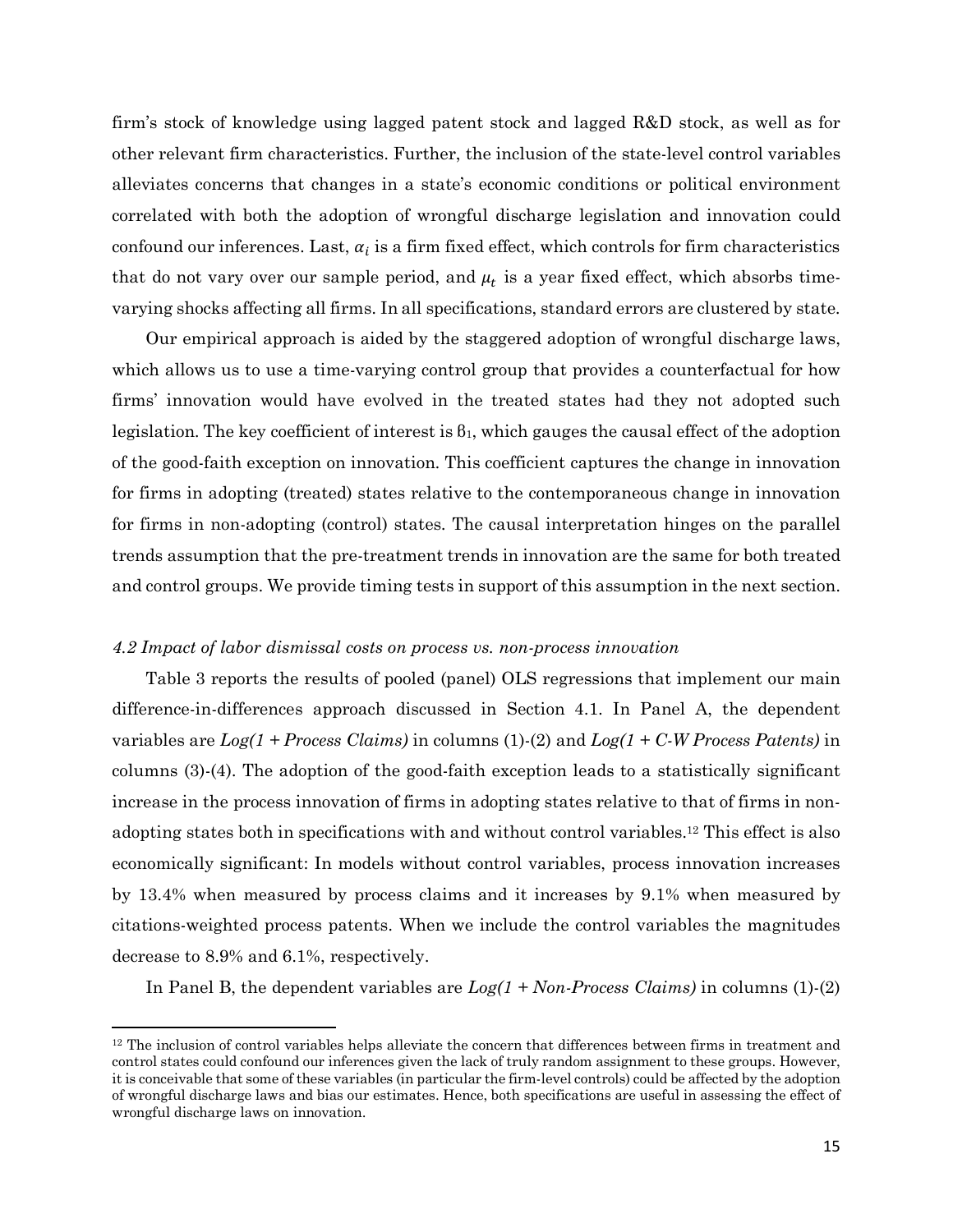and *Log(1 + C-W Non-Process Patents)* in columns (3)-(4). Consistent with the possibility that the introduction of new production methods might sometimes require supporting non-process innovation (or generate it as a by product), the estimated effect of the adoption of the good faith exception on non-process innovation is positive. However, it is statistically insignificant in three out of the four specifications and only marginally significant in specification (3). The effect of *Good Faith* on non-process innovation is much smaller in economic magnitude than its effect on process innovation reported in Panel A.

Overall, the results in Table 3 provide support for the hypothesis that labor market rigidities that increase the effective price of labor lead firms to tilt their innovation efforts toward developing new production processes. Consistent with the discussion in Section 3.4 and prior evidence that the good-faith exception places the greatest rigidities on labor markets, we find no effect of the other two exceptions on firms' process or non-process innovation. Hence, we include *Implied Contract* and *Public Policy* in all subsequent analyses, but in the remainder of the paper we focus on the good-faith exception.

Next, we examine the dynamics of the differences in *Process Claims* and in *Non-Process Claims* between treated and control firms around the adoption of the good-faith exception. To this end, we use empirical models analogous to those in columns 2 and 4 of Table 3 but replace *Good Faith* by the indicator variables *Good Faith -3*, *Good Faith -2*, *Good Faith -1*, *Good Faith 0*, *Good Faith +1*, *Good Faith +2*, *Good Faith +3*, *Good Faith +4*, and *Good Faith 5+*, which are equal to one if the firm's state of headquarters adopts the exception in the respective years.

The results of these tests are reported in Figures 2a (process claims) and 2b (non-process claims). Figure 2a shows that there is no statistically or economically significant difference in the process innovation of firms in treated and control states prior to the adoption of the good-faith exception. This evidence is consistent with the parallel-trends assumption behind our difference-in-differences identification. The figure also suggests that the increase in the process innovation of treated firms manifests gradually over time. It starts two years after the adoption and ultimately leads to a statistically and economically significant persistent difference in process innovation between treated and control firms four years after the adoption (the coefficients of *Good Faith +4* and *Good Faith 5+* statistically significant at the 5% level). This pattern is consistent with a reasonable lag between the shift in the focus of firms' innovation efforts at the time of the adoption and the actual patenting of new processes. Figure 2b shows that there are no differences in the non-process innovation of firms in treated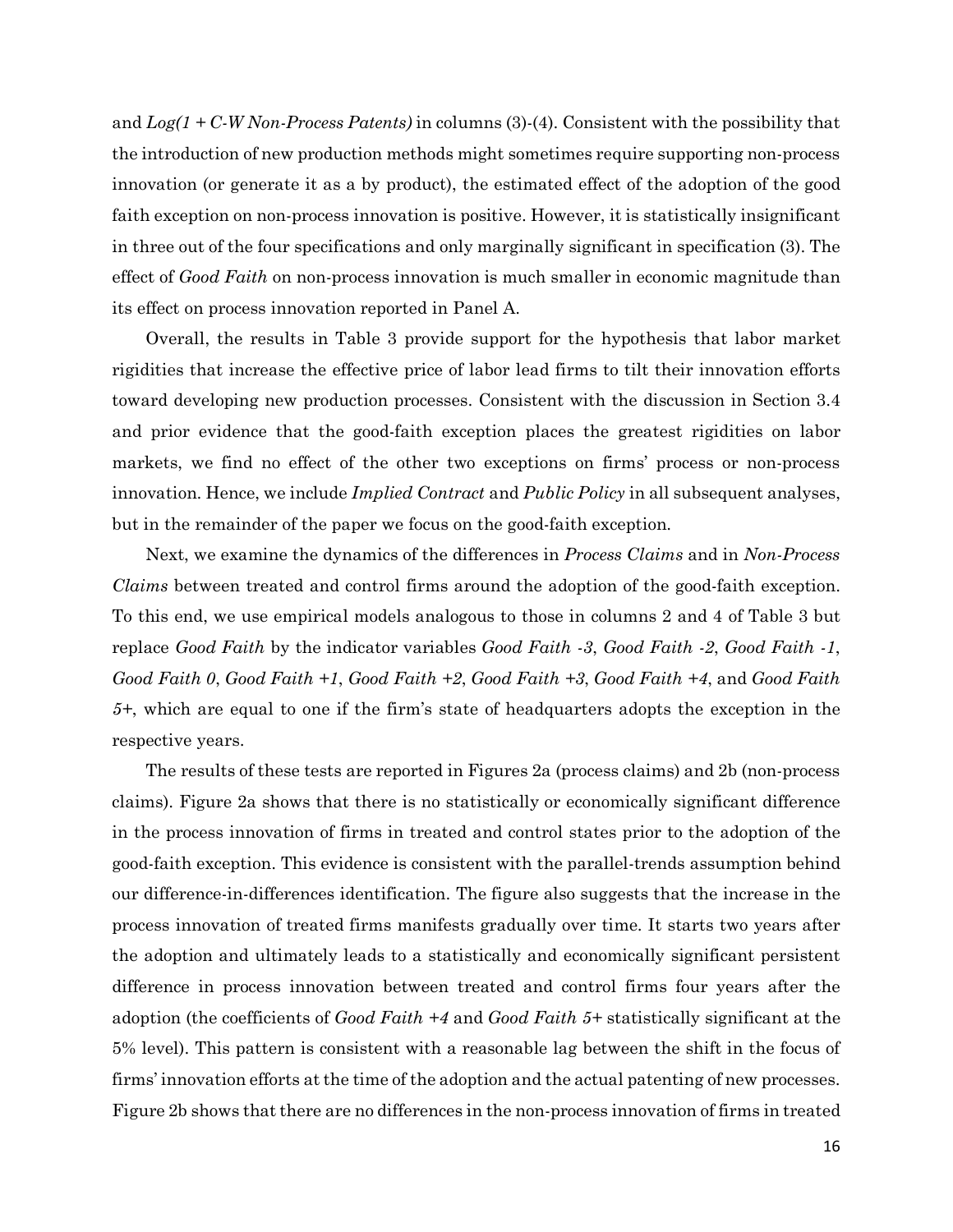and control states in the years before or after the adoption of the good-faith exception.

To better understand what drives the results in Figure 2a, in Figure 3 we plot the levels of process innovation separately for treated and control firms around the adoption of the good-faith exception. To this end, we proceed in three steps. First, we retain the variation in *Process Claims* that is unexplained by firm fixed effects and year fixed effects (i.e., we adjust it by removing time-invariant differences across firms and time trends common to all firms). Second, for each adoption event, we construct a dataset of treated firms (in the adopting state) and control firms (in never adopting states) over the years -3 to +10 relative to the adoption year for the treated state (year 0). We require that firms are in the data in both year -1 and year 0. Third, we pool all events together in to a single dataset in event time, going from year -3 to year +4 and then years 5+ (averaging *Process Claims* over the years +5 to +10). Figure 3 shows that the process innovation of firms in control states remains fairly constant over the years -3 to 5+. This indicates that changes in the process innovation of firms in the control group do not explain the dynamics of the differences in the process innovation between treated and control firms illustrated in Figure 2a. The process innovation of firms in treated states instead follows the same pattern as the one demonstrated in Figure 2a, suggesting our results are driven by a surge in the process innovation of firms in states that adopted the good-faith exception.

# *4.3 Cross-sectional heterogeneity: industry labor cost share*

To further examine what drives the impact of higher labor dismissal costs on innovation, we ask whether the effect of the adoption of the good-faith exception on innovation is related to the importance of labor costs in the industry's cost structure. Firms' incentives to invent new cost-saving production processes in response to the adoption of the good-faith exception are arguably greater in industries for which labor costs account for a larger fraction of production costs. If higher labor adjustment costs drive the observed increase in process innovation documented in Table 3, the adoption of the good-faith exception should have a larger impact on process innovation in such industries.

To investigate this issue, in Table 4 we augment our main specification to include *LaborCostShr* and *Good Faith × LaborCostShr*, where *LaborCostShr* is the labor cost share of the firm's 3-digit SIC industry (see the Appendix for details on the construction of this variable). To facilitate the interpretation of the estimated coefficients, *LaborCostShr* is standardized to have mean zero and standard deviation of one before forming the interaction.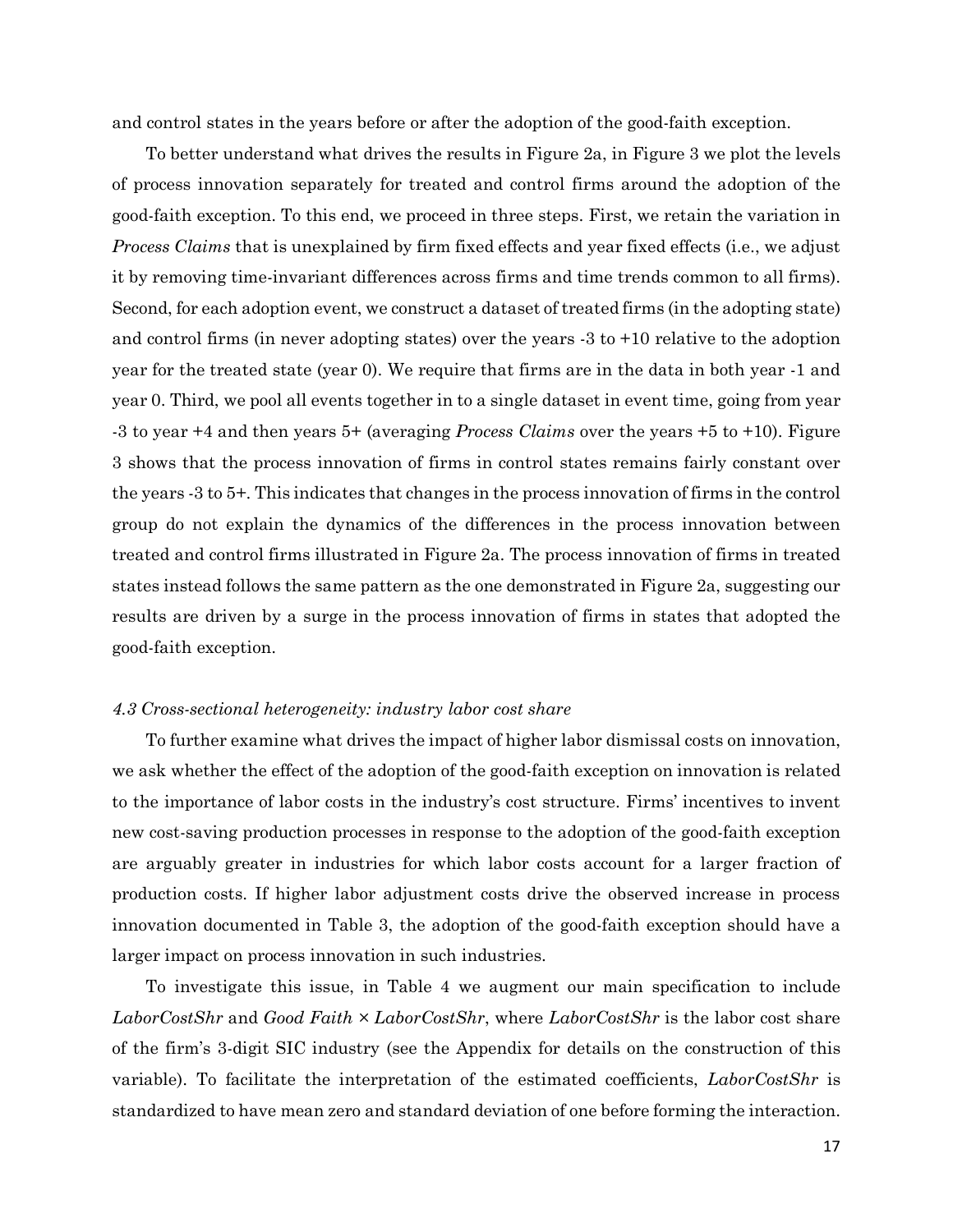In all regression models, we include the same control variables as in Table 3. We consider a specification with firm fixed effects and year fixed effects and another one with firm fixed effects and state fixed effects interacted with year fixed effects. In the latter, we fully control for any unobservable time-varying state-level factors that could confound our results.

The results in columns (1)-(4) show that the adoption of the good-faith exception leads to a larger increase in process innovation in industries for which labor costs account for a larger share of production costs: The coefficient of *Good Faith × LaborCostShr* is positive and statistically significant, both when we measure process innovation using process claims in columns (1)-(2) or citations-weighted process patents in columns (3)-(4). The estimates imply that, in industries whose *LaborCostShr* is one-standard deviation higher than the sample mean, the increase in process innovation is 5.9 to 6.7 percentage points larger when process innovation is measured by process claims and 5.3 to 5.9 percentage points larger when it is measured by citations-weighted process patents. The results in columns (5)-(8) show that the recognition of the good-faith exception has no effect on non-process innovation, regardless of the share of labor costs in total costs in the firm's industry: The coefficients of *Good Faith* and of *Good Faith × LaborCostShr* are generally positive but statistically insignificant in all four regression specifications.

Overall, the results in Table 4 provide evidence that is consistent with the view that an increase in labor dismissal costs leads firms to increase their efforts to develop new costsaving process innovation as they seek to mitigate the impact of increased labor rigidity on their operations. They also highlight the likely reason why non-process innovation is unaffected, that is, non-process innovation does not aim to improve production methods to reduce costs as required by the treatment.

### *4.4 Alternative explanations*

In Table 5, we examine if our main results could be due to unobserved changes in local economic conditions that drive both the passage of wrongful discharge laws and the increase in process innovation. To this end, we augment our main specification in Table 3 to include *Good Faith Neighbor*, which is an indicator variable equal to one if a "neighboring state" (adjacent to the firm's state of headquarters) has adopted the good-faith exception by year *t* and zero otherwise, alongside with *Good Faith*. If economic conditions that are common to bordering states drive the results, then we should see an increase in process innovation for firms in states that do not adopt the legal change but share a common border with adopting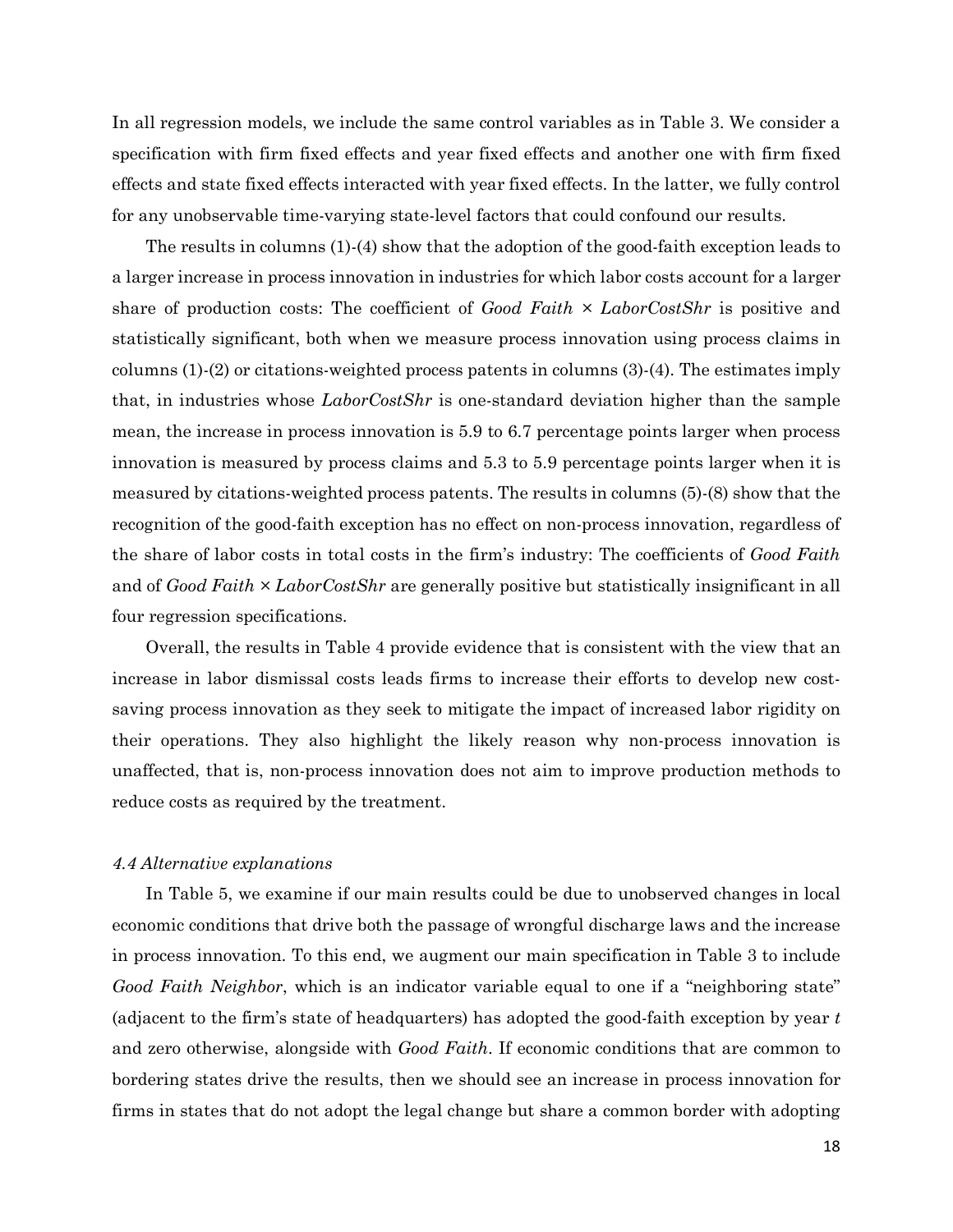states. However, in columns (1)-(2) we find no effect of *Good Faith Neighbor* on a firm's process innovation measured by process claims or by citations-weighted process patents, while the coefficient of *Good Faith* remains positive and statistically significant. Columns (3)-(4) further show no effect of *Good Faith Neighbor* on a firm's non-process innovation.

Lerner and Seru (2017) caution that a stronger enforcement of patent rights in the period which coincides with the early period of our sample led to a surge in patenting activity that may have differentially affected innovation across states. Specifically, stronger patent rights could have differentially impacted geographically-clustered fields of innovation, causing differential trends in innovation across states that could confound our inferences. To alleviate this concern, in Table 6 we use various approaches to control for these possible patterns in the data.

In Panel A, we focus on process innovation, measured by process claims in columns (1)- (3) and citations-weighted process patents in columns (4)-(6). First, in columns (1) and (4) we add the (lagged) logarithm of the mean number of patents filed by other firms located in the firm's state, *Log(State Patents)*, as an additional explanatory variable. The estimated effect of *Good Faith* on process innovation is very similar to that in the baseline results. Second, in columns (2) and (5) we repeat the analysis over the 1975-1990 period, that is, the period before the explosive growth in patents observed post 1990, which occurred with different intensities across states. Despite the lower statistical power associated with a smaller sample and set of events, the coefficient of *Good Faith* remains statistically and economically significant. Last, in column (3) and (6) we exclude from the sample two states, California and Massachusetts, which showed the highest patent growth over our sample period and account for a large share of patenting activity in the U.S. Again, the estimated coefficient of *Good Faith* remains positive and significant. Panel B repeats the same analyses using the two nonprocess innovation measures as the dependent variables, but the coefficient of *Good Faith* remains statistically insignificant in all tests. Overall, we find that our results are robust to the concerns outline above.

We also investigate another potential mechanism through which the adoption of the good-faith exception in a firm's state of headquarters could lead to an increase in the firm's process innovation. The adoption of this exception in the firm's state of headquarters increases job security not only for the firm's production workers (the focus of our conceptual arguments), but also for the firm's inventors employed in that state. Increased job security of a firm's inventors employed at headquarters can incentivize them to exert more effort in their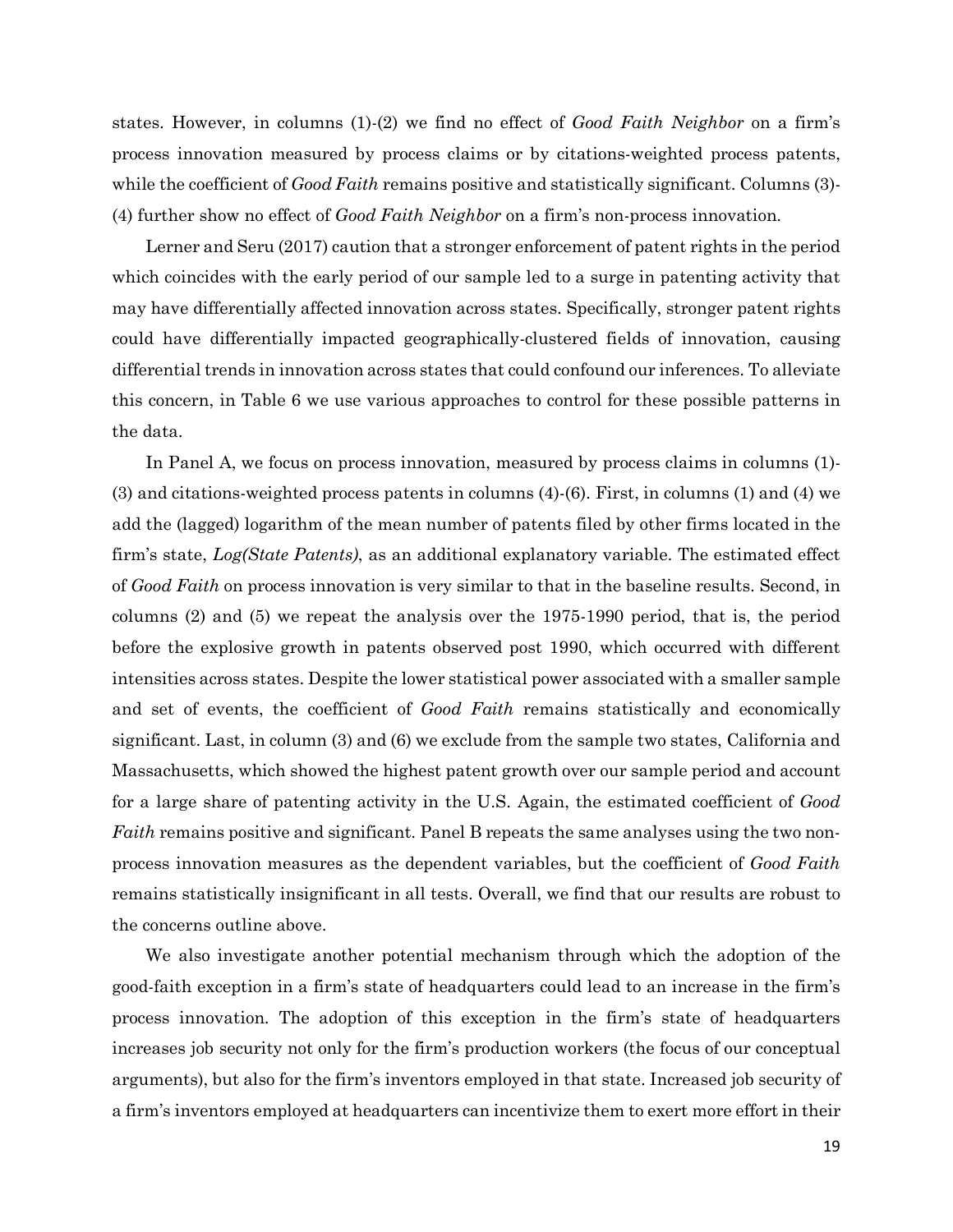innovation activities (Acharya, Baghai, and Subramanian (2014)). If for some reason such additional effort is largely focused in developing new processes, then the job security mechanism could explain our baseline results in Table 3. We note, however, that this mechanism alone cannot easily explain why the increase in process innovation is larger in industries with a larger share of labor costs in total costs as we document in Table 4.

To shed further light on whether increased job security drives our main results, we analyze the text of each patent grant document and extract the state of the lead inventor's business address. This allows us to identify patents for which the lead inventor is employed in a state other than the firm's state of headquarters. For such inventors, their job security is generally unaffected by the adoption of the good-faith exception in the firm's state of headquarters, because their employment contracts with the firm are typically signed under the labor laws of the state where they actually work.

Our tests reported in Table 7 are thus based on the importance of the location of a firm's inventors. Whether lead inventors are employed in the firm's state of headquarters or in other states is crucial to the job security mechanism: The effect of *Good Faith* on process innovation should be weaker when the firm's inventors are employed in other states and thus unlikely to experience an increase in their job security. In contrast, the mechanism we highlight is that increased employment protection in a firm's state of headquarters (where most of its production workers are located) incentivizes the firm to develop cost-saving process innovation. In this view, the state in which the firm's inventors are located is unimportant and should be unrelated to the impact of *Good Faith* on process innovation.

In Panel A, we examine whether the impact of *Good Faith* on process innovation depends on the location of the firm's inventors. To this end, we augment our main specification to include interactions of *Good Faith* with two indicator variables. The first is equal to one if more than 50% of the lead inventors listed in all patents the firm applied for in a given year are located outside the firm's state of headquarters and zero otherwise (*Majority Inventors Outside*). The second is equal to one if no state concentrates more than 50% of the lead inventors listed in all patents the firm applied for in a given year and zero otherwise (*Disperse Inventors*). In columns (1)-(4) the dependent variable is based on process claims and in columns (5)-(8) it is based on citations-weighted process patents. We consider a specification with firm fixed effects and year fixed effect and another with firm fixed effects and state fixed effects interacted with year fixed effects. The estimated coefficients of *Good Faith × Majority Inventors Outside* and *Good Faith × Disperse Inventors* are statistically insignificant in all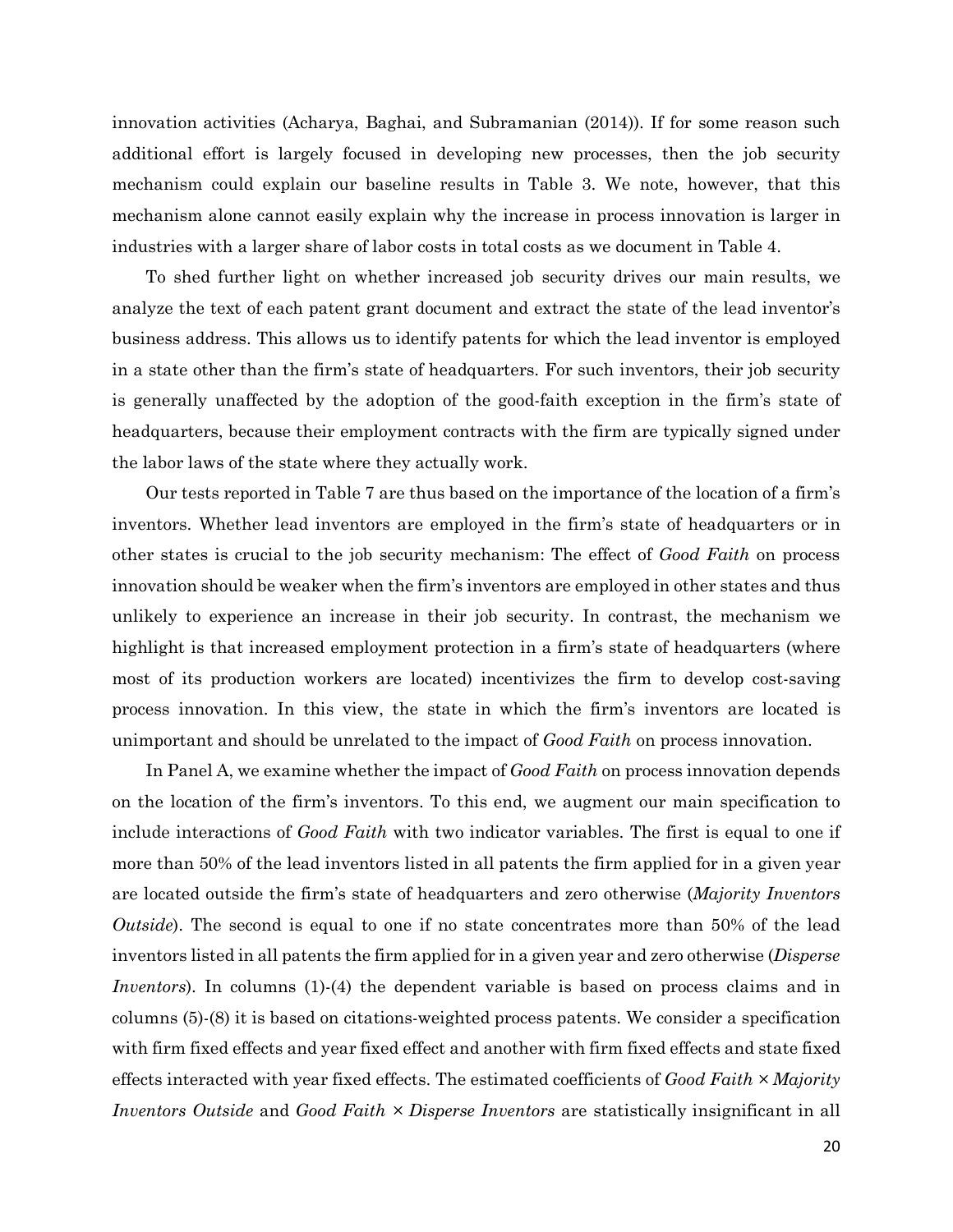eight specifications we consider. For completeness, Panel B reports the results of analogous tests for non-process innovation. Again, the coefficients on both interactions are statistically insignificant. In sum, increased inventor job security is unlikely to be the driver of our results.

## *4.5 Robustness tests*

We now discuss the results of two additional tests that help assess the robustness of our main results in Table 3. These results are reported in tables A1-A2 of the Online Appendix.

First, in Table A1 we examine the robustness of our results based on citations-weighted patents (columns (3)-(4) in both panels of Table 3) to the choice of the weighting scheme. In columns (1)-(2) and (5)-(6) we use raw (unweighted) patent counts (*Process Patents* and *Non-Process Patents*). In columns (3)-(4) and (7)-(8) we use market value-weighted counts (*V-W Process Patents* and V*-W Non-Process Patents*) from Kogan et. al. (2017). The results in columns (1)-(4) continue to indicate a positive and statistically significant impact of the adoption of the good-faith exception on process innovation. Compared to the analogous results in Panel A of Table 3, the coefficient of *Good Faith* is smaller in magnitude when the dependent variable is not weighted and similar when it is value weighted. The results on non-process innovation in columns (5)-(8) are also consistent with those reported in Panel B of Table 3. Once the control variables are included in the regressions, there is not statistically significant impact of the adoption of the good-faith exception on non-process innovation. Further, the coefficients of *Good Faith* are positive but smaller than for process innovation.

In Table A2, we restrict attention to firm-years with at least one process or non-process patent and examine the impact of *Good Faith* on the share of process innovation in the firm's total (process and non-process) innovation computed in four alternative ways: using the number of claims of each type (*Process Share in Claims*), the number of citations-weighted patents of each type (*Process Share in C-W Patents*), the number of unweighted patents of each type (*Process Share in Patents*), and the number of value-weighted patents of each type (*Process Share in V-W Patents*), respectively. The regression specifications are analogous to those in Table 3. Across all specifications, we find that the adoption of the good-faith exception leads to a statistically significant increase in the share of process innovation. The estimated coefficients of *Good Faith* in the specifications with control variables indicate that the share of process innovation increases by 2.1 percentage points when the dependent variable is *Process Share in Claims* (or 8.6% relative to the sample mean for this variable) and by 3 percentage points when the dependent variable is *Process Share in C-W Patents* (or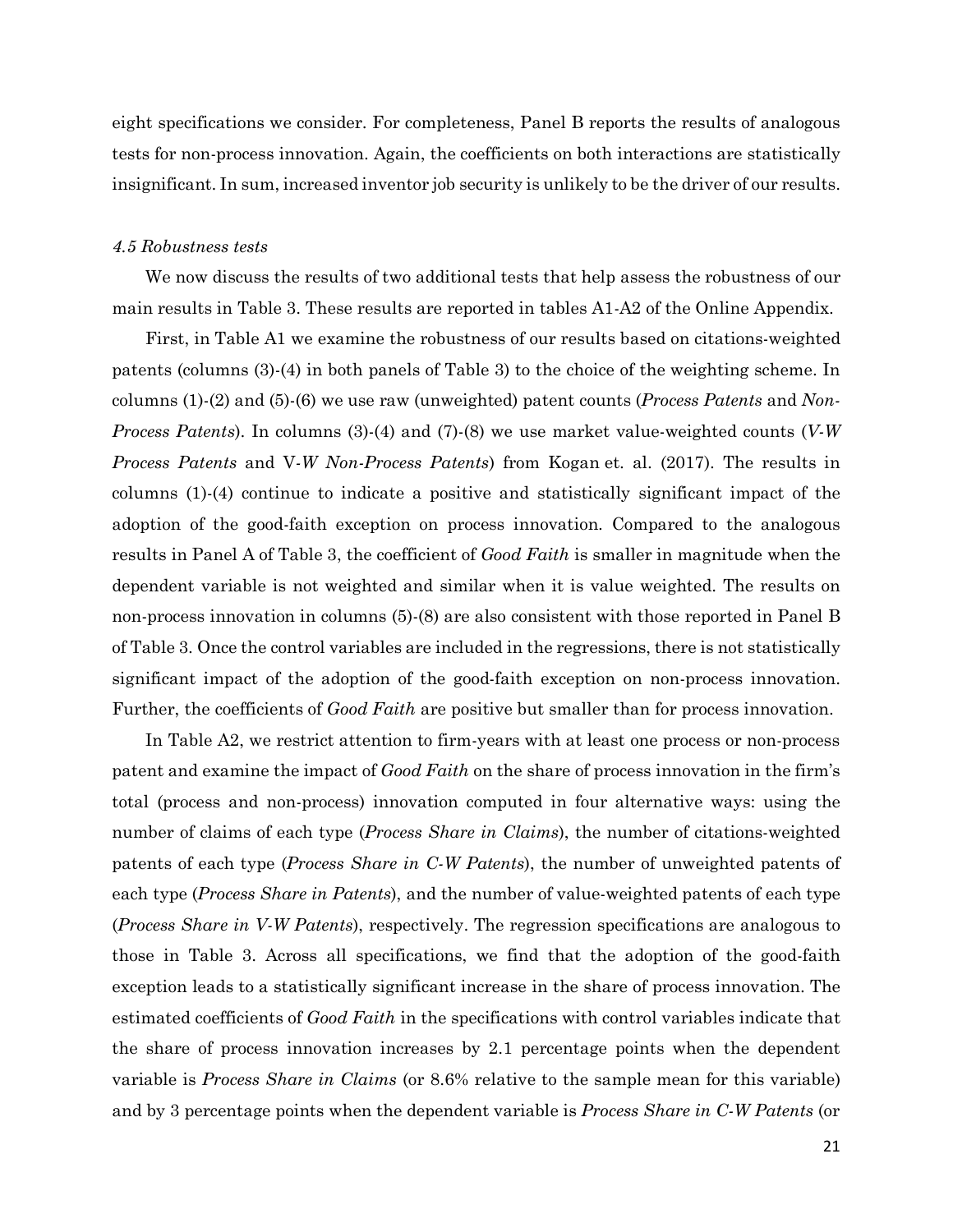15.1% relative to the sample mean for this variable). The results based on *Process Share in Patents* and *Process Share in V-W Patents* are very similar: The share of process innovation increases by 15.7% and 15.8% relative to the sample mean of these variables, respectively.

### **5. Innovation ability, adjustment of production methods, and firm performance**

The discussion in Section 2 highlights the importance of a firm's *ex-ante* innovation ability in the adjustment of its production techniques to changing conditions in input markets and thus as a source of value. We thus examine whether firms with greater ex-ante innovation ability exhibit greater adjustments of their production methods and input mix in response to increased labor dismissal costs and how such ability ultimately affects firms' performance.

Following Bloom and Van Reenen (2002), our measure of ex-ante innovation ability is a firm's stock of patents (also referred to as "stock of knowledge" in the economics literature). Although firms do not necessarily patent all their inventions, this measure is arguably a good proxy for a firm's innovation ability in general. In Table 8, we examine how a firm's ex-ante innovation ability affects the response of its innovation to an increase in labor adjustment costs. To this end, we augment our regressions of process and non-process innovation on *Good Faith* to include an interaction of *Good Faith* with the firm's lagged stock of patents *Log(1 + Patent Stock)*, which is standardized to a mean of zero and standard deviation of one. <sup>13</sup> The coefficient of *Good Faith × Log(1 + Patent Stock)* thus allows for a direct comparison of the effect for the top patenting firms (firms with *Log(1 + Patent Stock)* one-standard deviation above the mean) and for the scarcely patenting firms (firms with *Log(1 + Patent Stock)* onestandard deviation below the mean) to the effect for the average firm. We also include all the control variables used in our main specification in Table 3. We consider a specification with firm fixed effects and year fixed effects and another with firm fixed effects and state fixed effects interacted with year fixed effects. Columns (1)-(4) report the results for the two measures of process innovation and columns (5)-(8) report those for the two measures of nonprocess innovation.

The estimated coefficient of *Good Faith × Log(1 + Patent Stock)* is positive and statistically significant in columns (1)-(4). These results imply that, relative to a firm with

l

<sup>13</sup> The *Patent Stock* corresponding to a *Log(1 + Patent Stock)* at the sample mean, one-standard deviation above the mean, and one-standard deviation below the mean are 4.5, 26.4, and 0.11 patents, respectively.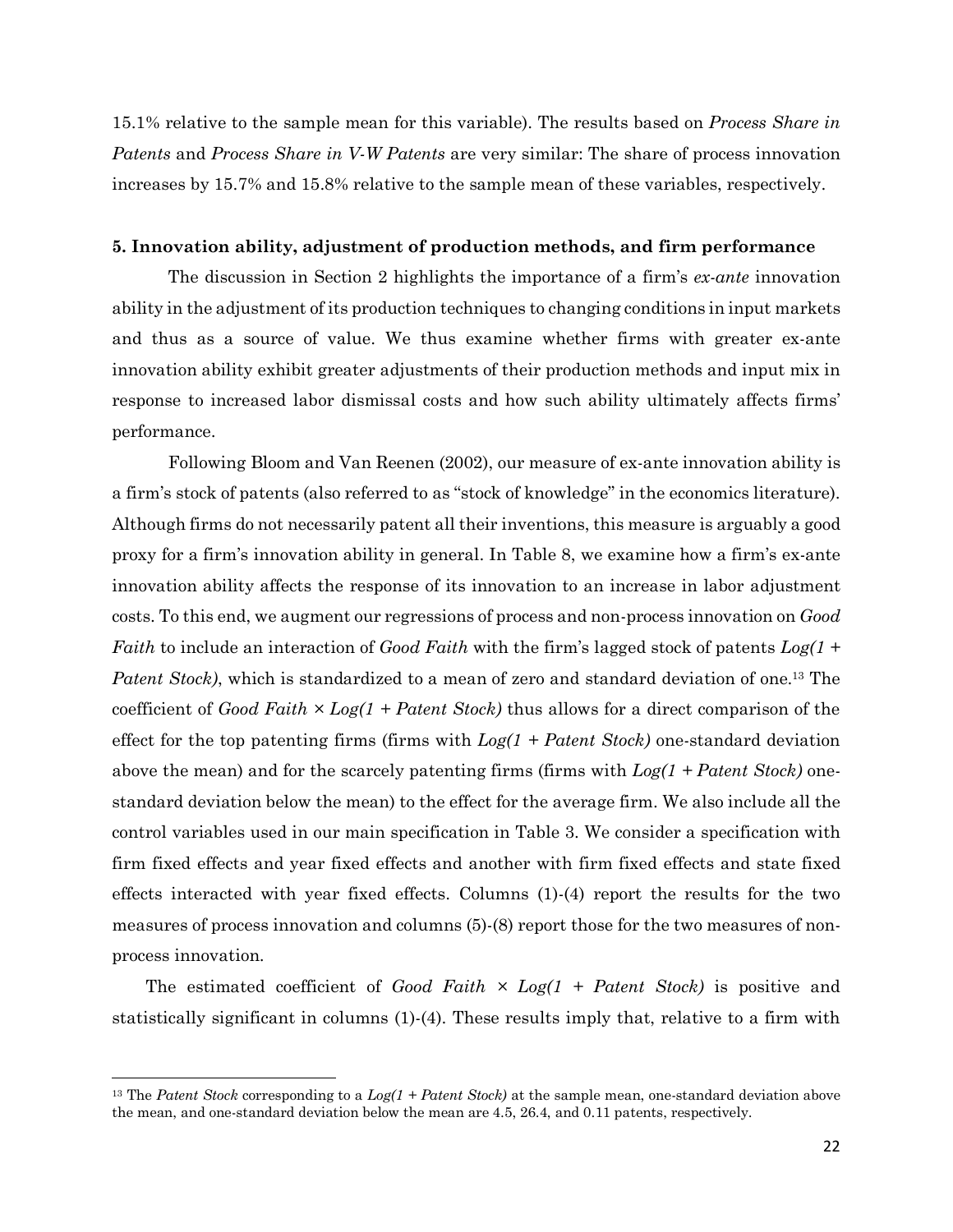the stock of patents at the sample mean, for firms with a one-standard deviation above the sample mean stock of patents, the adoption of the good-faith exception leads to an increase in process innovation that is 8.1% to 9.8% higher when measured with process claims and 15.1% to 15.5% when measured with citations-weighted process patents. The estimated coefficient of *Good Faith*  $\times$  *Log(1 + Patent Stock)* is statistically insignificant in all specifications that use non-process innovation as the dependent variables (columns (5)-(8)). These results suggest that high innovation ability firms choose to develop new processes to facilitate the introduction of new production methods when labor adjustment costs increase.

In Table 9, we examine how a firm's ex-ante innovation ability allows firms to adjust their employment and capital intensity in response to the adoption of the good-faith exception. We consider four alternative dependent variables: the annual percentage change in employment, *Employment Growth*, in columns (1)-(2); the level of employment, *Log(Employment)*, in columns (3)-(4); the capital-labor ratio, *Log(K/L)*, in columns (5)-(6); and capital expenditures per employee, *Log(Capex/Emp)*, in columns (7)-(8). As in Table 8, we include *Good Faith* and *Good Faith × Log(1 + Patent Stock)* and all control variables in the regressions, and we consider specifications with firm fixed effects and year fixed effects and also with firm fixed effects and state fixed effects interacted with year fixed effects.

The coefficient of *Good Faith* is negative when the dependent variables are employment growth and employment level, and positive when the dependent variables are the capitallabor ratio and capital expenditures per employee. This suggests that the typical firm, that is, the firm with *Log(1 + Patent Stock)* at the sample mean, reduces employment and substitutes capital for labor, but the coefficients are statistically insignificant. Importantly, the coefficients of *Good Faith*  $\times$  *Log(1 + Patent Stock)* are statistically significant for all dependent variables, indicating that firms with high innovation ability exhibit more pronounced adjustments of their input mix following the adoption of the good faith exception. Specifically, the firm with a one-standard deviation above the sample mean stock of patents experiences a one percentage point larger decrease in employment growth, a 6.7%-7.9% larger decrease in employment, a 6.7%-7.4% larger increase in the capital-labor ratio, and a 9.1%-10.1% larger increase in the capital expenditures per employee, relative to the firm with stock of patents at the sample mean.

In Table 10, we ask if the impact of the adoption of the good-faith exception on a firm's labor productivity, operating performance, and equity value depends on its ex-ante ability to innovate. The dependent variables are labor productivity measured by sales per employee,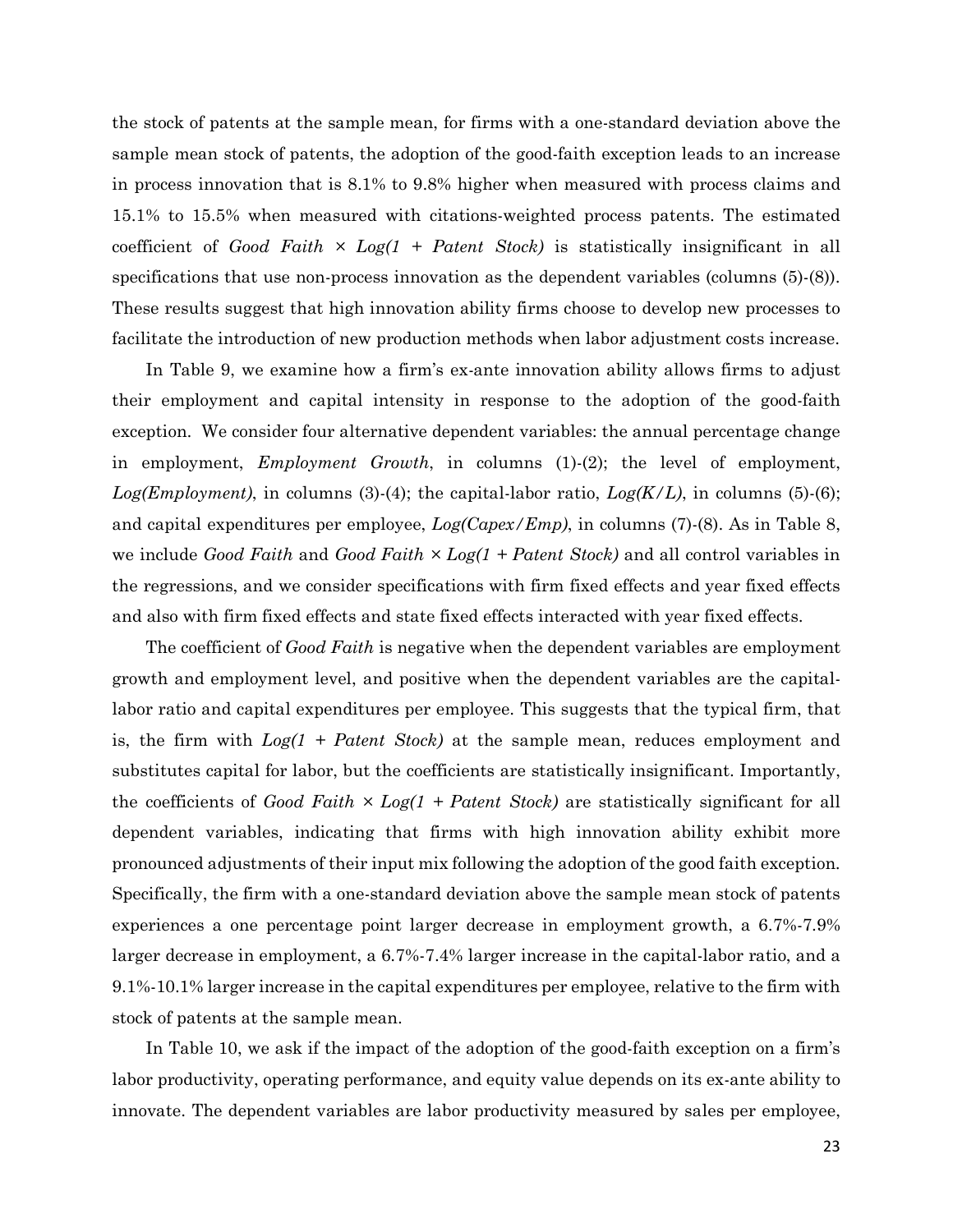*Log(Sales/Emp)*, operating performance measured by operating income before depreciation scaled by assets, *Profit*, and shareholder value measured by the market-to-book equity ratio, *Log(ME/BE)*. The key explanatory variables of interest are *Good Faith* and *Good Faith × Log(1 + Patent Stock)*. We include all control variables in the regressions, and we consider specifications with firm fixed effects and year fixed effects and those with firm fixed effects and state fixed effects interacted with year fixed effects.

In columns (1)-(2), the dependent variable is *Log(Sales/Emp)*. Consistent with the typical firm (with *Log(1 + Patent Stock)* at the sample mean) taking measures to boost labor productivity, we find a positive but small and statistically insignificant coefficient of *Good Faith*. Importantly, the coefficient of *Good Faith × Log(1 + Patent Stock)* is positive and statistically significant in both specifications. A firm with innovation ability one-standard deviation above the sample mean increases its labor productivity by 5.9%-6.9% after the adoption of the good-faith exception, relative to a firm with innovation ability at the sample mean. <sup>14</sup> This evidence is consistent with that in Dinlersoz and Wolf (2018), who use the Census Bureau's Survey of Manufacturing Technology to report that more automated establishments are less production labor intensive and exhibit greater productivity of labor.

In columns (3)-(4), the dependent variable is *Profit*. The coefficient of *Good Faith* in column (3) is negative but small and statistically insignificant. Thus, the increase in labor rigidity has little impact on the profitability of a firm with innovation ability at the sample mean. The key result is that the coefficient of *Good Faith × Log(1 + Patent Stock)* is positive and statistically significant in both specifications. Hence, firms with greater ex-ante innovation ability exhibit better operating performance when labor dismissal costs increase. The estimates in column (3) imply that the adoption of the good faith exception leads to a 0.6 percentage-point increase in the profitability of firms with innovation ability one-standard deviation above the sample mean, relative to a firm with innovation ability at the mean.

Last, in columns (5)-(6), we use *Log(ME/BE*) as the dependent variable to examine how a firm's ex-ante innovation ability ultimately shields shareholder value when labor dismissal costs increase. The coefficient of *Good Faith* reported column (5) suggests a negative effect of increased labor rigidity on the equity value of a firm with innovation ability at the sample

 $\overline{\phantom{a}}$ 

<sup>&</sup>lt;sup>14</sup> Besides lower employment, labor productivity can also increase for other reasons, e.g., if the adoption of new production methods leads firms to substitute unskilled for skilled labor (Autor and Katz (1999), Autor, Levy, and Murnane (2003), Autor and Dorn (2013)), if higher firing costs lead firms to more carefully select new hires and ultimately increase the quality of its workforce, or because of an increase in the physical capital per worker.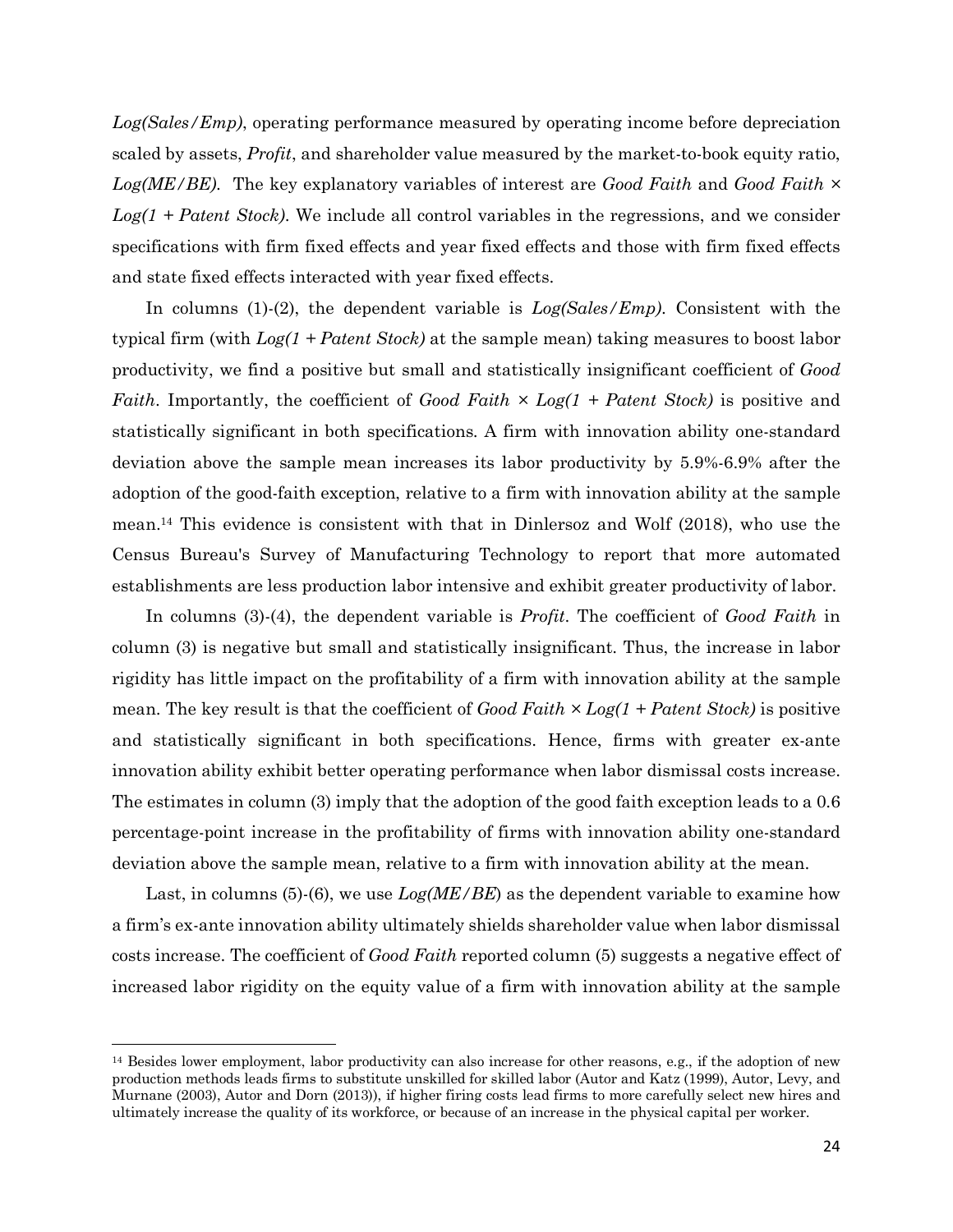mean, but it is statistically insignificant. Importantly, in both specifications the coefficients of *Good Faith × Log(1 + Patent Stock)* are positive and statistically significant. The estimates in column (5) imply that a firm with innovation ability one-standard deviation above the sample mean experiences a 4.5% increase in its equity value after the adoption of the goodfaith exception, relative to a firm with innovation ability at the sample mean.

In sum, the results in Table 10 suggest that, through the process innovation mechanism we describe, high innovation ability firms are better able to adjust their production techniques, boost the productivity of their labor, and thereby maintain their performance, ultimately avoiding economically significant value losses when increased labor rigidity hurts their business. More generally, our evidence highlights that innovation ability is a key determinant of a firm's success in adjusting to changing conditions in input markets and, ultimately, a key driver of firm value.

## **6. Conclusions**

Our evidence highlights that increases in labor rigidity steer firms' innovation activities toward process innovation that facilitates the required adjustment of production methods – a substitution of capital for labor – and thereby mitigates the negative effects of such rigidity on firm value. More broadly, our findings suggest that high innovation ability allows firms to more easily adjust their strategies when business conditions change and that, through this mechanism, innovation ability is a key driver of firms' performance.

From a public policy point of view, we highlight the unintended (or at least not fully understood) consequences of labor regulation that aims to benefit employees. Labor laws that increase employment protection or otherwise make labor costlier ultimately lead firms to take actions to mitigate the impact of these laws on their performance. This can negate some of the benefits of employment protection sought by the regulation. Autor (2003) documents an increase in outsourcing. We highlight another mechanism, namely, a change in corporate R&D policy towards introducing production methods that are less reliant on labor inputs.

Our study also stresses the importance of distinguishing different types of innovation. Prior studies examine the impact of regulatory changes on overall innovation, but such changes do not have to affect all types of innovation in the same way. The new measures of process innovation we develop in this paper can thus aid future research that seeks to understand the determinants of innovation.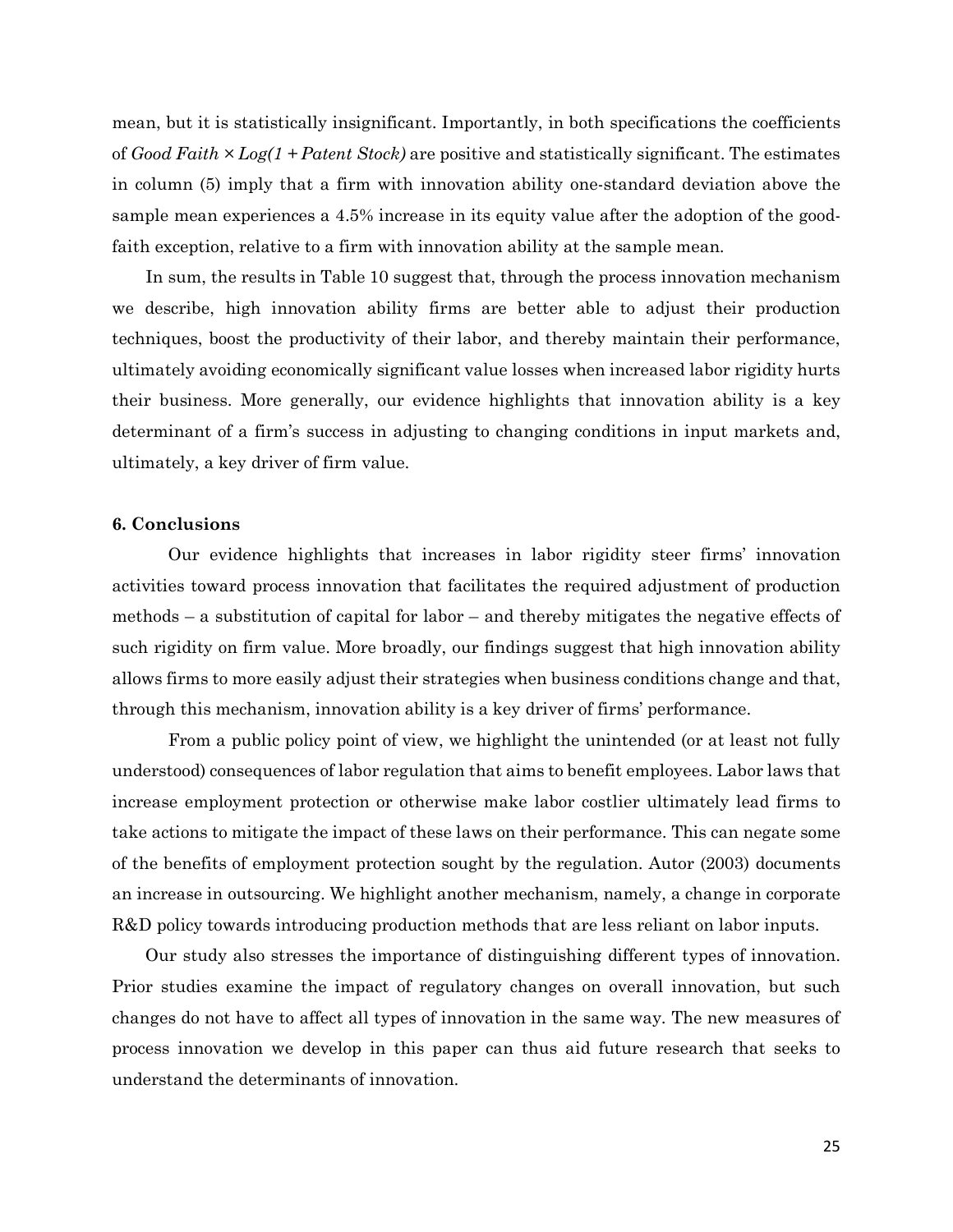### **References**

- Abowd, J. M., 1989, The effect of wage bargains on the stock market value of the firm, *American Economic Review* 79, 774-800.
- Acemoglu, D., and P. Restrepo, 2017, Robots and jobs: Evidence from US labor markets, NBER Working Paper 23285.
- Acemoglu, D., and P. Restrepo, 2018, The race between man and machine: Implications of technology for growth, factor shares, and employment, *American Economic Review* 108(6), 1488–1542.
- Acharya, V., R. Baghai, and K. Subramanian, 2014, Wrongful discharge laws and innovation, *Review of Financial Studies* 27, 301-346.
- Aghion, P., J. Van Reenen, and L. Zingales, 2013, Innovation and institutional ownership, *American Economic Review* 103, 277-304.
- Agrawal, A.K., and D. A. Matsa, 2013, Labor unemployment risk and corporate financing decisions, *Journal of Financial Economics* 108(2), 449-70.
- Amore, M.D., C. Schneider, and A. Žaldokas, 2013, Credit supply and corporate innovation, *Journal of Financial Economics* 109 (2013) 835–855.
- Atanassov, J., 2013, Do hostile takeovers stifle innovation? Evidence from antitakeover legislation and corporate patenting, *Journal of Finance* 68, 1097-1131.
- Atanassov, J., and E. H. Kim, 2009, Labor and corporate governance: International evidence from restructuring decisions, *Journal of Finance* 64(1), 341-374.
- Atanassov, J., V. K. Nanda, and A. Seru, 2007, Finance and innovation: The case of publicly traded firms, Working Paper.
- Autor, D. H., 2003, Outsourcing at will: The contribution of unjust dismissal doctrine to the growth of employment outsourcing, *Journal of Labor Economics* 21, 1-42.
- Autor, D. H., 2015, Why Are There Still So Many Jobs? The History and Future of Workplace Automation, *Journal of Economic Perspectives* 29 (3), 3–30.
- Autor, D. H., and D. Dorn, 2013, The growth of low-skill service jobs and the polarization of the US labor market, *American Economic Review* 103(5), 1553-1597.
- Autor, D. H., and L. F. Katz, 1999, Changes in the wage structure and earnings inequality, Chapter 26, *Handbook of Labor Economics*, Vol. 3, O. Ashenfeher and D. Card Eds, 1463- 1555.
- Autor, D. H., D. Dorn, G. H. Hanson, G. Pisano, and P. Shu, 2016, Foreign competition and domestic innovation: Evidence from U.S. patents, NBER working paper 22879.
- Autor, D. H., F. Levy, and R. J. Murnane, 2003, The skill content of recent technological change: An empirical exploration, *Quarterly Journal of Economics* 118(4), 1297-1333
- Autor, D. H., J. Donohue III, and S. Schwab, 2004, The employment consequences of wrongful-discharge laws: Large, small, or none at all?, *American Economic Review Papers and Proceedings* 93:440-6.
- Autor, D. H., J. J. Donohue III, and S. J. Schwab, 2006, The costs of wrongful discharge laws, *Review of Economics and Statistics* 88, 211-231.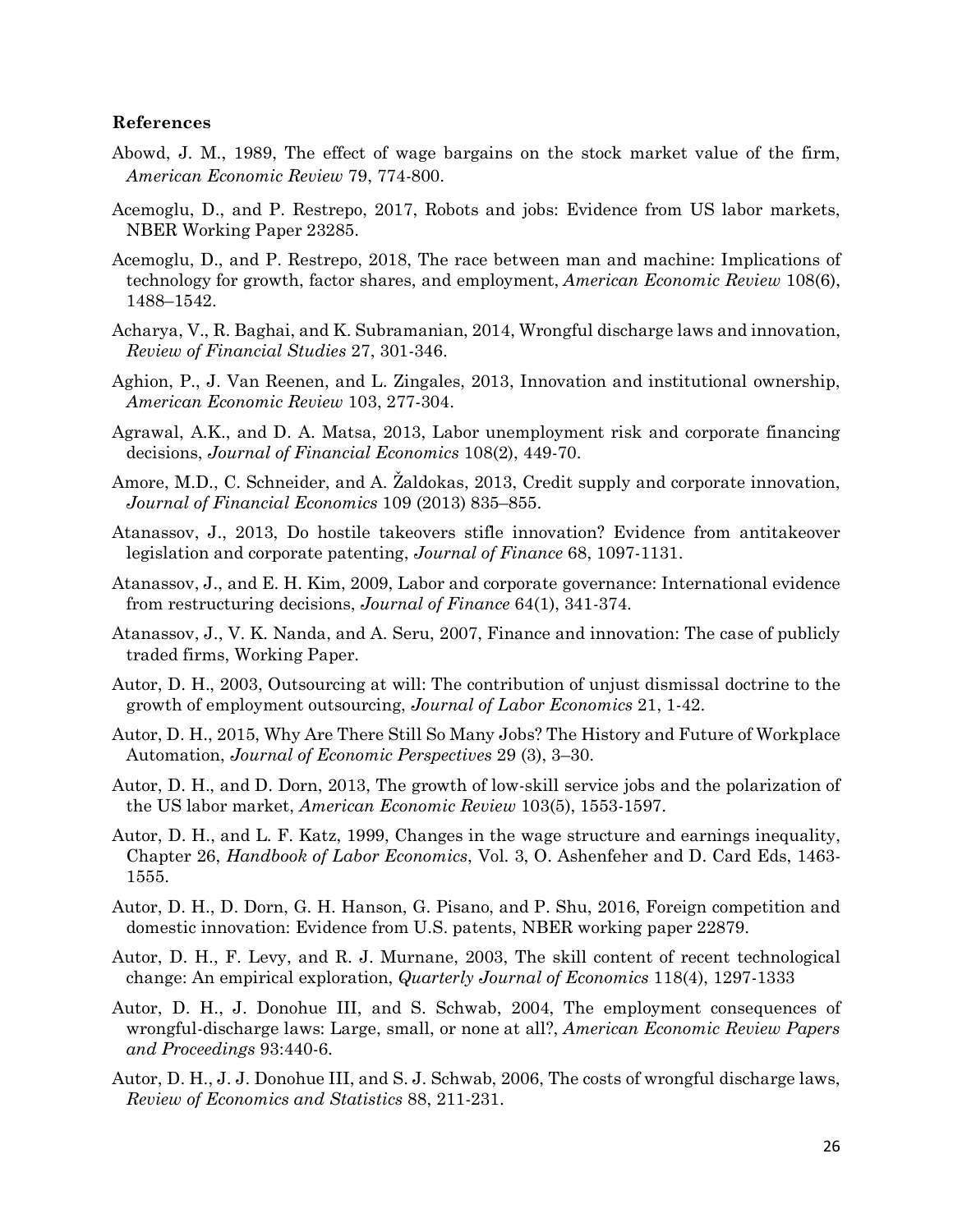- Autor, D. H., W. R. Kerr, and A. D. Kugler, 2007, Does employment protection reduce productivity? Evidence from U.S. states, *Economic Journal* 117, F189-F217.
- Bai, J., D. Fairhurst, and M. Serfling, 2019, Employment protection, investment, and firm growth, *Review of Financial Studies*, forthcoming.
- Balsmeier, B., L. Fleming, and G. Manso, 2017, Independent boards and innovation, *Journal of Financial Economics* 123, 536-557.
- Bena, J., A. M. Ferreira, P. Matos, and P. Pires, 2017, Are foreign investors locusts? The longterm effects of foreign institutional ownership, *Journal of Financial Economics* 126 (1), 122- 146.
- Bena, J., and E. Simintzi, 2017, Labor-induced technological change: Evidence from doing business in china, working paper.
- Besley, T., and R. Burgess, 2004, Can labor regulation hinder economic performance? Evidence from India, *Quarterly Journal of Economics* 119(1), 91-134.
- Bloom, N., and J. Van Reenen, 2002, Patents, real options and firm performance, *The Economic Journal* 112 (478), 97-16.
- Bloom, N., M. Draca, and J. Van Reenen, 2016, Trade induced technical change? The impact of Chinese imports on innovation, IT and productivity, *Review of Economic Studies* 83(1), 87–117.
- Bloom, N., Schankerman, M., and J. Van Reenen, 2013, Identifying technology spillovers and product market rivalry, *Econometrica* 81(4), 1347-1393.
- Boxold, D., 2008, Employment practice liability: Jury award trends and statistics (LRP Publications, Horsham, PA).
- Bradley, D., Kim, I., Tian, X., 2017, Do Unions Affect Innovation?, *Management Science* 63(7), 2251-2271.
- Campello, M., Gao, J., Qiu, J., and Y. Zhang, 2018, Bankruptcy and the cost of organized labor: evidence from union elections, *Review of Financial Studies* 31(3), 980-1013.
- Chen, J., Kacperczyk, M., and H. Ortiz-Molina, 2011, Labor unions, operating flexibility, and the cost of equity", *Journal of Financial and Quantitative Analysis* 46 (1), 25-58.
- Clark, K. B., 1984, Unionization and firm performance: The impact on profits, growth and productivity, *American Economic Review* 74(5), 893-919.
- Cohen, L., U. G. Gurun, and S. D. Kominers, 2016, Shielded innovation, Working Paper.
- Cohen, W. M., and S. Klepper, 1996, Firm size and the nature of innovation within industries: The case of process and product R&D, *Review of Economics and Statistics* 78, 232-243.
- Dertouzos, J. N., and L. A. Karoly, 1992, Labor-market responses to employer liability, *Rand Corporation R-3989-ICJ*.
- Dertouzos, J. N., E. Holland, and P. Ebener, 1988, The legal and economic consequences of wrongful termination, *Rand Corporation R-3602-ICJ*.
- Dinlersoz, E., and Z. Wolf, 2018, Automation, Labor Share, and Productivity: Plant-Level Evidence from U.S. Manufacturing, Working Paper 18-39, Center for Economic Studies,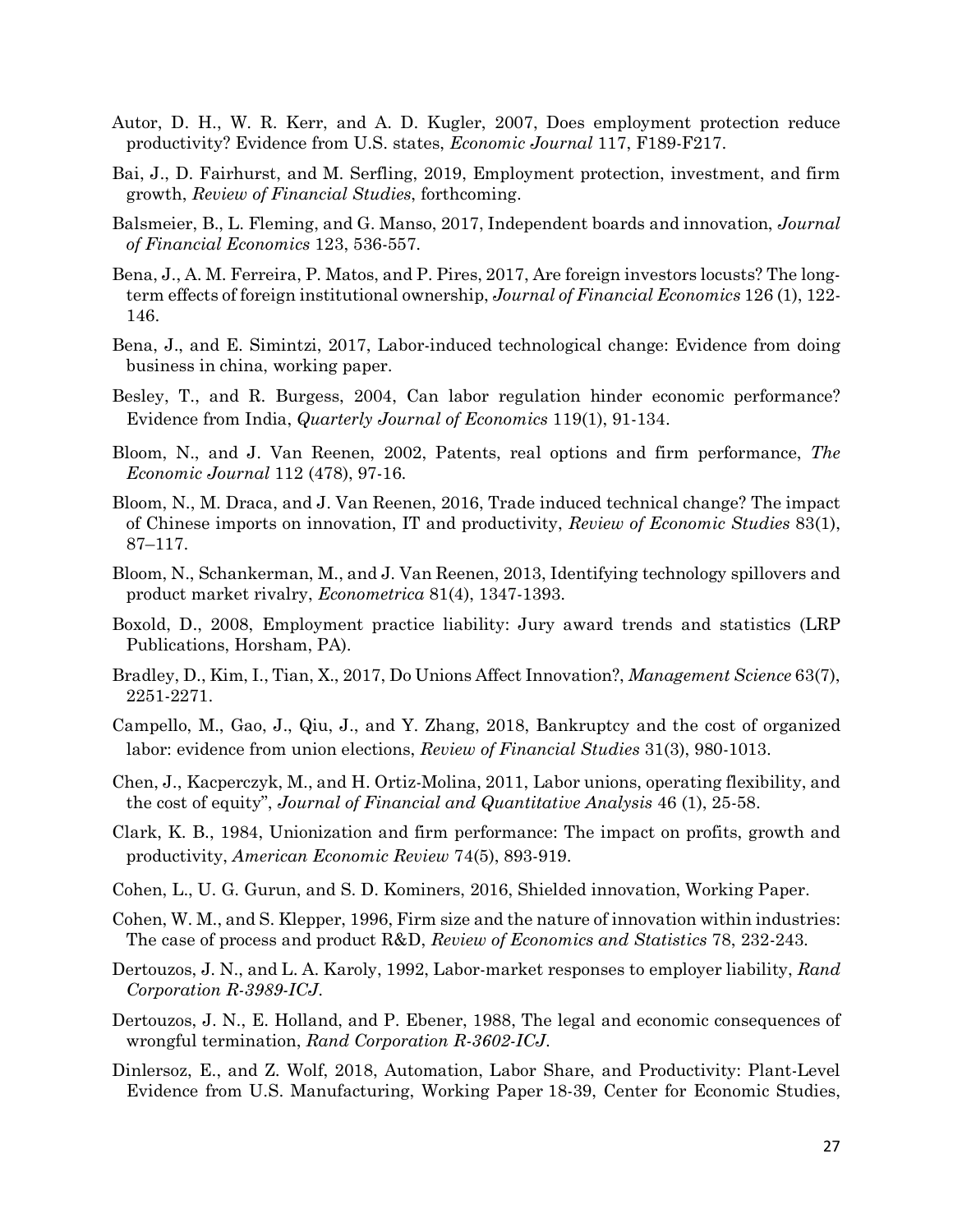U.S. Census Bureau.

- Donangelo, A., 2014, Labor mobility: implications for asset pricing, *Journal of Finance* 69(3), 1321-46.
- Edelman, L. B., Abraham, S. E., and H. S. Erlanger, 1992, Professional construction of law: The inflated threat of wrongful discharge, *Law and Society Review* 26, 47-83.
- Ederer, F., and G. Manso, 2013, Is pay-for-performance detrimental to innovation?", *Management Science* 59, 1496-1513.
- Eswaran, M., and N. Gallini, 1996, Patent policy and the direction of technological change, *The RAND Journal of Economics* 27, 722-746.
- Favilukis, J., and Lin, X., 2016, Wage rigidity: A quantitative solution to several asset pricing puzzles, *Review of Financial Studies* 29 (1), 148-192.
- Favilukis, J., and X. Lin, 2016, Does wage rigidity make firms riskier? Evidence from longhorizon return predictability, *Journal of Monetary Economics* 78, 80-95.
- Favilukis, J., Lin, X., and X. Zhao, 2019, The elephant in the room: The impact of labor obligations on credit Risk, *American Economic Review*, forthcoming.
- Ferreira, D., G. Manso, and A. Silva, 2014, Incentives to innovate and the decision to go public or private, *Review of Financial Studies* 27, 256-300.
- Hall, B.H., A. Jaffe, and M. Trajtenberg, 2001, The NBER patent citation data file: lessons, insights and methodological tools, NBER Working Paper No. 8498.
- Hall, B.H., A. Jaffe, and M. Trajtenberg, 2005, Market value and patent citations, *The RAND Journal of Economics* 36 (1), 16–38.
- Hicks, J., 1932, The theory of wages, London: Macmillan.
- Hombert, J., and A. Matray, 2018, Can innovation help U.S. manufacturing firms escape import competition from China?, Journal of Finance 73(5), 2003-2039.
- Jaffe, A. and M. Trajtenberg (eds.), 2002, Patents, Citations and Innovations, Cambridge, MA: The MIT Press.
- Jones, Ch. I., 2005, The Shape of Production Functions and the Direction of Technical Change, *Quarterly Journal of Economics* 120 (2), 517-549.
- Jung, D. J., 1997, Jury verdicts in wrongful termination cases, Report, Public Law Research Institute, University of California Hastings.
- Kogan, L., D. Papanikolaou, A. Seru, and N. Stoffman, 2017, Technological Innovation, Resource Allocation, and Growth, *Quarterly Journal of Economics* 132 (2), 665–712.
- Kugler, A. D., and G. Saint-Paul, 2004, How do firing costs affect worker flows in a world with adverse selection?, *Journal of Labor Economics* 22, 553-584.

Lerner, J., and A. Seru, 2017, The use and misuse of patent data: Issues for corporate finance and beyond, Harvard Business School working paper, No. 18-042.

Lerner, J., M. Sørensen, and P. Strömberg, 2011, Private equity and long-run investment: The case of innovation, *Journal of Finance* 66, 445-477.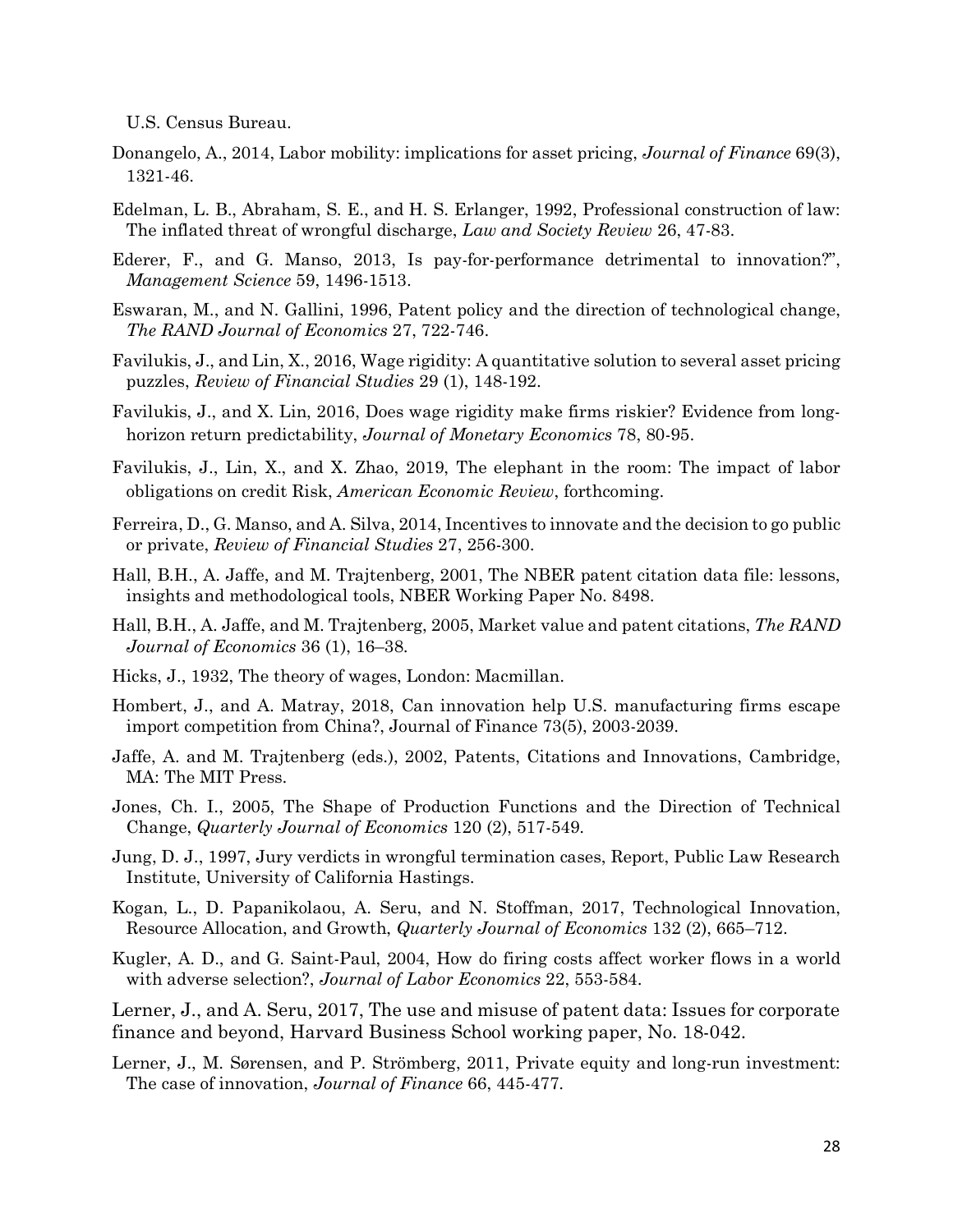- Link, A. N., 1982, "A Disaggregated Analysis of Industrial R&D: Product versus Process Innovation", in Devendra Sahal (ed.), The Transfer and Utilization of Technical Knowledge (Lexington, MA: Lexington Books).
- Manso, G., 2011, Motivating innovation, *Journal of Finance* 66, 1823-1869.
- Matsa, D. A., 2018, Capital structure and a firm's workforce, *Annual Review of Financial Economics* 10, 387-412.
- Messina, J., and G. Vallanti, 2007, Job flow dynamics and firing restrictions: evidence from Europe, *Economic Journal* 117(521), F279-301.
- Miles, T. J., 2000, Common law exceptions to employment at will and U.S. labor markets, *Journal of Law, Economics, and Organization* 16, 74–101.
- Mukherjee, A., M. Singh, and A. Žaldokas, 2017, *Journal of Financial Economics 124, 195– 221.*
- Scherer, F. M., 1982, Inter-industry technology flows in the United States, *Research Policy* 11, 227-245.
- Scherer, F. M., 1984, Using linked patent and R&D data to measure interindustry technology flows, in Zvi Griliches (ed.), R&D, Patents, and Productivity (Chicago: University of Chicago Press for the National Bureau of Economic Research).
- Serfling, M., 2016, Firing costs and capital structure decisions, *Journal of Finance* 71 (5), 2239-2286.
- Seru, A., 2014, Firm boundaries matter: Evidence from conglomerates and R&D activity, *Journal of Financial Economics* 111, 381-405.
- Simintzi, E., V. Vig, and P. Volpin, 2015, Labor protection and leverage, *Review of Financial Studies* 28, 561-591.
- Sutton, J., and F. Dobbin, 1996, The two faces of governance: Responses to legal uncertainty in American firms, 1955-1985, *American Sociological Review* 61, 794-811.
- Walsh, D. J., and J. L. Schwarz, 1996, State common law wrongful discharge doctrines: Update, refinement, and rationales, *American Business Law Journal* 33, 645-689.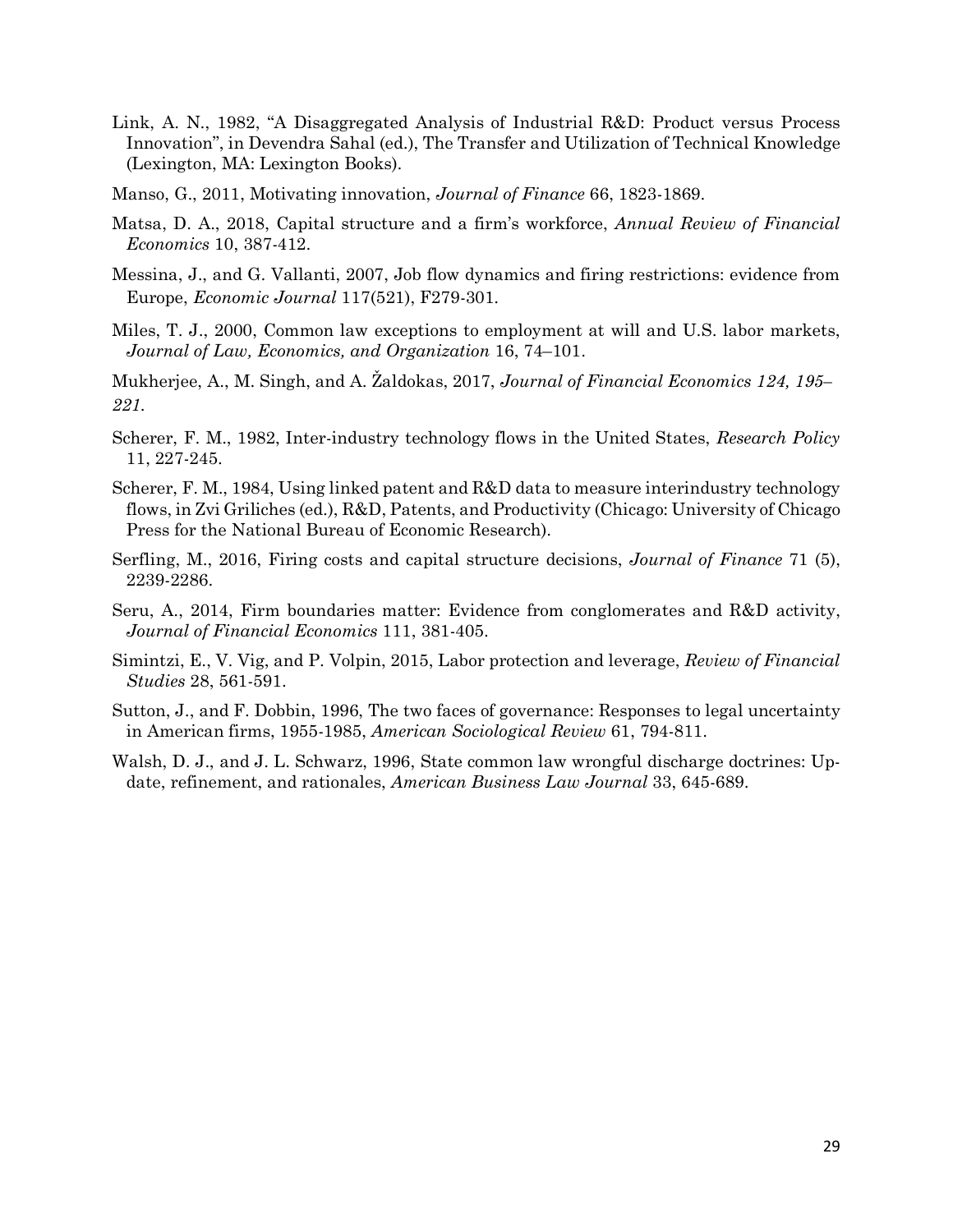# **Appendix: Variable Definitions**

# *Process and non-process innovation measures*

| Process Claims                         | The number of process claims contained in all patents filed (and ultimately awarded)<br>by the firm in each year.                                                                                                                                                                                            |
|----------------------------------------|--------------------------------------------------------------------------------------------------------------------------------------------------------------------------------------------------------------------------------------------------------------------------------------------------------------|
| Non-Process Claims                     | The number of non-process claims contained in all patents filed (and ultimately<br>awarded) by the firm in each year.                                                                                                                                                                                        |
| C-W Process Patents                    | The citations-weighted number of process patents filed (and ultimately awarded) by<br>the firm in each year. Citations received are counted, for each patent, over the period<br>that ends 3 years after the patent award year. Process patents are patents that<br>contain only process claims.             |
| C-W Non-Process Patents                | The citations-weighted number of non-process patents filed (and ultimately awarded)<br>by the firm in each year. Citations received are counted, for each patent, over the<br>period that ends 3 years after the patent award year. Non-Process patents are<br>patents that contain only non-process claims. |
|                                        | <u>Wrongful Discharge Laws indicators (from Autor, Donohue, and Schwab (2006)):</u>                                                                                                                                                                                                                          |
| Good Faith                             | Indicator variable equal to one if the firm's state of headquarters has adopted the<br>Good Faith exception to the "firing at will" doctrine by year t, and zero otherwise.                                                                                                                                  |
| <b>Implied Contract</b>                | Indicator variable equal to one if the firm's state of headquarters has adopted the<br>Implied Contract exception to the "firing at will" doctrine by year $t$ , and zero<br>otherwise.                                                                                                                      |
| <b>Public Policy</b>                   | Indicator variable equal to one if the firm's state of headquarters has adopted the<br>Public Policy exception to the "firing at will" doctrine by year t, and zero otherwise.                                                                                                                               |
| <b>Additional Good Faith variables</b> |                                                                                                                                                                                                                                                                                                              |
| Good Faith -3                          | Indicator variable equal to one if the firm's state of headquarters will adopt the Good<br>Faith exception in three years, and zero otherwise.                                                                                                                                                               |
| Good Faith -2                          | Indicator variable equal to one if the firm's state of headquarters will adopt the Good<br>Faith exception in two years, and zero otherwise.                                                                                                                                                                 |
| Good Faith -1                          | Indicator variable equal to one if the firm's state of headquarters will adopt the Good<br>Faith exception in the following year, and zero otherwise.                                                                                                                                                        |
| Good Faith 0                           | Indicator variable equal to one if the firm's state of headquarters adopted the Good<br>Faith exception in the current year, and zero otherwise.                                                                                                                                                             |
| Good Faith +1                          | Indicator variable equal to one if the firm's state of headquarters adopted the Good<br>Faith exception the year before, and zero otherwise.                                                                                                                                                                 |
| Good Faith $+2$                        | Indicator variable equal to one if the firm's state of headquarters adopted the Good<br>Faith exception two years before, and zero otherwise.                                                                                                                                                                |
| Good Faith +3                          | Indicator variable equal to one if the firm's state of headquarters adopted the Good<br>Faith exception three years before, and zero otherwise.                                                                                                                                                              |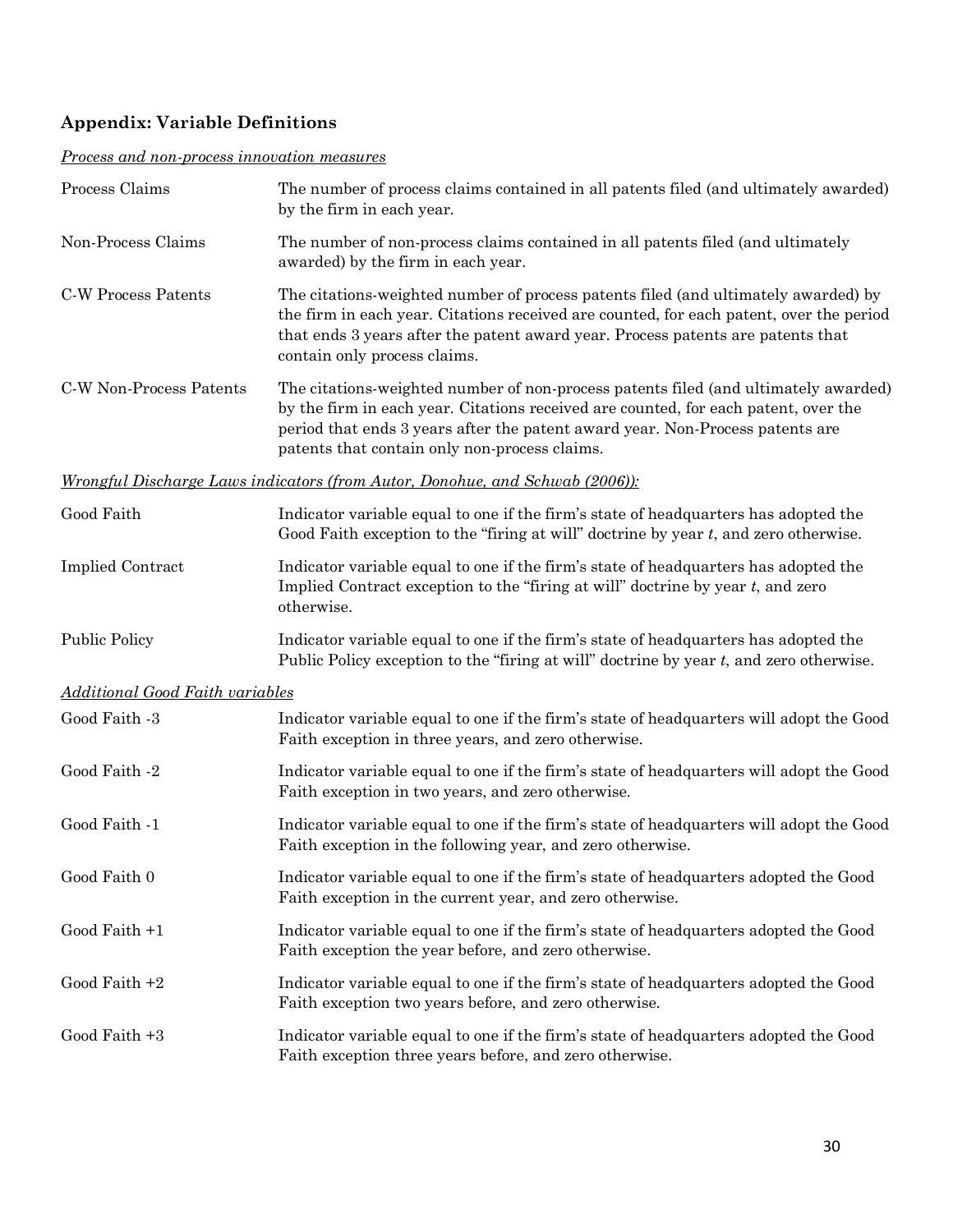| Good Faith $+4$     | Indicator variable equal to one if the firm's state of headquarters adopted the Good<br>Faith exception four years before, and zero otherwise.                                                     |
|---------------------|----------------------------------------------------------------------------------------------------------------------------------------------------------------------------------------------------|
| Good Faith 5+       | Indicator variable equal to one if the firm's state of headquarters adopted the Good<br>Faith exception five or more years before, and zero otherwise.                                             |
| Good Faith Neighbor | Indicator variable equal to one if a "neighboring state", that is, a state adjacent to<br>the firm's state of headquarters, has adopted the Good Faith exception by year t, and<br>zero otherwise. |

# *Employment and capital intensity variables*

| Employment Growth | Annual growth rate of a firm's employment (emp).                                                                                              |
|-------------------|-----------------------------------------------------------------------------------------------------------------------------------------------|
| Log(Employment)   | Logarithm of a firm's employment level $\langle emp \rangle$ .                                                                                |
| Log(K/L)          | Logarithm of a firm's capital-labor ratio defined as property, plant, and equipment<br>( <i>ppent</i> ) divided by employment ( <i>emp</i> ). |
| Log(Capex/Emp)    | Logarithm of a firm's capital expenditures per employee defined as capital<br>expenditures $(capex)$ divided the employment $(emp)$ .         |

# *Labor productivity, profitability, and shareholder value measures*

| Log(Sales/Emp)                 | Logarithm of sales (sale) dividend by the number of employees (emp).                                                                                                                                                                                                     |  |  |  |  |  |
|--------------------------------|--------------------------------------------------------------------------------------------------------------------------------------------------------------------------------------------------------------------------------------------------------------------------|--|--|--|--|--|
| Profit                         | Operating income before depreciation $(oibdp)$ divided by assets $(at)$ ; winsorized at<br>the top/bottom 5% of the annual distribution.                                                                                                                                 |  |  |  |  |  |
| Log(ME/BE)                     | Natural logarithm of the market value of equity ( $prec f \times cho$ ) divided by the book<br>value of equity $(at - lt)$ .                                                                                                                                             |  |  |  |  |  |
| Control variables              |                                                                                                                                                                                                                                                                          |  |  |  |  |  |
| Patent Stock                   | A firm's patent stock computed by adding its patents since 1872 and assuming an<br>annual depreciation rate of 15%.                                                                                                                                                      |  |  |  |  |  |
| R&D Stock                      | A firm's R&D stock computed by adding its R&D spending (xrd) since 1950 and<br>assuming an annual depreciation rate of 15%.                                                                                                                                              |  |  |  |  |  |
| Log(Sales)                     | The logarithm of a firm's sales (sale).                                                                                                                                                                                                                                  |  |  |  |  |  |
| Log(M/B)                       | The logarithm of a firm's market value of assets (the sum of the market value of<br>equity, $csho \times prec_f$ , the book value of long term debt, $d l t t$ , and the book value of<br>debt in current liabilities, $dlc$ scaled by the book value of assets $(at)$ . |  |  |  |  |  |
| State GDP Growth               | Annual growth rate of state GDP in current dollars (Source: U.S. Bureau of<br>Economic Analysis).                                                                                                                                                                        |  |  |  |  |  |
| <b>State Political Balance</b> | Fraction of a state's congress members in the U.S. House of Representatives that<br>belong to the Democratic Party (Source: History, Art & Archives, U.S. House of<br>Representatives).                                                                                  |  |  |  |  |  |
| Other variables                |                                                                                                                                                                                                                                                                          |  |  |  |  |  |
| LaborCostShr                   | The average labor cost share in the firm's 3-digit SIC industry. For each firm, dollar<br>labor costs are computed as the Compustat number of employee's (emp) times the                                                                                                 |  |  |  |  |  |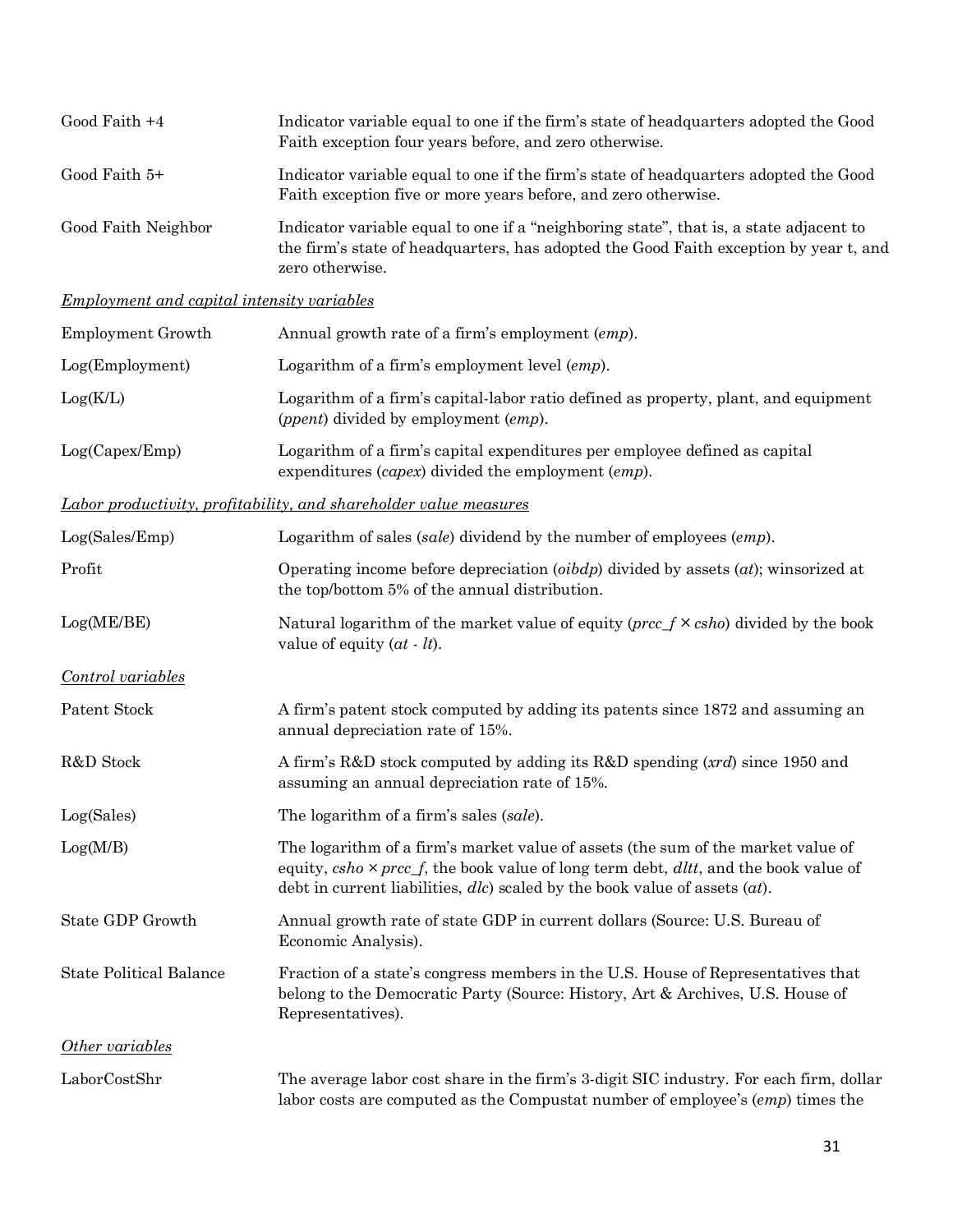|                            | average wage rate in the firm's industry obtained from the Quarterly Census of<br>Employment and Wages provided by the U.S. Bureau of Labor Statistics. Next, the<br>dollar labor costs are divided by the firm's cost of goods sold (cogs). Last, firm cost<br>shares are averaged across all firm-years in each 3-digt SIC industry. |
|----------------------------|----------------------------------------------------------------------------------------------------------------------------------------------------------------------------------------------------------------------------------------------------------------------------------------------------------------------------------------|
| Log(State Patents)         | The logarithm of the mean number of patents filed (and ultimately awarded) in each<br>year by firms headquartered in the same state as the firm. Patents filed by the firm<br>itself are excluded from the calculation of the mean.                                                                                                    |
| Majority Inventors Outside | Indicator variable equal to one if more than 50% of the lead inventors listed in all<br>patents the firm applied for in a given year are located outside the firm's state of<br>headquarters, and zero otherwise. The lead inventor is the first inventor listed on<br>the patent grant document.                                      |
| Disperse Inventors         | Indicator variable equal to one if no U.S. state concentrates more than 50% of the<br>lead inventors listed in all patents the firm applied for in a given year, and zero<br>otherwise. The lead inventor is the first inventor listed on the patent grant<br>document.                                                                |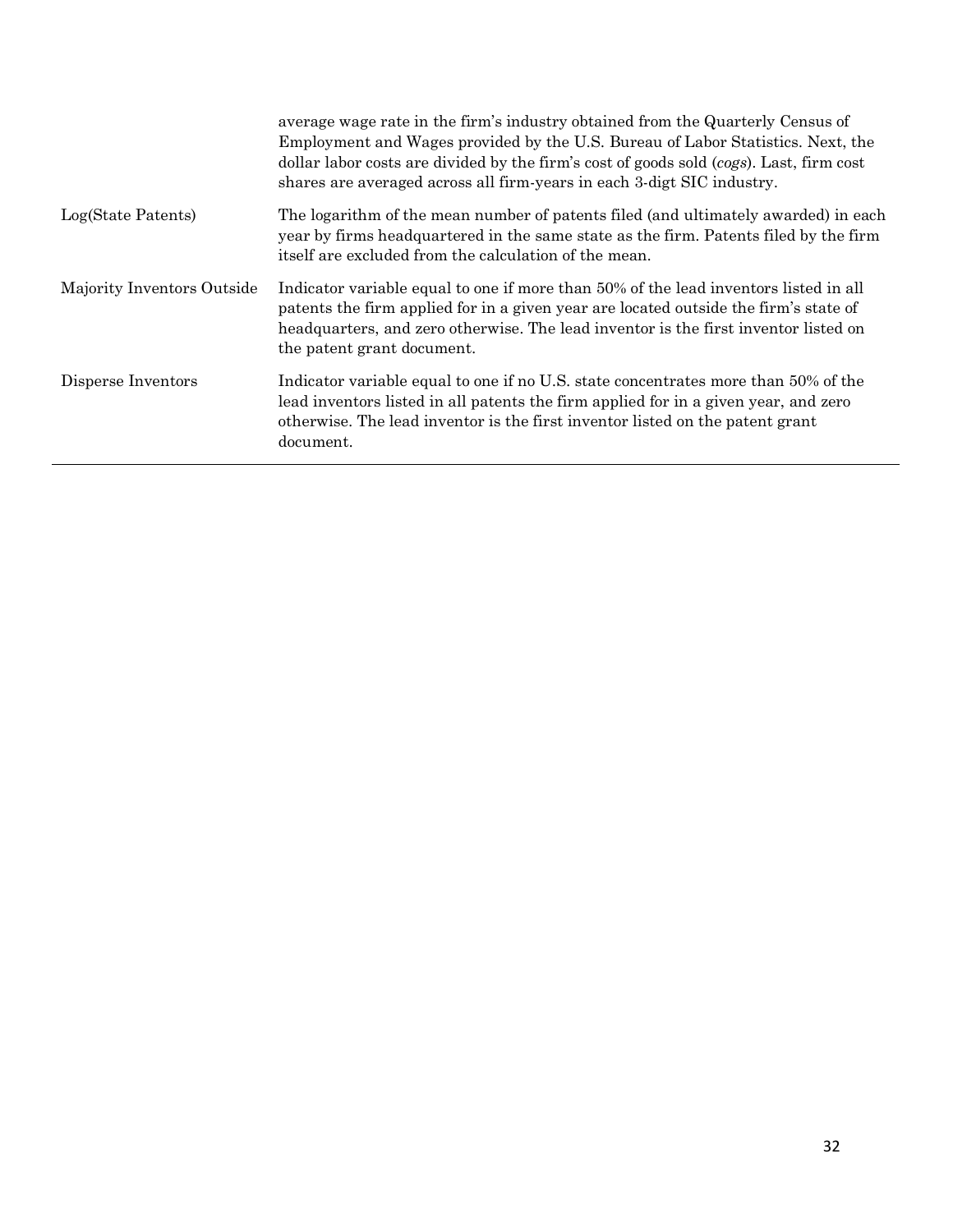**Figure 1:** The figure reports the average number of total (process and non-process) claims (left axis) and the average share of process claims in total claims (right axis) for firms in our sample over the period 1975-1997.

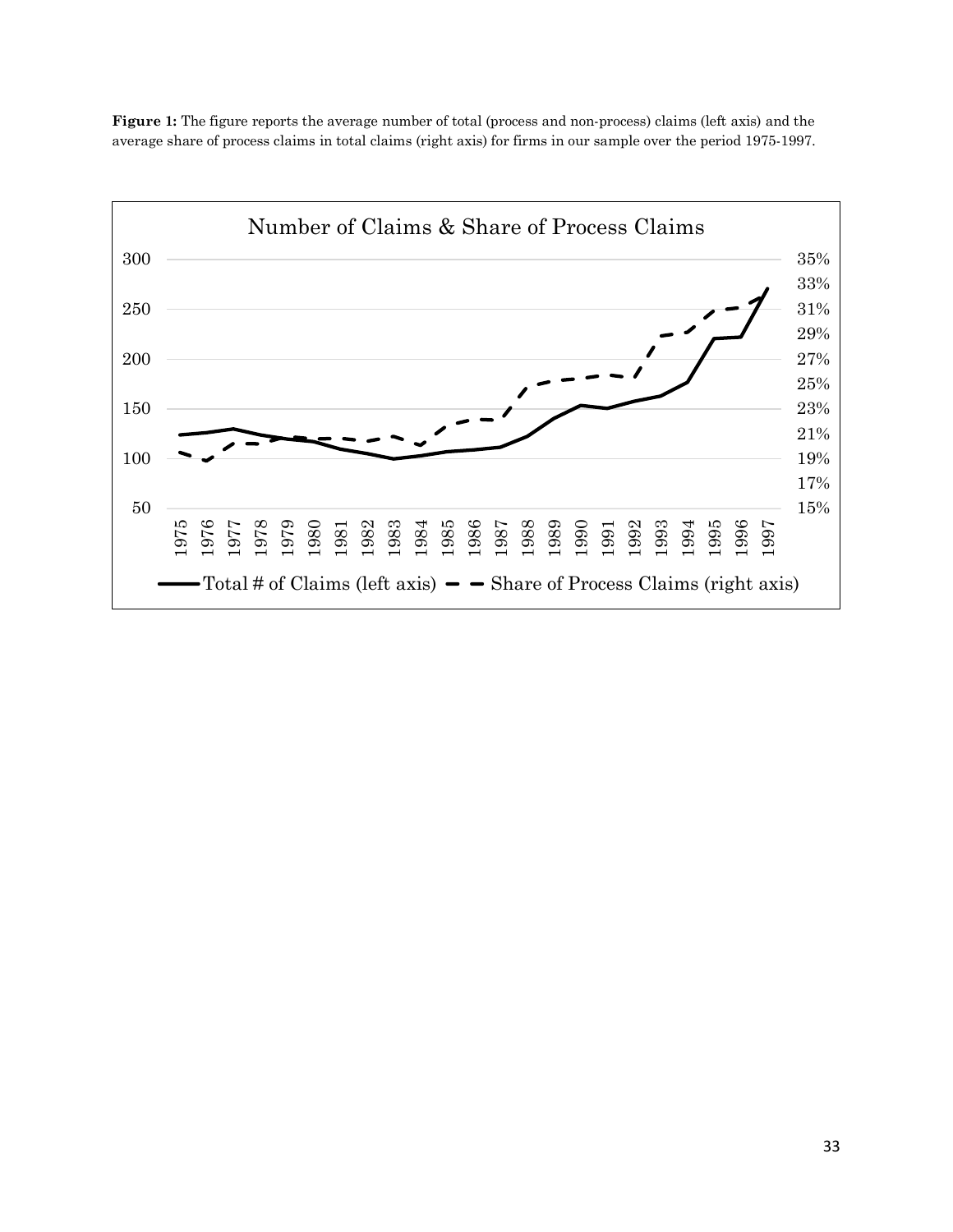**Figure 2:** The figures report the differences in *Process Claims* (Figure 2a) and in *Non-Process Claims* (Figure 2b) between treated and control firms around the adoption of the Good Faith exception (year 0). The differences are estimated using empirical models analogous to those in columns 2 and 4 of Table 3, but replacing *Good Faith* by *Good Faith -3*, *Good Faith -2*, *Good Faith -1*, *Good Faith 0*, *Good Faith +1*, *Good Faith +2*, *Good Faith +3*, *Good Faith +4*, and *Good Faith 5+* (see the Appendix for definitions). The dots indicate the estimated coefficients of these indicators and the dashes above / below indicate the upper and lower bounds of the 95% confidence intervals.

# Figure 2a



Figure 2b

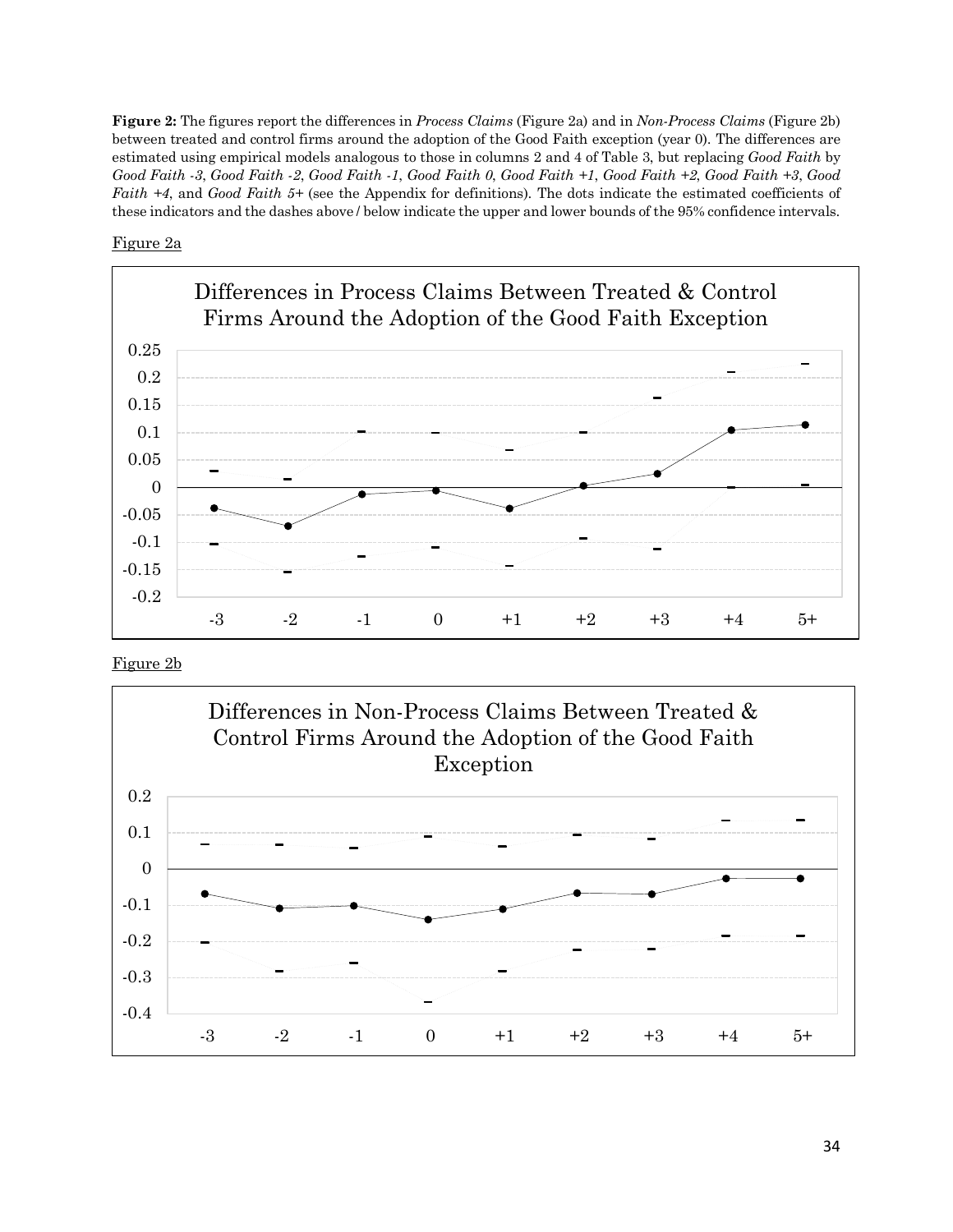**Figure 3:** The figure reports the values of *Process Claims* for treated and control firms around the adoption of the Good Faith exception. The data is constructed in three steps. First, using the sample in our main tests, we retain the variation in *Process Claims* that is unexplained by firm fixed effects and year fixed effects (i.e., we adjust the original variable by removing time-invariant differences across firms and time trends common to all firms). Second, for each adoption event, starting from our main sample, we construct a panel dataset of treated firms (in the adopting state) and control firms (in never adopting states) over the time frame -3 to +10 years relative to the adoption year for the treated state (year 0). We require that firms are in the data in both year -1 and year 0. Third, we pool all events together in to a single dataset in event time, going from year -3 to year +4 and then years 5+ (averaging *Process Claims* over the years +5 to +10).

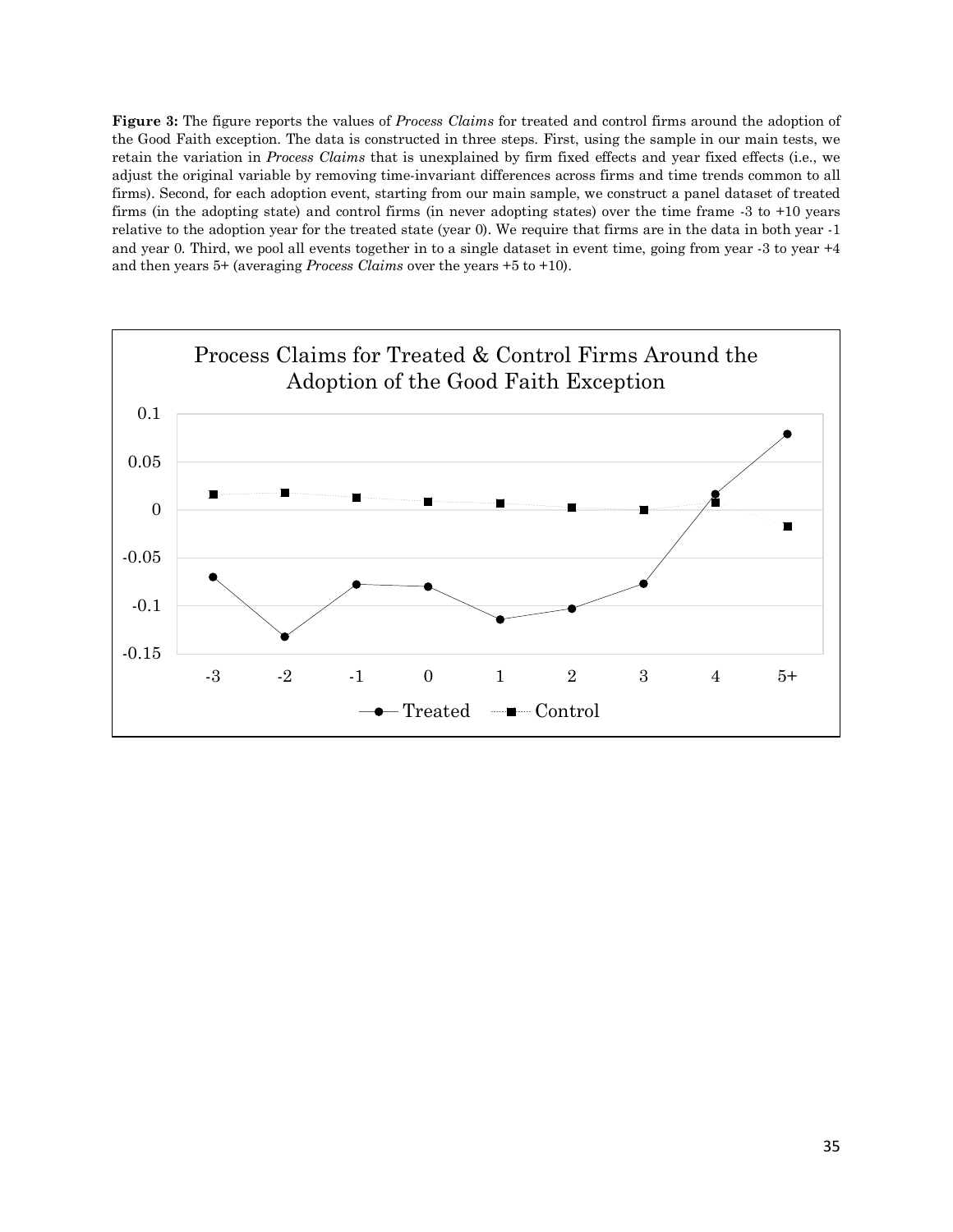# **Table 1:** Summary Statistics

The sample spans the period 1975-1997. It includes all non-financial and non-utility firms headquartered in the U.S. that filed at least one patent with the USPTO during this period and for which we can compute the key variables. All variables are defined in the Appendix.

|                                                                   | Mean  | Sd. Dev. | Pctile 10 | Median   | Pctile 90 |
|-------------------------------------------------------------------|-------|----------|-----------|----------|-----------|
| Process and non-process innovation measures                       |       |          |           |          |           |
| $Log(1 + Process \, \text{Clains})$                               | 1.133 | 1.825    | 0.000     | 0.000    | 4.025     |
| $Log(1 + Non-Process \, \text{Clains})$                           | 1.872 | 2.195    | 0.000     | 0.000    | 5.017     |
| $Log(1 + C-W$ Process Patents)                                    | 0.507 | 1.214    | 0.000     | 0.000    | 2.303     |
| $Log(1 + C-W$ Non-Process Patents)                                | 1.126 | 1.658    | 0.000     | 0.000    | 3.664     |
| <b>Wrongful Discharge Laws indicators</b>                         |       |          |           |          |           |
| Good Faith                                                        | 0.238 | 0.426    | 0.000     | 0.000    | 1.000     |
| <b>Implied Contract</b>                                           | 0.638 | 0.480    | 0.000     | 1.000    | 1.000     |
| <b>Public Policy</b>                                              | 0.654 | 0.476    | 0.000     | 1.000    | 1.000     |
| <u>Employment and capital intensity variables</u>                 |       |          |           |          |           |
| Employment growth                                                 | 0.037 | 0.254    | $-0.189$  | 0.023    | 0.288     |
| Log(Employment)                                                   | 0.283 | 2.054    | $-2.375$  | 0.262    | 3.046     |
| Log(K/L)                                                          | 2.988 | 1.086    | 1.725     | 2.911    | 4.359     |
| Log(Capex/Emp)                                                    | 1.424 | 1.197    | 0.000     | 1.383    | 2.917     |
| Labor productivity, profitability, and shareholder value measures |       |          |           |          |           |
| Log(Sales/Emp)                                                    | 4.543 | 0.793    | 3.665     | 4.536    | 5.461     |
| Profit                                                            | 0.108 | 0.141    | $-0.053$  | 0.136    | 0.249     |
| Log(ME/BE)                                                        | 0.494 | 0.857    | $-0.497$  | 0.423    | 1.553     |
| Control variables                                                 |       |          |           |          |           |
| $Log(1 + Patent Stock)$                                           | 1.708 | 1.609    | 0.000     | 1.314    | 3.984     |
| $Log(1 + R&D Stock)$                                              | 1.830 | 1.928    | 0.000     | 1.302    | 4.623     |
| Log(Sales)                                                        | 4.691 | 2.264    | 1.930     | 4.687    | 7.617     |
| Log(M/B)                                                          | 0.116 | 0.715    | $-0.630$  | $-0.018$ | 1.085     |
| State GDP Growth                                                  | 0.077 | 0.036    | 0.035     | 0.075    | 0.124     |
| <b>State Political Balance</b>                                    | 0.602 | 0.164    | 0.435     | 0.600    | 0.833     |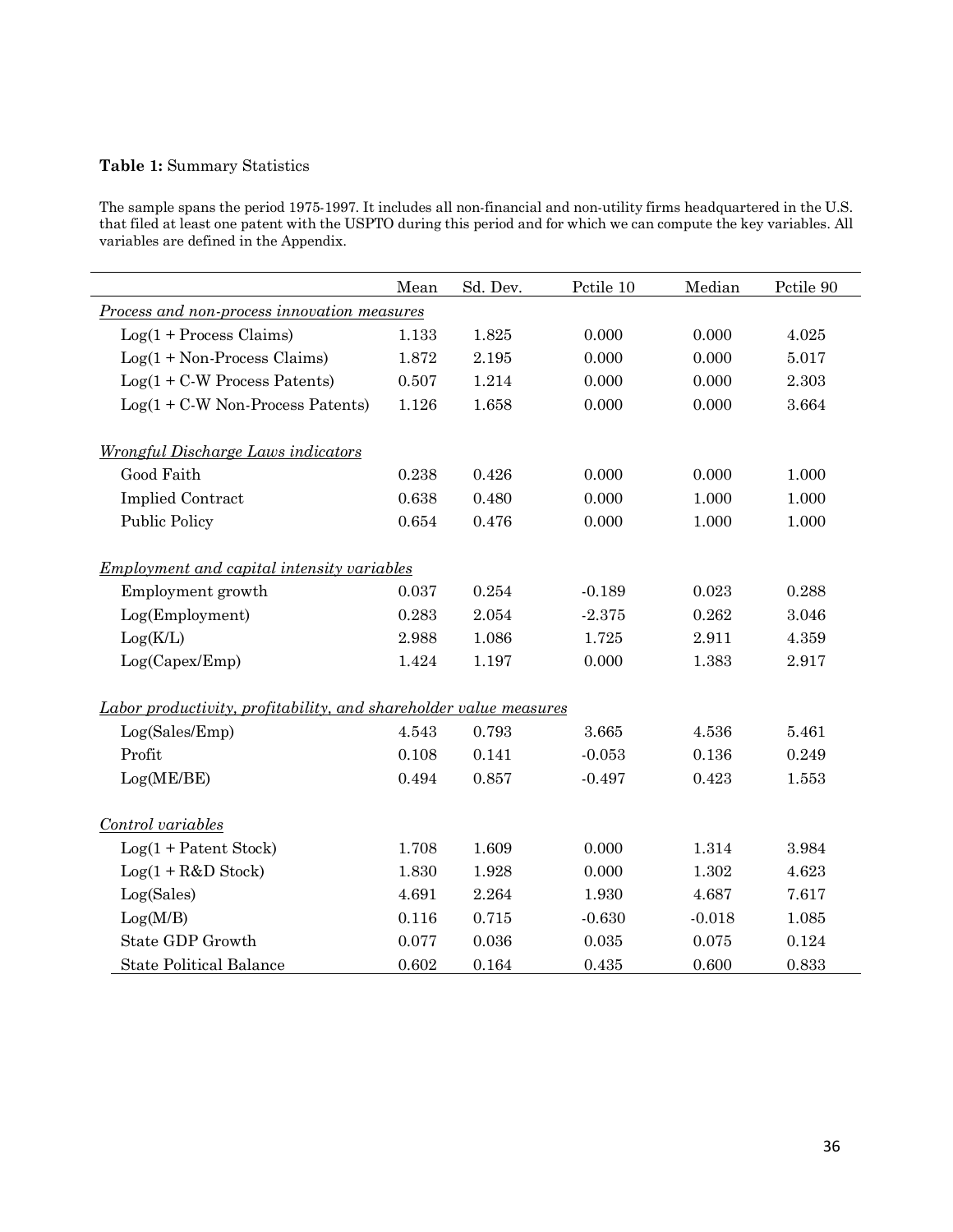### **Table 2:** Process Innovation Across Industries

Panel A reports the shares of two-digit SIC industries in all patented process innovation (measured by process claims) over the period 1975-97 as well for the subperiods 1975-80, 1981-85, 1986-90, and 1991-97. Industries are ranked by their shares over the period 1975-97 in descending order, with the top 10 industries reported in detail and the rest combined into the category "All other industries". Panel B reports the shares of process innovation in total patented innovation (measured by process and non-process claims) for the same two-digit SIC industries identified in Panel A, also over the period 1975-97 as well for the subperiods 1975-80, 1981-85, 1986-90, and 1991-97.

| SIC <sub>2</sub> | Industry description              | 1975-97 | 1975-80 | 1981-85 | 1986-90 | 1991-97 |
|------------------|-----------------------------------|---------|---------|---------|---------|---------|
| 28               | Chemicals & allied products       | 23.5%   | 29.2%   | 28.2%   | 27.8%   | 18.8%   |
| 36               | Electronic & electrical equipment | 17.8%   | 9.9%    | 12.5%   | 13.9%   | 23.1%   |
| 35               | Machinery & computer equipment    | 15.1%   | 6.8%    | 7.8%    | 11.4%   | 21.1%   |
| 29               | Petroleum refining                | 9.8%    | 17.3%   | 17.9%   | 11.1%   | 4.7%    |
| 38               | Instruments etc.                  | $9.2\%$ | 6.5%    | $6.2\%$ | 9.8%    | 10.8%   |
| 37               | Transportation equipment          | 6.5%    | 6.4%    | 6.9%    | 8.8%    | 5.7%    |
| 48               | Communications                    | 3.4%    | 3.7%    | 4.1%    | 4.4%    | 2.8%    |
| 26               | Paper & allied products           | 2.6%    | 1.9%    | 2.0%    | $3.1\%$ | 2.7%    |
| 73               | Business services                 | 1.7%    | $0.2\%$ | $0.2\%$ | $0.4\%$ | $3.0\%$ |
| 33               | Primary metal industries          | 1.6%    | $3.2\%$ | 2.0%    | 2.2%    | 0.8%    |
|                  | All other industries              | 8.8%    | 15.0%   | 12.2%   | 7.3%    | 6.5%    |

*Panel A: Distribution of Process Innovation Across Industries*

*Panel B: Share of Process Innovation in Total Innovation for Selected Industries*

| SIC <sub>2</sub> | Industry description              | 1975-97 | 1975-80 | 1981-85 | 1986-90 | 1991-97 |
|------------------|-----------------------------------|---------|---------|---------|---------|---------|
| 28               | Chemicals & allied products       | 38.9%   | 35.1%   | 39.6%   | 40.1%   | 40.0%   |
| 36               | Electronic & electrical equipment | 28.2%   | 17.2%   | 20.8%   | 23.9%   | 34.5%   |
| 35               | Machinery & computer equipment    | 27.3%   | 13.7%   | 19.9%   | 24.2%   | 32.5%   |
| 29               | Petroleum refining                | 59.4%   | 58.5%   | 61.7%   | 56.6%   | 60.5%   |
| 38               | Instruments etc.                  | 25.9%   | 19.4%   | 20.5%   | 25.5%   | 29.1%   |
| 37               | Transportation equipment          | 21.8%   | 17.7%   | 21.0%   | 21.8%   | 24.1%   |
| 48               | Communications                    | 29.1%   | 19.7%   | 24.1%   | 28.2%   | 41.5%   |
| 26               | Paper & allied products           | 25.1%   | 21.7%   | 21.5%   | 23.6%   | 27.8%   |
| 73               | Business services                 | 41.6%   | 10.4%   | 15.3%   | 29.8%   | 46.3%   |
| 33               | Primary metal industries          | 45.8%   | 49.8%   | 43.6%   | 49.4%   | 40.2%   |
|                  | All other industries              | 30.1%   | 31.3%   | 32.1%   | 27.3%   | 29.5%   |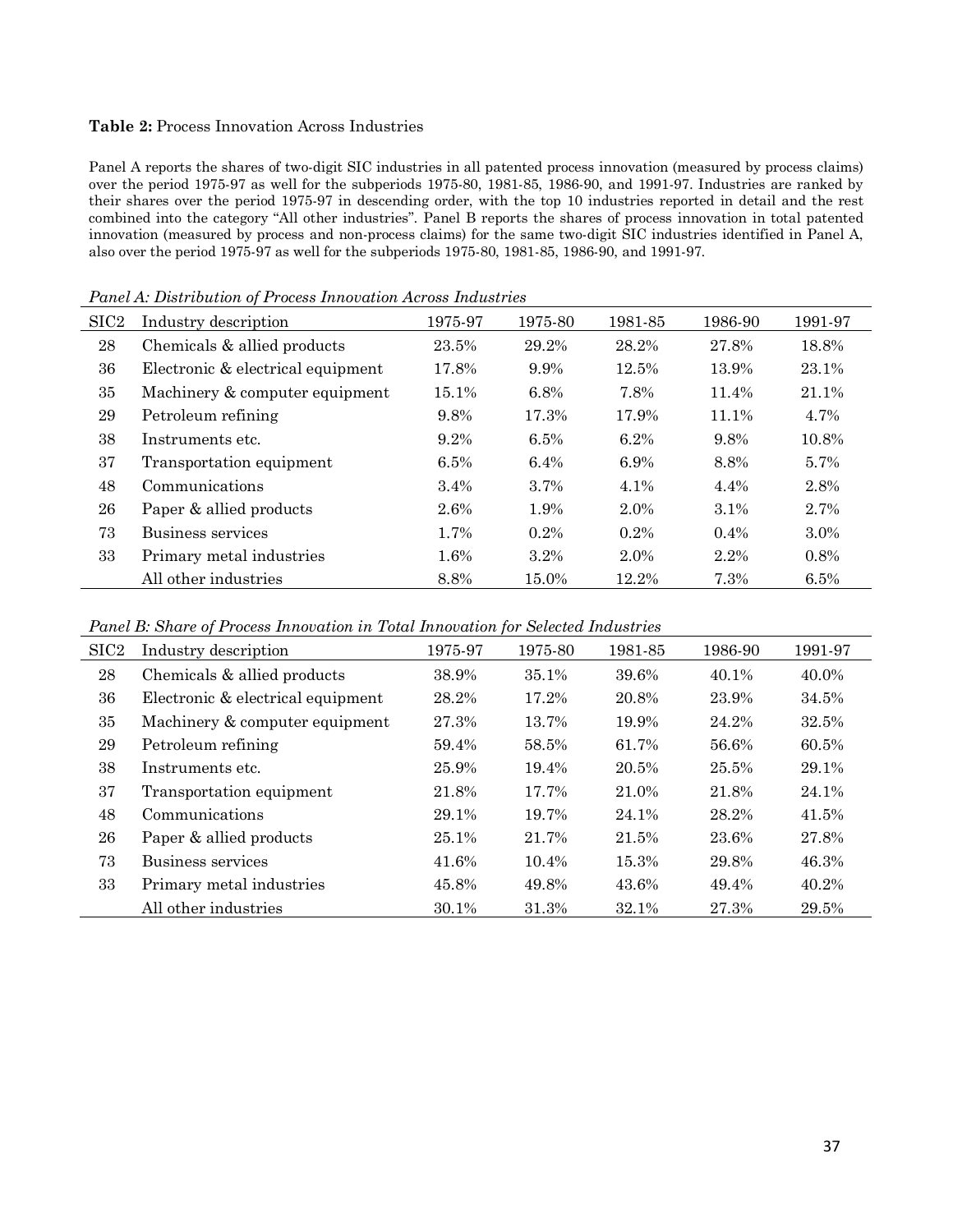### **Table 3:** Wrongful Discharge Laws and Process vs. Non-Process Innovation

The table reports the results of OLS regressions of process innovation and non-process innovation on *Good Faith,*  the other Wrongful Discharge Laws indicators (*Implied Contract* and *Public Policy*), lagged controls variables (*Log(1+ Patent Stock)*, *Log(1+R&D Stock)*, *Log(Sales)*, *Log(M/B)*, *State GDP Growth*, and *Political Balance*), as well as firm fixed effects and year fixed effects. In Panel A, the dependent variables are *Log(1+Process Claims)* and *Log(1+C-W Process Patents).* In Panel B, the dependent variables are *Log(1+Non-Process Claims)* and *Log(1+C-W Non-Process Patents)*. All other variables are defined in the Appendix. The standard errors are adjusted for heteroscedasticity and clustering at the state level (t-statistics in parentheses). \*, \*\*, and \*\*\* denote significance at the 10%, 5%, and 1% levels, respectively.

|                                | Process Claims |            |            | C-W Process Patents |
|--------------------------------|----------------|------------|------------|---------------------|
|                                | (1)            | (2)        | (3)        | (4)                 |
| Good Faith                     | $0.134***$     | $0.089***$ | $0.091***$ | $0.061**$           |
|                                | (4.456)        | (2.959)    | (3.062)    | (2.119)             |
| <b>Implied Contract</b>        | 0.002          | $-0.022$   | 0.002      | $-0.016$            |
|                                | (0.030)        | $(-0.561)$ | (0.054)    | $(-0.626)$          |
| <b>Public Policy</b>           | $-0.022$       | $-0.002$   | $-0.030$   | $-0.018$            |
|                                | $(-0.509)$     | $(-0.062)$ | $(-0.939)$ | $(-0.811)$          |
| $Log(1 + Patent Stock)$        |                | $0.422***$ |            | $0.281***$          |
|                                |                | (14.699)   |            | (7.876)             |
| $Log(1 + R&D Stock)$           |                | $0.178***$ |            | $0.114***$          |
|                                |                | (6.090)    |            | (5.849)             |
| Log(Sales)                     |                | $0.105***$ |            | $0.037***$          |
|                                |                | (6.785)    |            | (2.930)             |
| Log(M/B)                       |                | $0.074***$ |            | $0.045***$          |
|                                |                | (4.454)    |            | (4.750)             |
| State GDP Growth               |                | $-0.347$   |            | $-0.387$            |
|                                |                | $(-1.026)$ |            | (.1.461)            |
| <b>State Political Balance</b> |                | $-0.112$   |            | $-0.042$            |
|                                |                | $(-1.353)$ |            | (.0.690)            |
| Firm Fixed Effects             | Yes            | Yes        | Yes        | Yes                 |
| Year Fixed Effects             | Yes            | Yes        | Yes        | Yes                 |
| Observations                   | 44,898         | 44,898     | 44,898     | 44,898              |
| Adjusted $\mathbb{R}^2$        | 0.706          | 0.728      | 0.713      | 0.733               |

#### *Panel A: Impact of Good Faith on process innovation*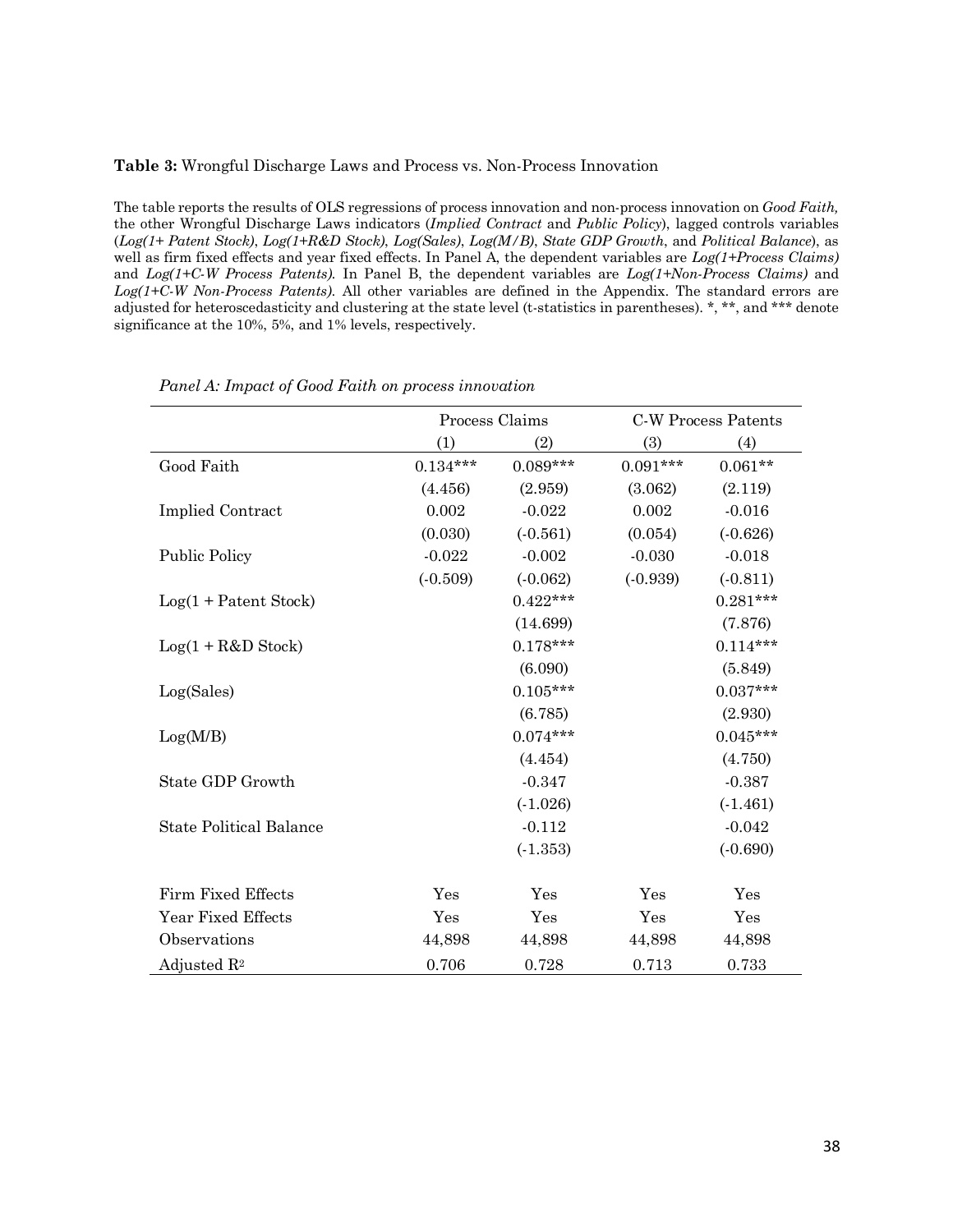|                                |            | Non-Process Claims |            | C-W Non-Process Patents |
|--------------------------------|------------|--------------------|------------|-------------------------|
|                                | (1)        | (2)                | (3)        | (4)                     |
| Good Faith                     | 0.070      | 0.027              | $0.054*$   | 0.021                   |
|                                | (1.488)    | (0.567)            | (1.758)    | (0.789)                 |
| <b>Implied Contract</b>        | 0.007      | $-0.012$           | $-0.003$   | $-0.018$                |
|                                | (0.135)    | $(-0.256)$         | $(-0.073)$ | $(-0.586)$              |
| <b>Public Policy</b>           | $-0.002$   | 0.019              | $-0.005$   | 0.010                   |
|                                | $(-0.039)$ | (0.478)            | $(-0.130)$ | (0.284)                 |
| $Log(1 + Patent Stock)$        |            | $0.416***$         |            | $0.336***$              |
|                                |            | (11.246)           |            | (11.644)                |
| $Log(1 + R&D Stock)$           |            | $0.142***$         |            | $0.106***$              |
|                                |            | (4.086)            |            | (4.506)                 |
| Log(Sales)                     |            | $0.189***$         |            | $0.120***$              |
|                                |            | (9.653)            |            | (8.271)                 |
| Log(M/B)                       |            | $0.107***$         |            | $0.094***$              |
|                                |            | (5.274)            |            | (6.080)                 |
| State GDP Growth               |            | $-0.407$           |            | $-0.175$                |
|                                |            | $(-0.921)$         |            | $(-0.594)$              |
| <b>State Political Balance</b> |            | $-0.067$           |            | $-0.022$                |
|                                |            | (.0.917)           |            | $(-0.351)$              |
| Firm Fixed Effects             | Yes        | Yes                | Yes        | Yes                     |
| Year Fixed Effects             | Yes        | Yes                | Yes        | Yes                     |
| Observations                   | 44,898     | 44,898             | 44,898     | 44,898                  |
| Adjusted $\mathbb{R}^2$        | 0.677      | 0.694              | 0.715      | 0.733                   |

*Panel B: Impact of Good Faith on non-process innovation*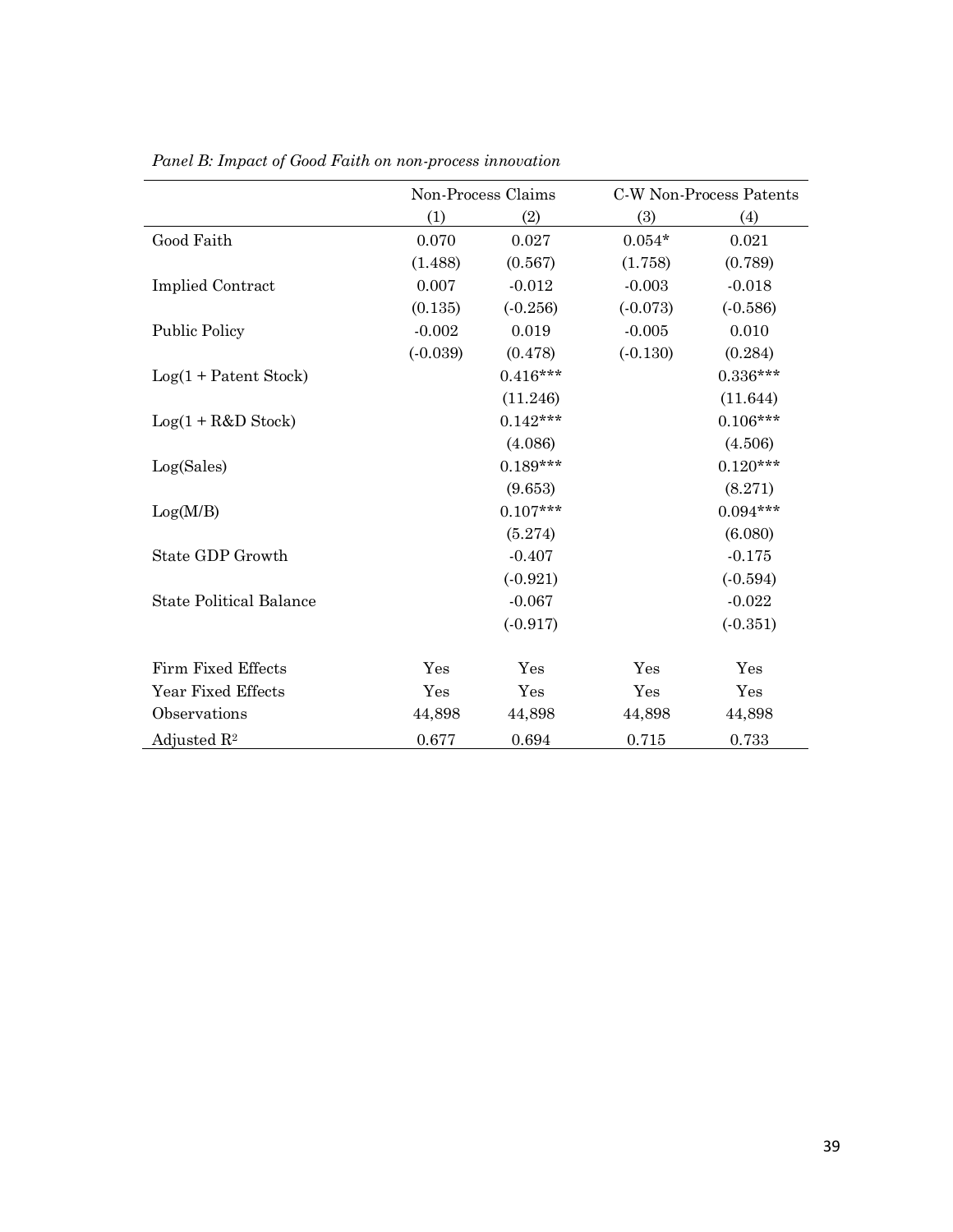**Table 4:** Cross-Sectional Variation in the Effect of Good Faith on Innovation – The Role of the Industry Labor Cost Share

The table reports the results of OLS regressions of process and non-process innovation on *Good Faith* that further interact *Good Faith* with the average labor cost share in the firm's 3-digit SIC industry, *LaborCostShr* (standardized to a mean of zero and standard deviation of one). The dependent variables are *Log(1+Process Claims)* in columns (1)-(2), *Log(1+C-W Process Patents)* in columns (3)-(4), *Log(1+Non-Process Claims)* in columns (5)-(6), and *Log(1+C-W Non-Process Patents)* in columns (7)-(8). All regressions include *Implied Contract* and *Public Policy* and the lagged controls variables (*Log(1+Patent Stock)*, *Log(1+R&D Stock)*, *Log(Sales)*, *Log(M/B)*, *State GDP Growth*, and *Political Balance*). All variables are defined in the Appendix. Specifications (1), (3), (5), and (7) include firm fixed effects and year fixed effects. Specifications (2), (4), (6), and (8) include firm fixed effects and state fixed effects interacted with year fixed effects. The standard errors are adjusted for heteroscedasticity and clustering at the state level (t-statistics in parentheses).  $*, **$ , and  $***$  denote significance at the 10%, 5%, and 1% levels, respectively.

|                                  | Process Innovation |                                       |           | Non-Process Innovation |                      |                         |            |            |
|----------------------------------|--------------------|---------------------------------------|-----------|------------------------|----------------------|-------------------------|------------|------------|
|                                  |                    | Process Claims<br>C-W Process Patents |           | Non-Process Claims     |                      | C-W Non-Process Patents |            |            |
|                                  | (1)                | (2)                                   | (3)       | (4)                    | (5)                  | (6)                     | (7)        | (8)        |
| Good Faith                       | $0.095***$         |                                       | $0.066**$ |                        | 0.030                |                         | 0.022      |            |
|                                  | (2.829)            |                                       | (2.116)   |                        | (0.641)              |                         | (0.823)    |            |
| Good Faith $\times$ LaborCostShr | $0.059*$           | $0.067**$                             | $0.053*$  | $0.059**$              | 0.013                | 0.017                   | $-0.001$   | 0.001      |
|                                  | (1.777)            | (2.056)                               | (1.962)   | (2.328)                | (0.328)              | (0.385)                 | $(-0.036)$ | (0.028)    |
| LaborCostShr                     | 0.047              | 0.048                                 | 0.019     | 0.025                  | $0.107***$           | $0.109***$              | $0.071***$ | $0.078***$ |
|                                  | (1.372)            | (1.280)                               | (0.820)   | (1.007)                | (3.383)              | (3.797)                 | (2.725)    | (3.113)    |
| Other WDLs & Controls            | Yes                | Yes                                   | Yes       | Yes                    | Yes                  | Yes                     | Yes        | Yes        |
| Firm Fixed Effects               | Yes                | Yes                                   | Yes       | Yes                    | $\operatorname{Yes}$ | Yes                     | Yes        | Yes        |
| Year Fixed Effects               | Yes                | N <sub>o</sub>                        | Yes       | No                     | Yes                  | $\rm No$                | Yes        | $\rm No$   |
| State × Year Fixed Effects       | No                 | Yes                                   | No        | Yes                    | No                   | Yes                     | $\rm No$   | Yes        |
| Observations                     | 44,860             | 44,765                                | 44,860    | 44,765                 | 44,860               | 44,765                  | 44,860     | 44,765     |
| Adjusted $\mathbb{R}^2$          | 0.728              | 0.729                                 | 0.733     | 0.733                  | 0.694                | 0.695                   | 0.733      | 0.733      |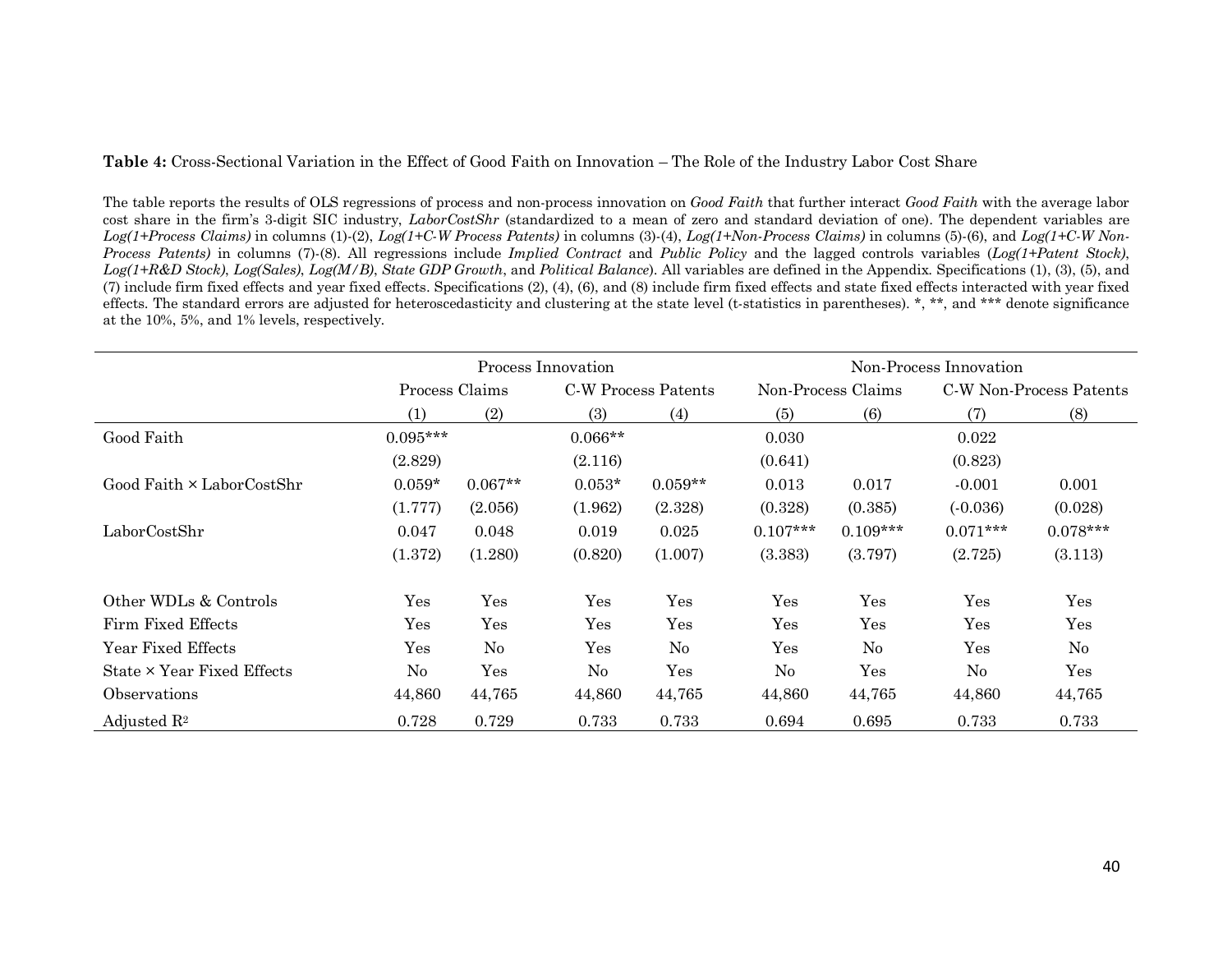# **Table 5:** Adoption of the Good Faith Exemption in Neighboring States

The table reports the results of OLS regressions of process and non-process innovation on *Good Faith* and an indicator variable *Good Faith Neighbor* for whether a "neighboring state" (a state adjacent to the firm's state of headquarters) has adopted the Good Faith exception by year *t* and zero otherwise. The dependent variables are *Log(1+Process Claims)* in column (1), *Log(1+C-W Process Patents)* in column (2), *Log(1+Non-Process Claims)* in column (3), and *Log(1+C-W Non-Process Patents)* in column (4). All regressions include *Implied Contract* and *Public Policy*, the lagged controls variables (*Log(1+Patent Stock)*, *Log(1+R&D Stock)*, *Log(Sales)*, *Log(M/B)*, *State GDP Growth*, and *Political Balance*), as well as firm-fixed effects and year fixed effects. All variables are defined in the Appendix. The standard errors are adjusted for heteroscedasticity and clustering at the state level (t-statistics in parentheses). \*, \*\*, and \*\*\* denote significance at the 10%, 5%, and 1% levels, respectively.

|                         |                | Process Innovation  | Non-Process Innovation |                         |  |
|-------------------------|----------------|---------------------|------------------------|-------------------------|--|
|                         | Process Claims | C-W Process Patents | Non-Process Claims     | C-W Non-Process Patents |  |
|                         | (1)            | (2)                 | (3)                    | (4)                     |  |
| Good Faith              | $0.086***$     | $0.063**$           | 0.022                  | 0.016                   |  |
|                         | (2.999)        | (2.208)             | (0.465)                | (0.628)                 |  |
| Good Faith Neighbor     | $-0.021$       | 0.013               | $-0.039$               | $-0.040$                |  |
|                         | $(-0.555)$     | (0.729)             | $(-0.946)$             | $(-1.475)$              |  |
| Other WDLs & Controls   | Yes            | Yes                 | Yes                    | Yes                     |  |
| Firm Fixed Effects      | Yes            | Yes                 | Yes                    | Yes                     |  |
| Year Fixed Effects      | Yes            | Yes                 | Yes                    | Yes                     |  |
| Observations            | 44,898         | 44,898              | 44,898                 | 44,898                  |  |
| Adjusted $\mathbb{R}^2$ | 0.728          | 0.733               | 0.694                  | 0.733                   |  |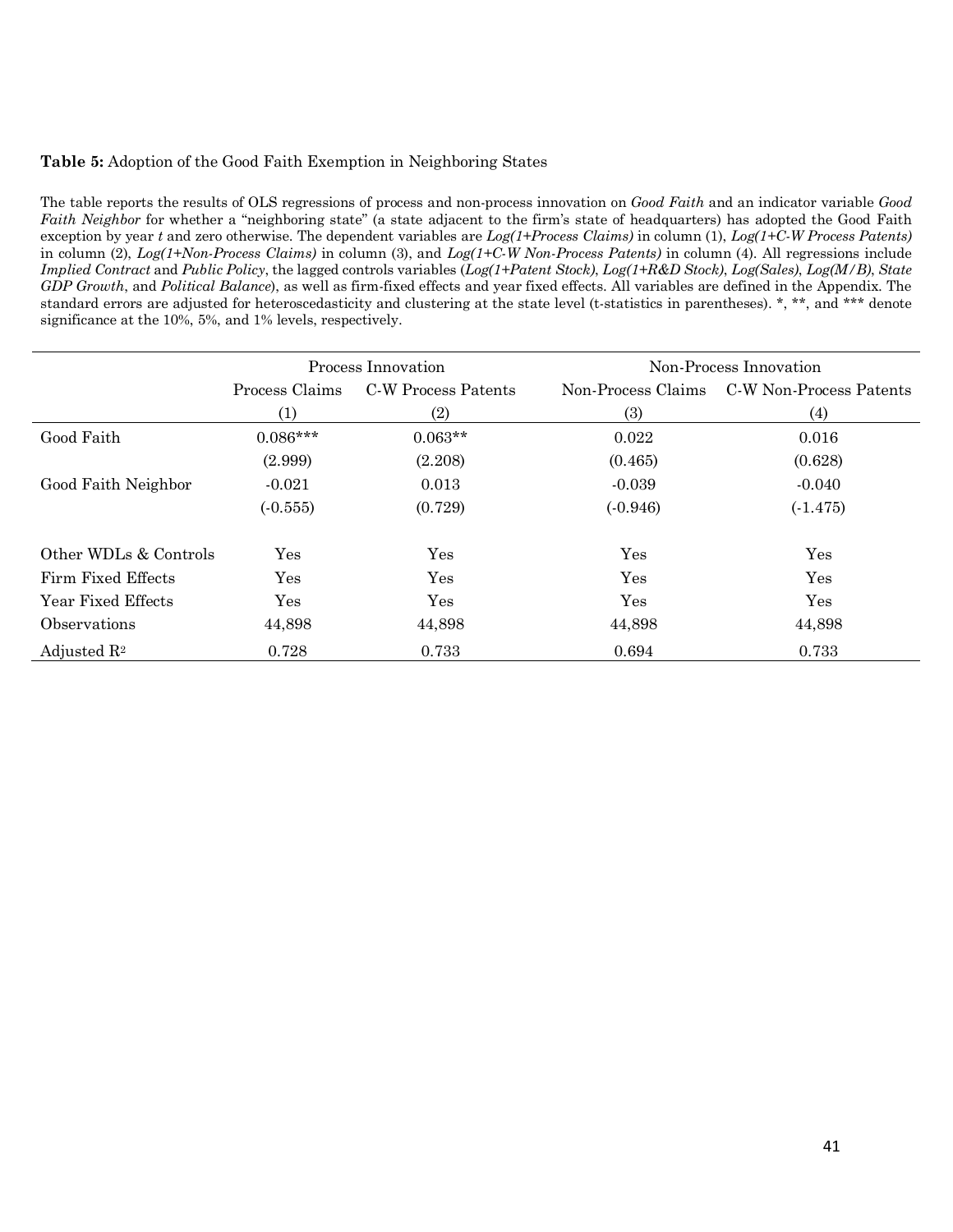# **Table 6:** Controlling for Time Trends in Innovation

The table reports the results of OLS regressions of process innovation and non-process innovation on *Good Faith,* the other Wrongful Discharge Laws indicators (*Implied Contract* and *Public Policy*), lagged controls variables (*Log(1+Patent Stock)*, *Log(1+R&D Stock)*, *Log(Sales)*, *Log(M/B)*, *State GDP Growth*, and *Political Balance*), as well as firm fixed effects and year fixed effects. In Panel A, the dependent variables are *Log(1+Process Claims)* in columns (1)-(3) and *Log(1+C-W Process Patents)* in columns (4)-(6). In Panel B, the dependent variables are *Log(1+Non-Process Claims)* in columns (1)-(3) and *Log(1+C-W Non-Process Patents)* in columns (4)-(6). For both panels, columns (1) and (4) include *Log(State Patents),* defined as the logarithm of the mean number of patents filed by firms headquartered in the firm's state in each year (the patents filed by the firm itself are excluded in the calculation of this mean), as an additional control variable. For both panels, columns (2) and (4) estimate the benchmark specification restricting the sample to the period 1975-1990, and columns (3) and (6) estimate the benchmark specification excluding the states of California and Massachusetts from the sample. All variables are defined in the Appendix. The standard errors are adjusted for heteroscedasticity and clustering at the state level (t-statistics in parentheses). \*, \*\*, and \*\*\* denote significance at the 10%, 5%, and 1% levels, respectively.

|                         |                   | Process Claims |                      |            | C-W Process Patents |               |
|-------------------------|-------------------|----------------|----------------------|------------|---------------------|---------------|
|                         | $\left(1\right)$  | (2)            | (3)                  | (4)        | (5)                 | (6)           |
| Good Faith              | $0.080***$        | $0.081***$     | $0.122***$           | $0.056**$  | $0.052*$            | $0.068**$     |
|                         | (2.726)           | (2.704)        | (4.920)              | (2.142)    | (1.964)             | (2.056)       |
| Log(State Patents)      | $0.091**$         |                |                      | 0.050      |                     |               |
|                         | (2.309)           |                |                      | (1.620)    |                     |               |
| Sample                  | Full              | 1975-90        | Excl. CA & MA        | Full       | 1975-90             | Excl. CA & MA |
| Other WDLs & Controls   | Yes               | Yes            | Yes                  | Yes        | Yes                 | Yes           |
| Firm Fixed Effects      | $\gamma_{\rm es}$ | Yes            | $\operatorname{Yes}$ | Yes        | Yes                 | Yes           |
| Year Fixed Effects      | Yes               | Yes            | Yes                  | <b>Yes</b> | Yes                 | <b>Yes</b>    |
| Observations            | 44,898            | 29,328         | 35,326               | 44,898     | 29,328              | 35,326        |
| Adjusted $\mathbb{R}^2$ | 0.728             | 0.756          | 0.740                | 0.733      | 0.786               | 0.761         |

### *Panel A: Effect of Good Faith on process innovation*

*Panel B: Effect of Good Faith on non-process innovation*

|                         |                      | Non-Process Claims |               |          |            | C-W Non-Process Patents |  |
|-------------------------|----------------------|--------------------|---------------|----------|------------|-------------------------|--|
|                         | (1)                  | $\left( 2\right)$  | (3)           | (4)      | (5)        | (6)                     |  |
| Good Faith              | 0.015                | $-0.009$           | 0.030         | 0.013    | $-0.008$   | $-0.004$                |  |
|                         | (0.299)              | $(-0.184)$         | (0.551)       | (0.514)  | $(-0.342)$ | $(-0.109)$              |  |
| Log(State Patents)      | $0.118**$            |                    |               | $0.077*$ |            |                         |  |
|                         | (2.018)              |                    |               | (2.008)  |            |                         |  |
| Sample                  | Full                 | 1975-90            | Excl. CA & MA | Full     | 1975-90    | Excl. CA & MA           |  |
| Other WDLs & Controls   | Yes                  | Yes                | Yes           | Yes      | Yes        | Yes                     |  |
| Firm Fixed Effects      | $\operatorname{Yes}$ | Yes                | Yes           | Yes      | Yes        | Yes                     |  |
| Year Fixed Effects      | $\operatorname{Yes}$ | Yes                | Yes           | Yes      | Yes        | Yes                     |  |
| Observations            | 44,898               | 29,328             | 35,326        | 44,898   | 29,328     | 35,326                  |  |
| Adjusted $\mathbb{R}^2$ | 0.694                | 0.718              | 0.702         | 0.733    | 0.766      | 0.745                   |  |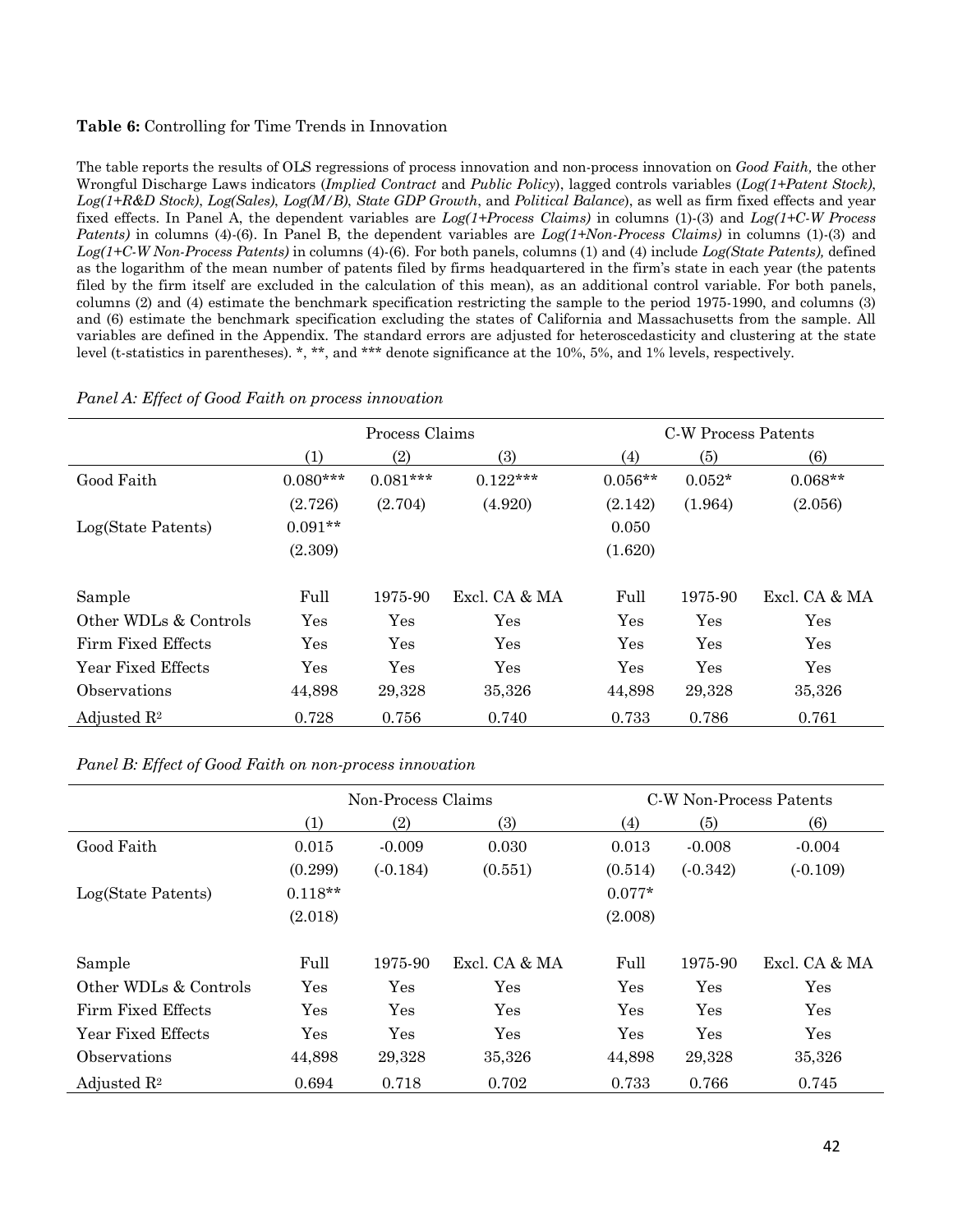# **Table 7:** Effect of Good Faith on Process vs. Non-Process Innovation – Lead Inventor's State of Location

The table reports the results of OLS regressions of process and non-process innovation on *Good Faith* that further interact *Good Faith* with two variables that capture the location of inventors relative to the location of the firm. The first is an indicator variable equal to one if more than 50% of the lead inventors listed in all patents the firm applied for in a given year are located outside the firm's state of headquarters and zero otherwise (*Majority Inventors Outside*). The second is an indicator variable equal to one if no state concentrates more than 50% of the lead inventors listed in all patents the firm applied for in a given year and zero otherwise (*Disperse Inventors*). In Panel A, the dependent variables are *Log(1+Process Claims)* in columns (1)-(4) and *Log(1+C-W Process Patents)* in columns (5)-(8). In Panel B, the dependent variables are *Log(1+Non-Process Claims)* in columns (1)-(4) and *Log(1+C-W Non-Process Patents)* in columns (5)-(8). All regressions include *Implied Contract* and *Public Policy* and the lagged controls variables (*Log(1+Patent Stock)*, *Log(1+R&D Stock)*, *Log(Sales)*, *Log(M/B)*, *State GDP Growth*, and *Political Balance*). All variables are defined in the Appendix. Specifications (1), (3), (5), and (7) include firm fixed effects and year fixed effects. Specifications (2), (4), (6), and (8) include firm fixed effects and state fixed effects interacted with year fixed effects. The standard errors are adjusted for heteroscedasticity and clustering at the state level (t-statistics in parentheses). \*, \*\*, and \*\*\* denote significance at the 10%, 5%, and 1% levels, respectively.

|                                         | Process Claims |            |            |            | <b>C-W Process Patents</b> |            |            |            |
|-----------------------------------------|----------------|------------|------------|------------|----------------------------|------------|------------|------------|
|                                         | (1)            | (2)        | (3)        | (4)        | (5)                        | (6)        | (7)        | (8)        |
| Good Faith                              | $0.084***$     |            | $0.073**$  |            | $0.055*$                   |            | $0.053*$   |            |
|                                         | (2.896)        |            | (2.339)    |            | (1.891)                    |            | (1.966)    |            |
| Good Faith × Majority Inventors Outside | 0.047          | 0.030      |            |            | 0.084                      | 0.073      |            |            |
|                                         | (0.501)        | (0.345)    |            |            | (0.989)                    | (0.826)    |            |            |
| Majority Inventors Outside              | $0.664***$     | $0.667***$ |            |            | $0.288***$                 | $0.280***$ |            |            |
|                                         | (12.269)       | (12.174)   |            |            | (5.218)                    | (4.963)    |            |            |
| Good Faith $\times$ Disperse Inventors  |                |            | 0.146      | 0.135      |                            |            | 0.078      | 0.071      |
|                                         |                |            | (1.605)    | (1.544)    |                            |            | (0.827)    | (0.755)    |
| Disperse Inventors                      |                |            | $0.435***$ | $0.435***$ |                            |            | $0.075***$ | $0.073***$ |
|                                         |                |            | (12.947)   | (13.028)   |                            |            | (3.319)    | (3.241)    |
| Other WDLs & Controls                   | Yes            | Yes        | Yes        | Yes        | Yes                        | Yes        | Yes        | Yes        |
| Firm Fixed Effects                      | Yes            | Yes        | Yes        | Yes        | Yes                        | Yes        | Yes        | Yes        |
| Year Fixed Effects                      | Yes            | $\rm No$   | Yes        | $\rm No$   | Yes                        | $\rm No$   | Yes        | $\rm No$   |
| State × Year Fixed Effects              | $\rm No$       | Yes        | $\rm No$   | Yes        | $\rm No$                   | Yes        | $\rm No$   | Yes        |
| Observations                            | 44,898         | 44,803     | 44,898     | 44,803     | 44,898                     | 44,803     | 44,898     | 44,803     |
| Adjusted $\mathbb{R}^2$                 | 0.732          | 0.733      | 0.731      | 0.732      | 0.735                      | 0.735      | 0.733      | 0.734      |

*Panel A: Regressions of process innovation on Good Faith interacted with Majority Inventors Outside and Disperse Inventors*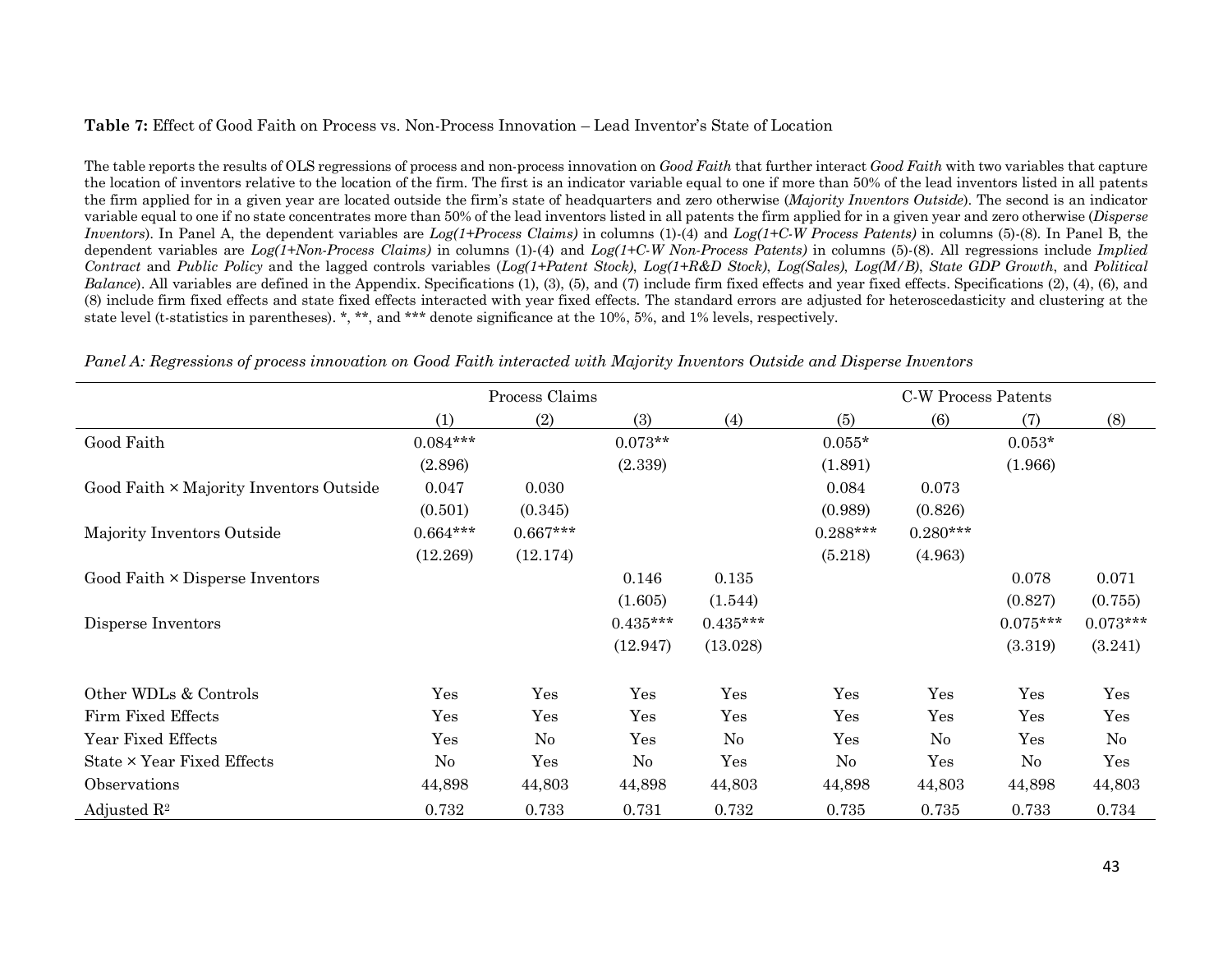|                                         | Non-Process Claims |            |            |            |            | C-W Non-Process Patents |            |            |  |
|-----------------------------------------|--------------------|------------|------------|------------|------------|-------------------------|------------|------------|--|
|                                         | (1)                | (2)        | (3)        | (4)        | (5)        | (6)                     | (7)        | (8)        |  |
| Good Faith                              | 0.027              |            | 0.025      |            | 0.020      |                         | 0.018      |            |  |
|                                         | (0.525)            |            | (0.456)    |            | (0.728)    |                         | (0.619)    |            |  |
| Good Faith × Majority Inventors Outside | $-0.026$           | $-0.026$   |            |            | $-0.003$   | $-0.000$                |            |            |  |
|                                         | $(-0.286)$         | $(-0.319)$ |            |            | $(-0.037)$ | $(-0.005)$              |            |            |  |
| Majority Inventors Outside              | $0.901***$         | $0.898***$ |            |            | $0.658***$ | $0.649***$              |            |            |  |
|                                         | (18.721)           | (18.568)   |            |            | (15.370)   | (15.321)                |            |            |  |
| Good Faith $\times$ Disperse Inventors  |                    |            | 0.012      | $-0.004$   |            |                         | 0.020      | 0.008      |  |
|                                         |                    |            | (0.181)    | $(-0.066)$ |            |                         | (0.256)    | (0.107)    |  |
| Disperse Inventors                      |                    |            | $0.890***$ | $0.894***$ |            |                         | $0.515***$ | $0.518***$ |  |
|                                         |                    |            | (23.760)   | (23.904)   |            |                         | (15.690)   | (16.183)   |  |
| Other WDLs & Controls                   | Yes                | Yes        | Yes        | Yes        | Yes        | Yes                     | Yes        | Yes        |  |
| Firm Fixed Effects                      | Yes                | Yes        | Yes        | Yes        | Yes        | Yes                     | Yes        | Yes        |  |
| Year Fixed Effects                      | Yes                | $\rm No$   | Yes        | No         | Yes        | $\rm No$                | Yes        | $\rm No$   |  |
| State × Year Fixed Effects              | $\rm No$           | Yes        | $\rm No$   | Yes        | No         | Yes                     | $\rm No$   | Yes        |  |
| Observations                            | 44,898             | 44,803     | 44,898     | 44,803     | 44,898     | 44,803                  | 44,898     | 44,803     |  |
| Adjusted $\mathbb{R}^2$                 | 0.699              | 0.700      | 0.702      | 0.703      | 0.737      | 0.738                   | 0.737      | 0.738      |  |

*Panel B: Regressions of non-process innovation on Good Faith interacted with Majority Inventors Outside and Disperse Inventors*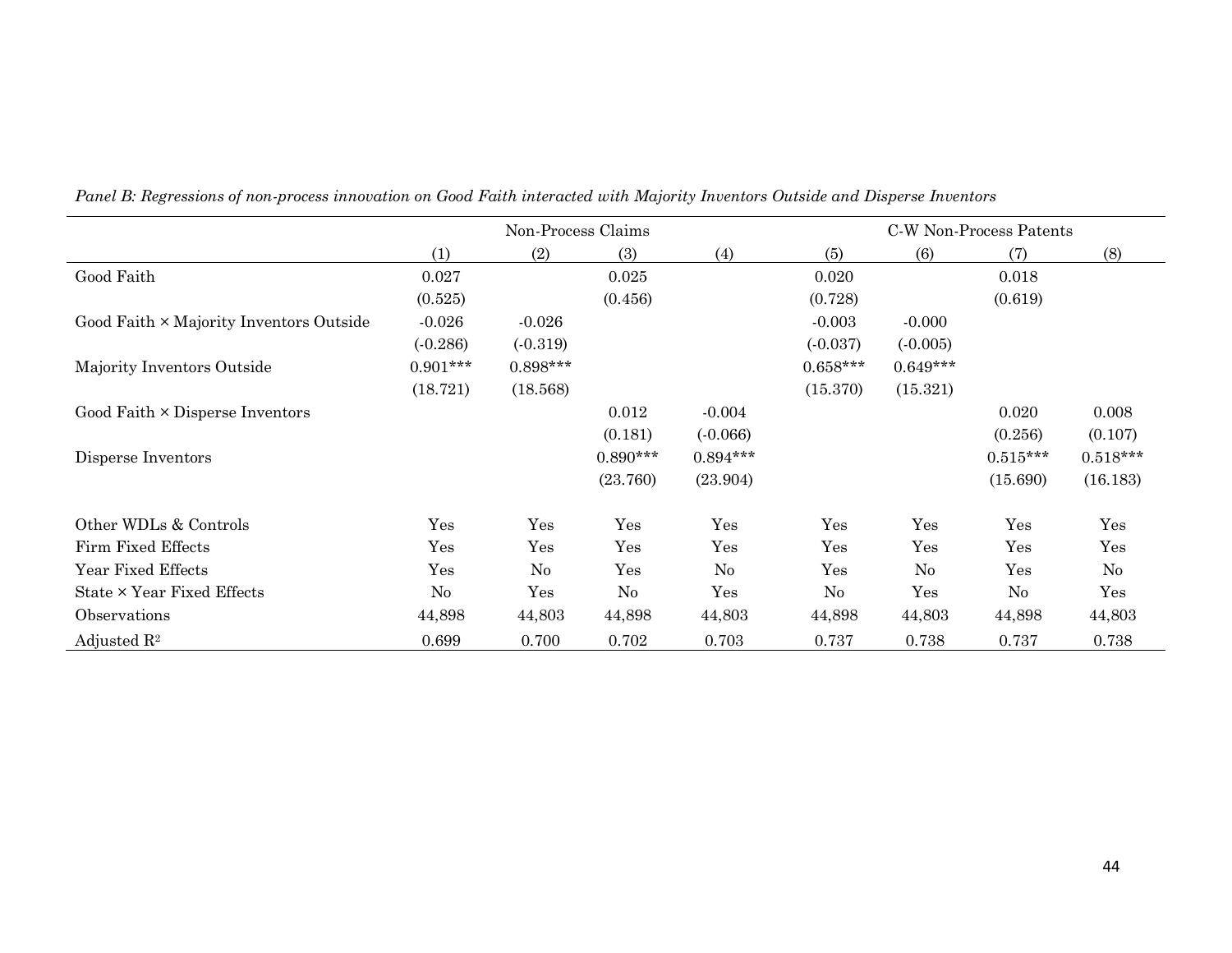# **Table 8:** Innovation Ability and the Effect of Good Faith on Process vs. Non-Process Innovation

The table reports OLS regressions of process and non-process innovation on *Good Faith,* including an interaction of *Good Faith* with the firm's lagged stock of patents, *Log(1+Patent Stock)* (standardized to a mean of zero and standard deviation of one). The dependent variables are *Log(1+Process Claims)* in columns (1)-(2), *Log(1+C-W Process Patents)* in columns (3)-(4), *Log(1+Non-Process Claims)* in columns (5)-(6), and *Log(1+C-W Non-Process Patents)* in columns (7)-(8). All regressions include *Implied Contract* and *Public Policy* and the lagged controls variables (*Log(1+ Patent Stock)*, *Log(1+R&D Stock)*, *Log(Sales)*, *Log(M/B)*, *State GDP Growth*, and *Political Balance*). All variables are defined in the Appendix. Specifications (1), (3), (5), and (7) include firm fixed effects and year fixed effects. Specifications (2), (4), (6), and (8) include firm fixed effects and state fixed effects interacted with year fixed effects. The standard errors are adjusted for heteroscedasticity and clustering at the state level (t-statistics in parentheses). \*, \*\*, and \*\*\* denote significance at the 10%, 5%, and 1% levels, respectively.

|                                           |                      |            | Process Innovation  |            | Non-Process Innovation |            |                         |            |  |  |
|-------------------------------------------|----------------------|------------|---------------------|------------|------------------------|------------|-------------------------|------------|--|--|
|                                           | Process Claims       |            | C-W Process Patents |            | Non-Process Claims     |            | C-W Non-Process Patents |            |  |  |
|                                           | (1)                  | (2)        | (3)                 | (4)        | (5)                    | (6)        | (7)                     | (8)        |  |  |
| Good Faith                                | $0.065**$            |            | 0.024               |            | 0.028                  |            | 0.012                   |            |  |  |
|                                           | (2.348)              |            | (0.983)             |            | (0.473)                |            | (0.447)                 |            |  |  |
| Good Faith $\times$ Log(1 + Patent Stock) | $0.098*$             | $0.081*$   | $0.155**$           | $0.151**$  | $-0.002$               | $-0.023$   | 0.038                   | 0.029      |  |  |
|                                           | (1.931)              | (1.808)    | (2.519)             | (2.522)    | $(-0.034)$             | $(-0.422)$ | (0.759)                 | (0.659)    |  |  |
| $Log(1 + Patent Stock)$                   | $0.649***$           | $0.647***$ | $0.405***$          | $0.408***$ | $0.668***$             | $0.661***$ | $0.528***$              | $0.524***$ |  |  |
|                                           | (16.750)             | (15.971)   | (12.380)            | (12.419)   | (12.522)               | (11.304)   | (14.027)                | (12.609)   |  |  |
| Other WDLs & Controls                     | Yes                  | Yes        | Yes                 | Yes        | Yes                    | Yes        | Yes                     | Yes        |  |  |
| Firm Fixed Effects                        | Yes                  | Yes        | Yes                 | Yes        | Yes                    | Yes        | Yes                     | Yes        |  |  |
| Year Fixed Effects                        | $\operatorname{Yes}$ | No         | Yes                 | $\rm No$   | Yes                    | $\rm No$   | Yes                     | $\rm No$   |  |  |
| State × Year Fixed Effects                | $\rm No$             | Yes        | No                  | Yes        | No                     | Yes        | $\rm No$                | Yes        |  |  |
| <i><b>Observations</b></i>                | 44,898               | 44,803     | 44,898              | 44,803     | 44,898                 | 44,803     | 44,898                  | 44,803     |  |  |
| Adjusted $\mathbb{R}^2$                   | 0.728                | 0.729      | 0.734               | 0.734      | 0.694                  | 0.695      | 0.733                   | 0.733      |  |  |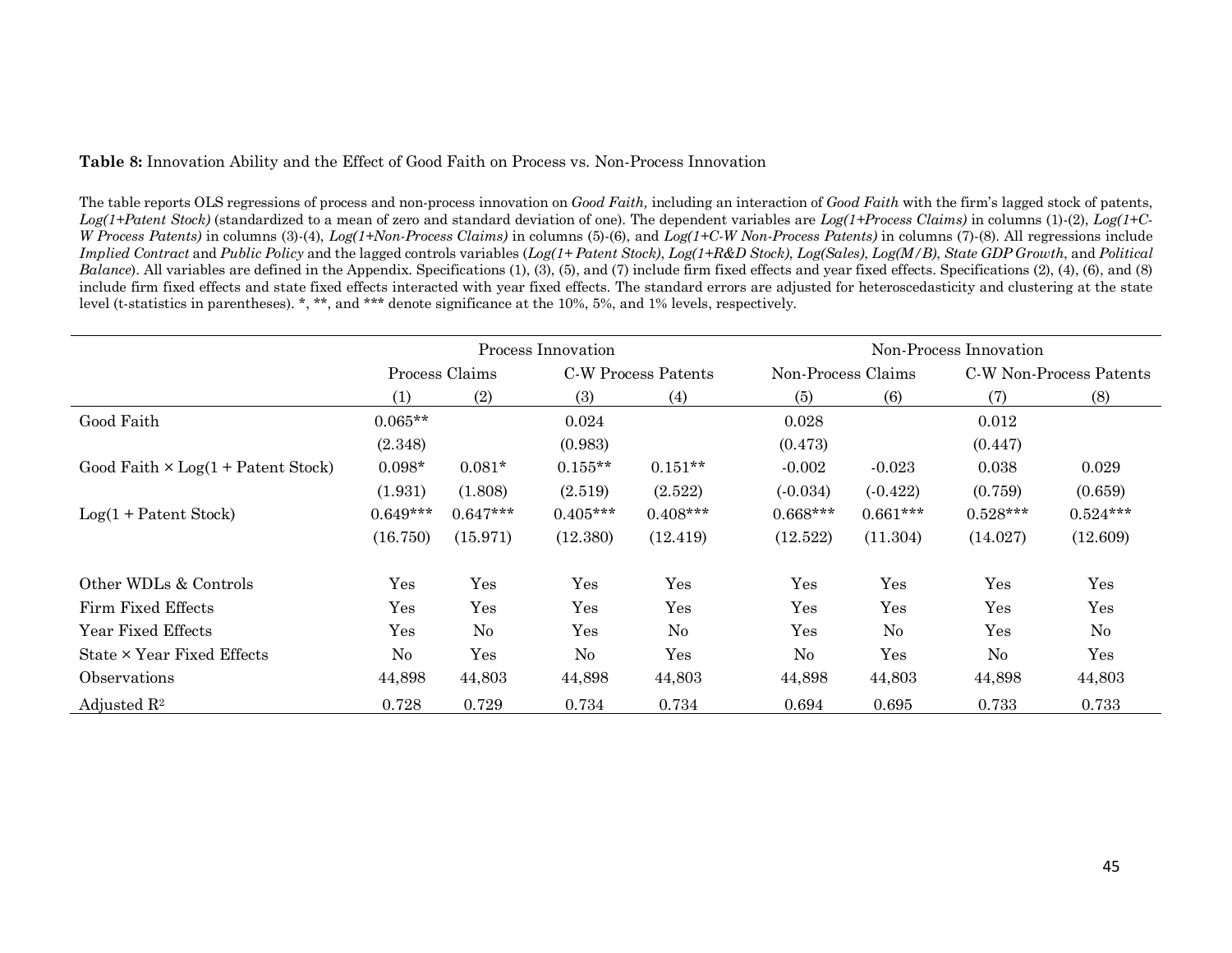## **Table 9:** Innovation Ability and the Effect of Good Faith on Employment and Capital Intensity

The table reports OLS regressions of firm employment and capital intensity on *Good Faith,* including an interaction of *Good Faith* with the firm's lagged stock of patents, *Log(1+Patent Stock)* (standardized to a mean of zero and standard deviation of one). The regressions also include the other Wrongful Discharge Laws indicators (*Implied Contract* and *Public Policy*) and lagged control variables. The dependent variables are a firm's annual employment growth rate (*Employment Growth*) in columns (1)-(2), the logarithm of a firm's employment level (*Log(Employment*)) in columns (3)-(4), the logarithm of a firm's capital-labor ratio defined as property, plant, and equipment divided by employment (*Log(K/L)*) in columns (5)-(6), and the logarithm of a firm's capital expenditures per employee (*Log(Capex/Emp)*) in columns (7)-(8). All other variables are defined in the Appendix. Specifications (1), (3), (5), and (7) include firm fixed effects and year fixed effects. Specifications (2), (4), (6), and (8) include firm fixed effects and state fixed effects interacted with year fixed effects. The standard errors are adjusted for heteroscedasticity and clustering at the state level (t-statistics in parentheses). \*, \*\*, and \*\*\* denote significance at the 10%, 5%, and 1% levels, respectively.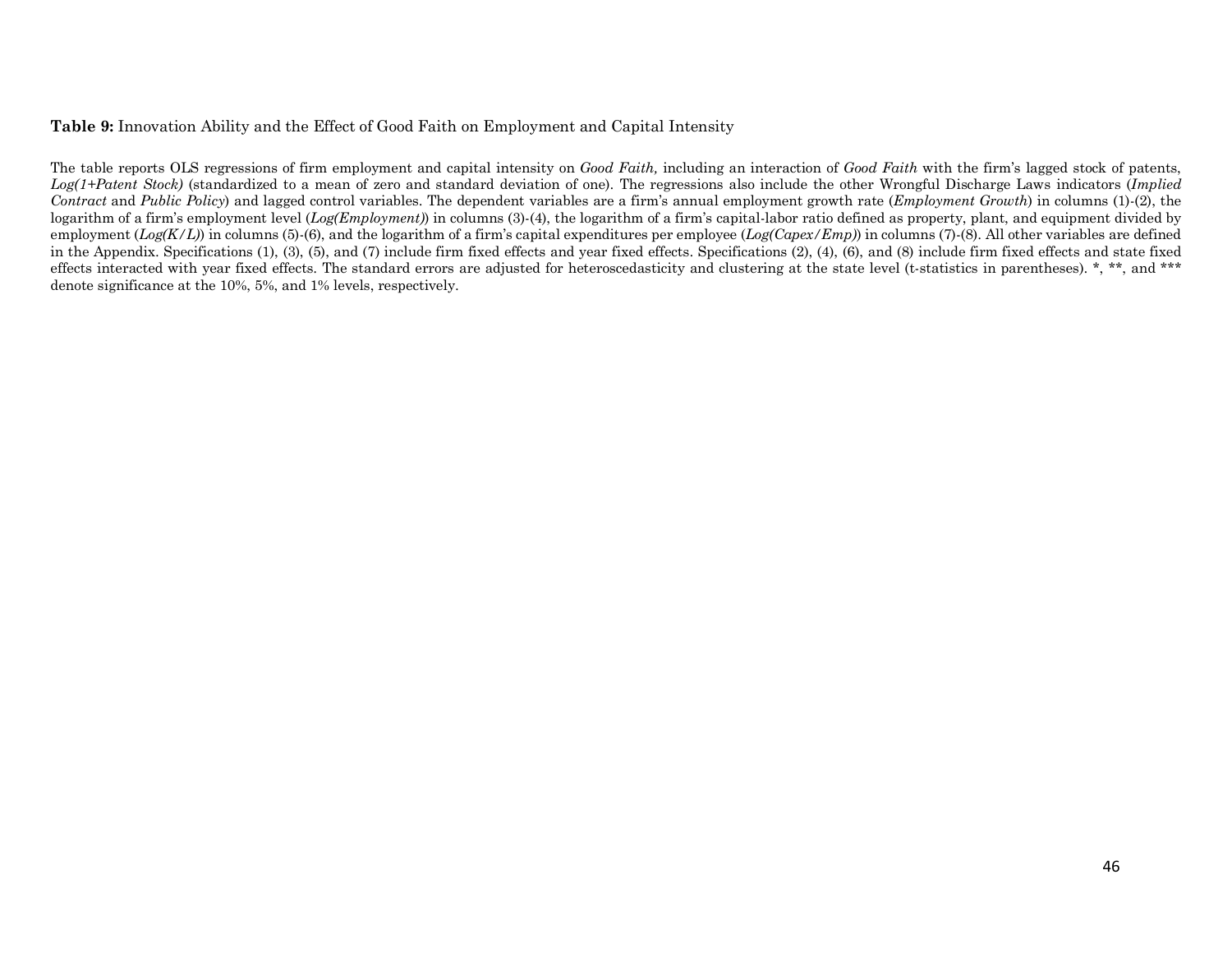|                                           | Employment Growth |             |             | Log(Employment) |            | Log(K/L)   |            | Log(Capex/Emp) |
|-------------------------------------------|-------------------|-------------|-------------|-----------------|------------|------------|------------|----------------|
|                                           | (1)               | (2)         | (3)         | (4)             | (5)        | (6)        | (7)        | (8)            |
| Good Faith                                | $-0.005$          |             | $-0.022$    |                 | 0.030      |            | 0.016      |                |
|                                           | $(-0.791)$        |             | $(-0.821)$  |                 | (1.560)    |            | (0.826)    |                |
| Good Faith $\times$ Log(1 + Patent Stock) | $-0.010**$        | $-0.009***$ | $-0.079***$ | $-0.067***$     | $0.067***$ | $0.074***$ | $0.091***$ | $0.101**$      |
|                                           | (.2.083)          | (.3.480)    | $(-6.390)$  | $(-4.411)$      | (6.091)    | (3.824)    | (3.764)    | (2.553)        |
| $Log(1 + Patent Stock)$                   | 0.000             | $-0.000$    | $0.110***$  | $0.109***$      | $0.042***$ | $0.041***$ | $-0.038*$  | $-0.040*$      |
|                                           | (0.007)           | $(-0.095)$  | (9.668)     | (9.004)         | (2.907)    | (2.825)    | $(-1.721)$ | $(-1.713)$     |
| <b>Implied Contract</b>                   | $-0.004$          |             | $-0.045**$  |                 | $-0.014$   |            | 0.002      |                |
|                                           | $(-0.653)$        |             | (.2.259)    |                 | $(-0.878)$ |            | (0.108)    |                |
| <b>Public Policy</b>                      | $-0.006$          |             | $-0.008$    |                 | $-0.035$   |            | $-0.038$   |                |
|                                           | $(-1.126)$        |             | $(-0.472)$  |                 | (.1.638)   |            | $(-1.443)$ |                |
| $Log(1 + R&D Stock)$                      | $0.087***$        | $0.087***$  | $0.085***$  | $0.082***$      | $0.049***$ | $0.049***$ | $0.385***$ | $0.379***$     |
|                                           | (15.139)          | (15.028)    | (10.455)    | (9.978)         | (4.209)    | (4.056)    | (20.882)   | (19.584)       |
| Log(Sales)                                | $-0.068***$       | $-0.070***$ | $0.536***$  | $0.529***$      | $0.066***$ | $0.064***$ | $0.106***$ | $0.104***$     |
|                                           | (.19.109)         | (.19.706)   | (22.121)    | (21.784)        | (6.458)    | (6.042)    | (6.486)    | (6.059)        |
| Log(M/B)                                  | $-0.024***$       | $-0.024***$ | $0.041**$   | $0.044***$      | $0.035***$ | $0.037***$ | $-0.024*$  | $-0.020$       |
|                                           | (.4.600)          | $(-4.399)$  | (2.609)     | (2.785)         | (3.471)    | (3.978)    | (.1.879)   | (.1.557)       |
| State GDP Growth                          | $0.115^{\star}$   |             | $0.422***$  |                 | $-0.221$   |            | $0.964***$ |                |
|                                           | (1.864)           |             | (4.812)     |                 | $(-1.311)$ |            | (3.538)    |                |
| <b>State Political Balance</b>            | $-0.010$          |             | $-0.032$    |                 | 0.025      |            | $0.105**$  |                |
|                                           | $(-0.694)$        |             | $(-0.869)$  |                 | (0.503)    |            | (2.255)    |                |
| Firm Fixed Effects                        | Yes               | Yes         | Yes         | Yes             | Yes        | Yes        | Yes        | Yes            |
| Year Fixed Effects                        | Yes               | No          | Yes         | No              | Yes        | No         | Yes        | No             |
| State × Year Fixed Effects                | $\rm No$          | Yes         | No          | Yes             | No         | Yes        | No         | Yes            |
| Observations                              | 43,935            | 43,840      | 44,216      | 44,120          | 44,166     | 44,070     | 43,567     | 43,465         |
| Adjusted $\mathbb{R}^2$                   | 0.175             | 0.180       | 0.967       | 0.967           | 0.859      | 0.861      | 0.697      | 0.699          |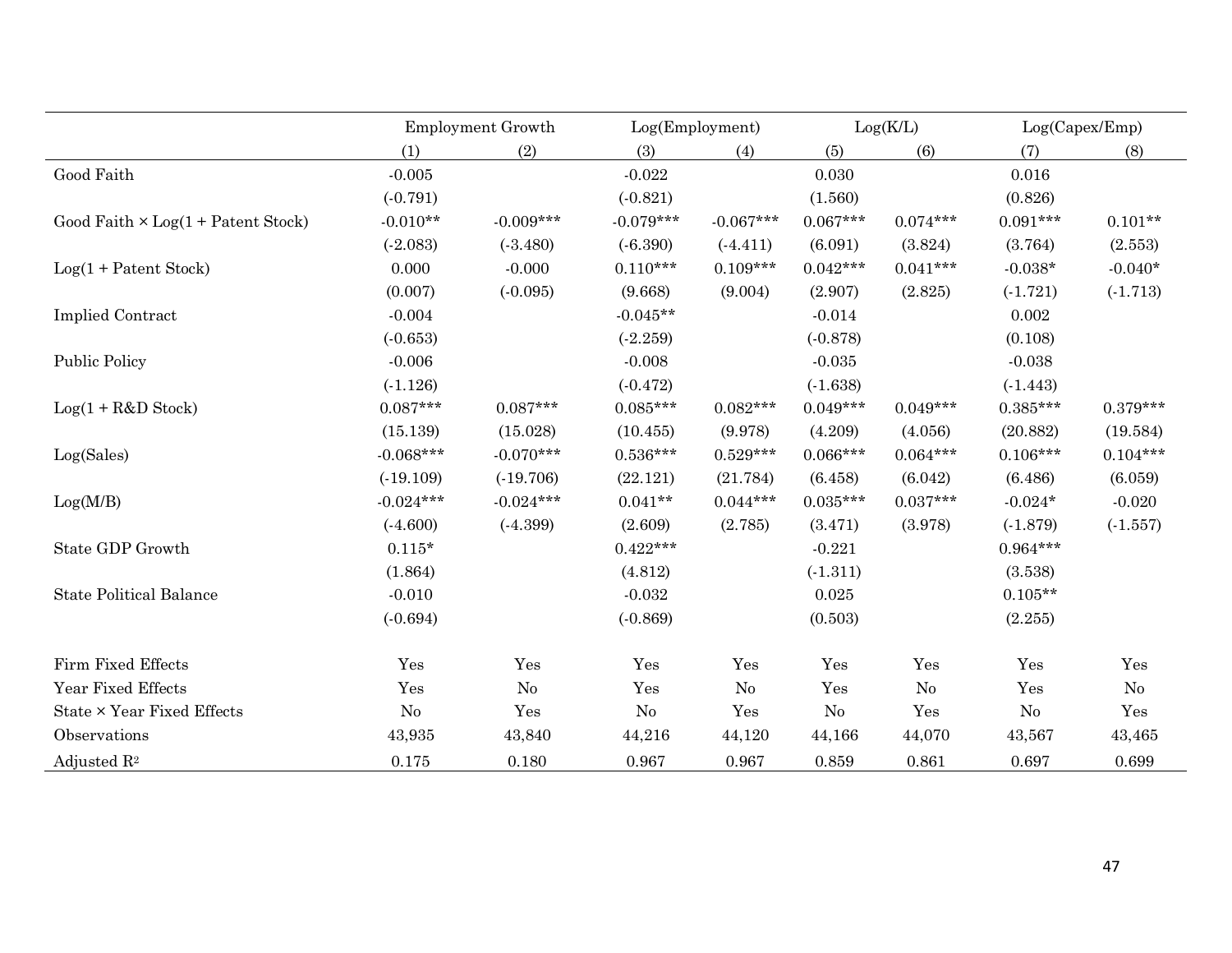# **Table 10:** Innovation Ability and the Effect of Good Faith on Labor Productivity, Profitability, and Equity Value

The table reports OLS regressions of firm labor productivity, profitability, and equity value on *Good Faith,* including an interaction of *Good Faith* with the firm's lagged stock of patents, *Log(1+Patent Stock)* (standardized to a mean of zero and standard deviation of one). The regressions also include the other Wrongful Discharge Laws indicators (*Implied Contract* and *Public Policy*) and lagged control variables. All variables are defined in the Appendix. The dependent variables are the logarithm of sales per employee (*Log(Sales/Emp)*) in columns (1)-(2), operating income before depreciation scaled by assets (*Profit*) in columns (3)-(4), and the logarithm of the market to book equity ratio (*Log(ME/BE)*) in columns (5)-(6). Specifications (1), (3), and (5) include firm fixed effects and year fixed effects. Specifications (2), (4), and (6) include firm fixed effects and state fixed effects interacted with year fixed effects. The standard errors are adjusted for heteroscedasticity and clustering at the state level (t-statistics in parentheses). \*, \*\*, and \*\*\* denote significance at the 10%, 5%, and 1% levels, respectively.

|                                           | Log(Sales/Emp) |                |             | Profit         | Log(ME/BE)  |             |
|-------------------------------------------|----------------|----------------|-------------|----------------|-------------|-------------|
|                                           | (1)            | (2)            | (3)         | (4)            | (5)         | (6)         |
| Good Faith                                | 0.022          |                | $-0.000$    |                | $-0.026$    |             |
|                                           | (1.270)        |                | $(-0.071)$  |                | $(-0.632)$  |             |
| Good Faith $\times$ Log(1 + Patent Stock) | $0.069***$     | $0.059***$     | $0.006***$  | $0.006**$      | $0.045**$   | $0.042**$   |
|                                           | (7.230)        | (4.697)        | (2.847)     | (2.106)        | (2.228)     | (2.267)     |
| $Log(1 + Patent Stock)$                   | $-0.052***$    | $-0.050***$    | $-0.009***$ | $-0.008***$    | $-0.047**$  | $-0.045**$  |
|                                           | $(-5.201)$     | $(-4.647)$     | (.3.830)    | (.3.602)       | $(-2.226)$  | $(-2.130)$  |
| <b>Implied Contract</b>                   | $0.028*$       |                | 0.002       |                | 0.014       |             |
|                                           | (1.754)        |                | (0.568)     |                | (0.441)     |             |
| <b>Public Policy</b>                      | $-0.018$       |                | 0.003       |                | 0.014       |             |
|                                           | $(-1.526)$     |                | (1.151)     |                | (0.389)     |             |
| Log(Sales)                                | $-0.010$       | $-0.012$       | $-0.017***$ | $-0.016***$    | $-0.076***$ | $-0.073***$ |
|                                           | $(-0.995)$     | $(-1.140)$     | $(-5.701)$  | $(-5.283)$     | $(-5.835)$  | $(-5.559)$  |
| $Log(1 + R&D Stock)$                      | $0.189***$     | $0.189***$     | $0.024***$  | $0.024***$     | $-0.130***$ | $-0.130***$ |
|                                           | (16.979)       | (16.411)       | (8.838)     | (8.850)        | $(-9.991)$  | $(-9.896)$  |
| State GDP Growth                          | $-0.078$       |                | $0.095**$   |                | $1.319***$  |             |
|                                           | (.0.918)       |                | (2.487)     |                | (6.125)     |             |
| <b>State Political Balance</b>            | 0.014          |                | 0.010       |                | 0.058       |             |
|                                           | (0.480)        |                | (1.462)     |                | (0.816)     |             |
| Firm Fixed Effects                        | Yes            | Yes            | Yes         | Yes            | Yes         | Yes         |
| Year Fixed Effects                        | Yes            | N <sub>0</sub> | Yes         | N <sub>o</sub> | Yes         | $\rm No$    |
| <b>State-Year Fixed Effects</b>           | N <sub>0</sub> | Yes            | No          | Yes            | No          | Yes         |
| Observations                              | 44,118         | 44,021         | 44,744      | 44,648         | 43,853      | 43,761      |
| Adjusted $\mathbb{R}^2$                   | 0.825          | 0.827          | 0.669       | 0.673          | 0.618       | 0.627       |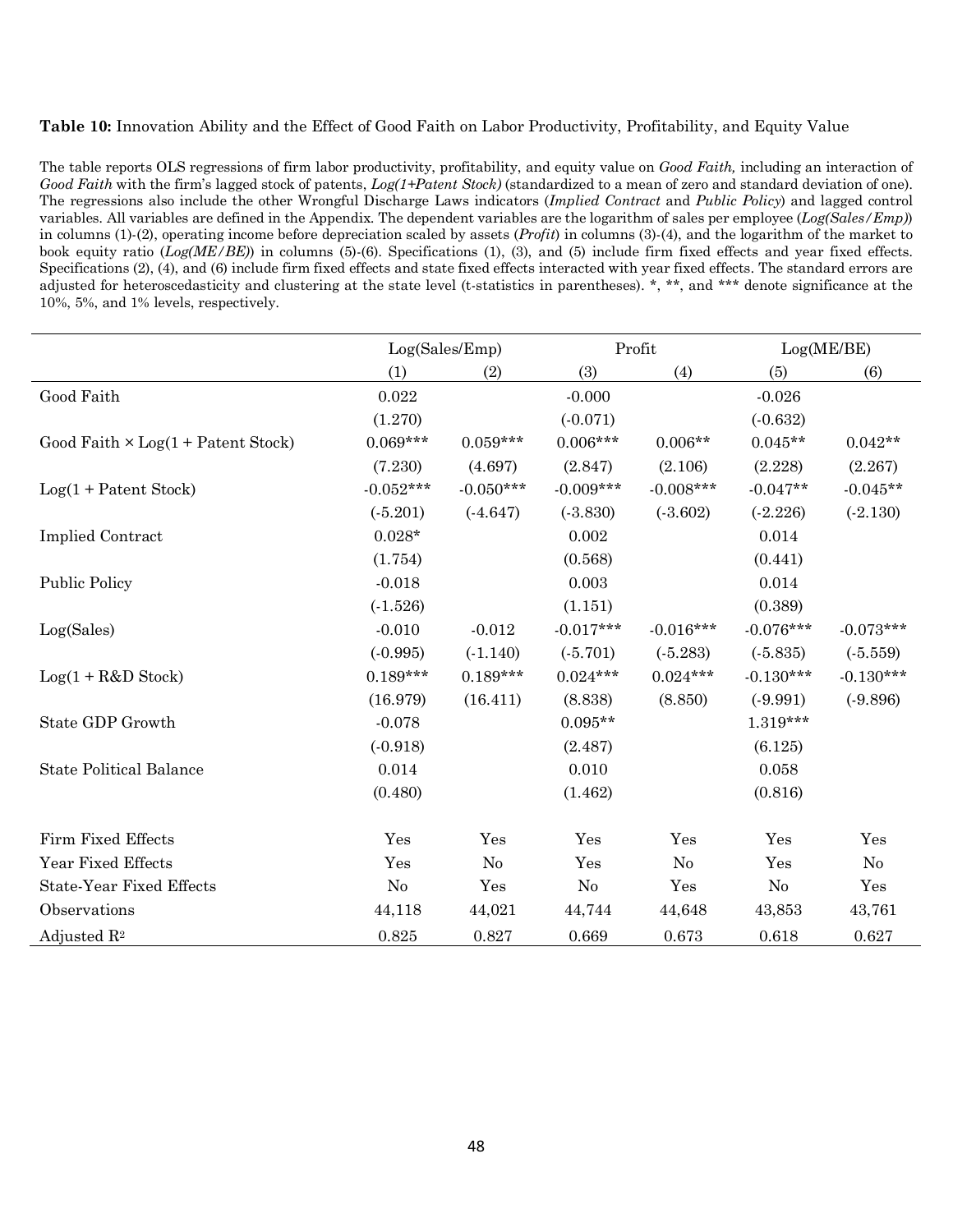# **Online Appendix to**

# **"Shielding Firm Value: Employment Protection and Process Innovation"**

Jan Bena, Hernán Ortiz-Molina, and Elena Simintzi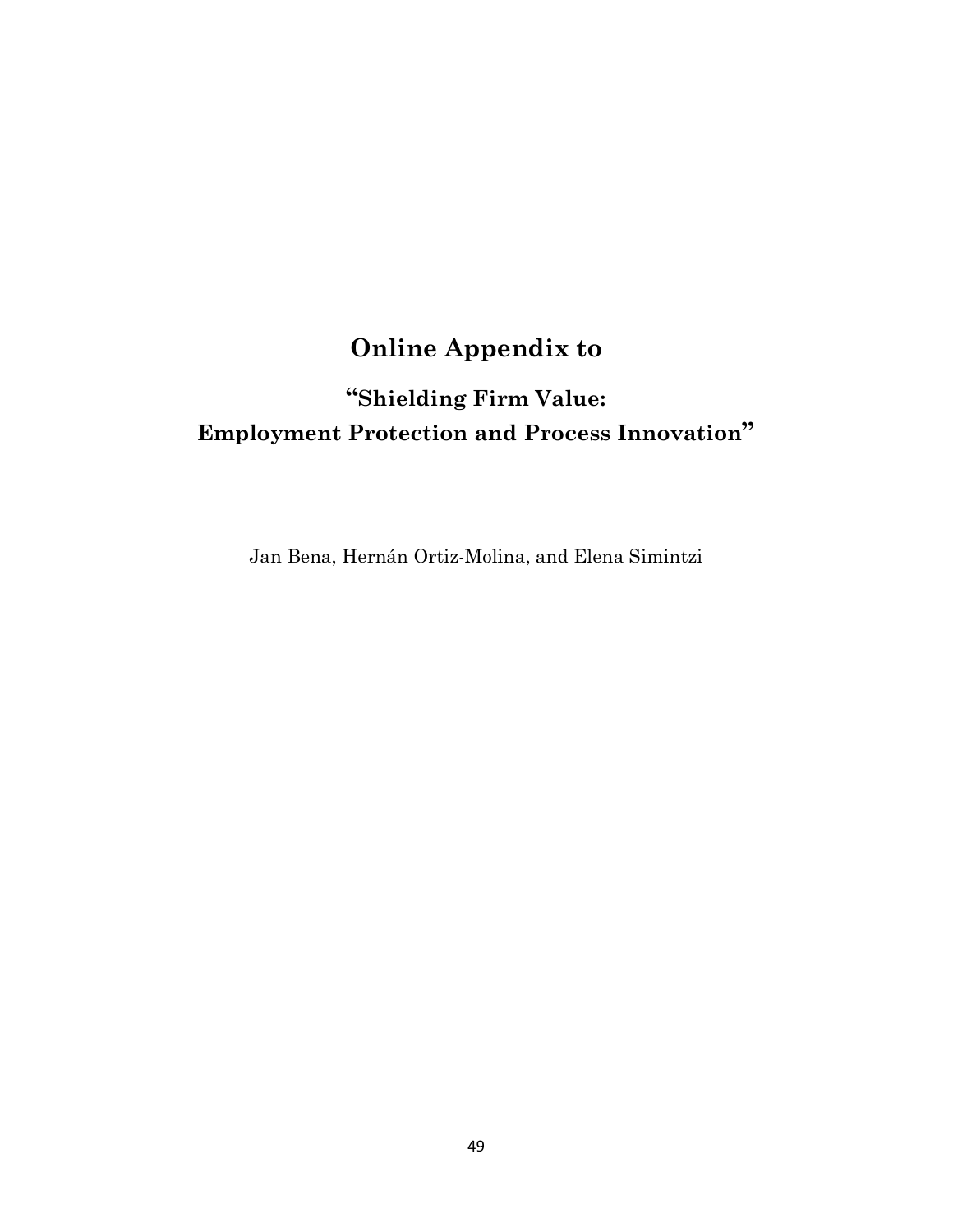**Table A1:** Robustness of Main Results to Using Alternative Measures of Innovation

The table reports the results of OLS regressions of process and non-process innovation on *Good Faith* that also include the other Wrongful Discharge Laws indicators (*Implied Contract* and *Public Policy*) and lagged control variables (*Log(1+Patent Stock)*, *Log(1+R&D Stock)*, *Log(Sales)*, *Log(M/B)*, *State GDP Growth*, and *Political Balance*), as well as firm fixed effects and year fixed effects. The dependent variables are *Log(1+Process Patents)* in columns (1)-(2), *Log(1+V-W Process Patents)* in columns (3)-(4), *Log(1+Non-Process Patents)* in columns (5)-(6), and *Log(1+V-W Non-Process Patents)* in columns (7)-(8). *Log(1+Process Patents)* and *Log(1+Non-Process Patents)* are based on (unweighted) counts of process and non-process patents, respectively. *Log(1+V-W Process Patents)* and *Log(1+V-W Non-Process Patents)* are based on value-weighted counts of process and non-process patents, respectively. The value of each patent comes from Kogan et. al. (2017). All other variables are defined in the Appendix. The standard errors are adjusted for heteroscedasticity and clustering at the state level (t-statistics in parentheses). \*, \*\*, and \*\*\* denote significance at the 10%, 5%, and 1% levels, respectively.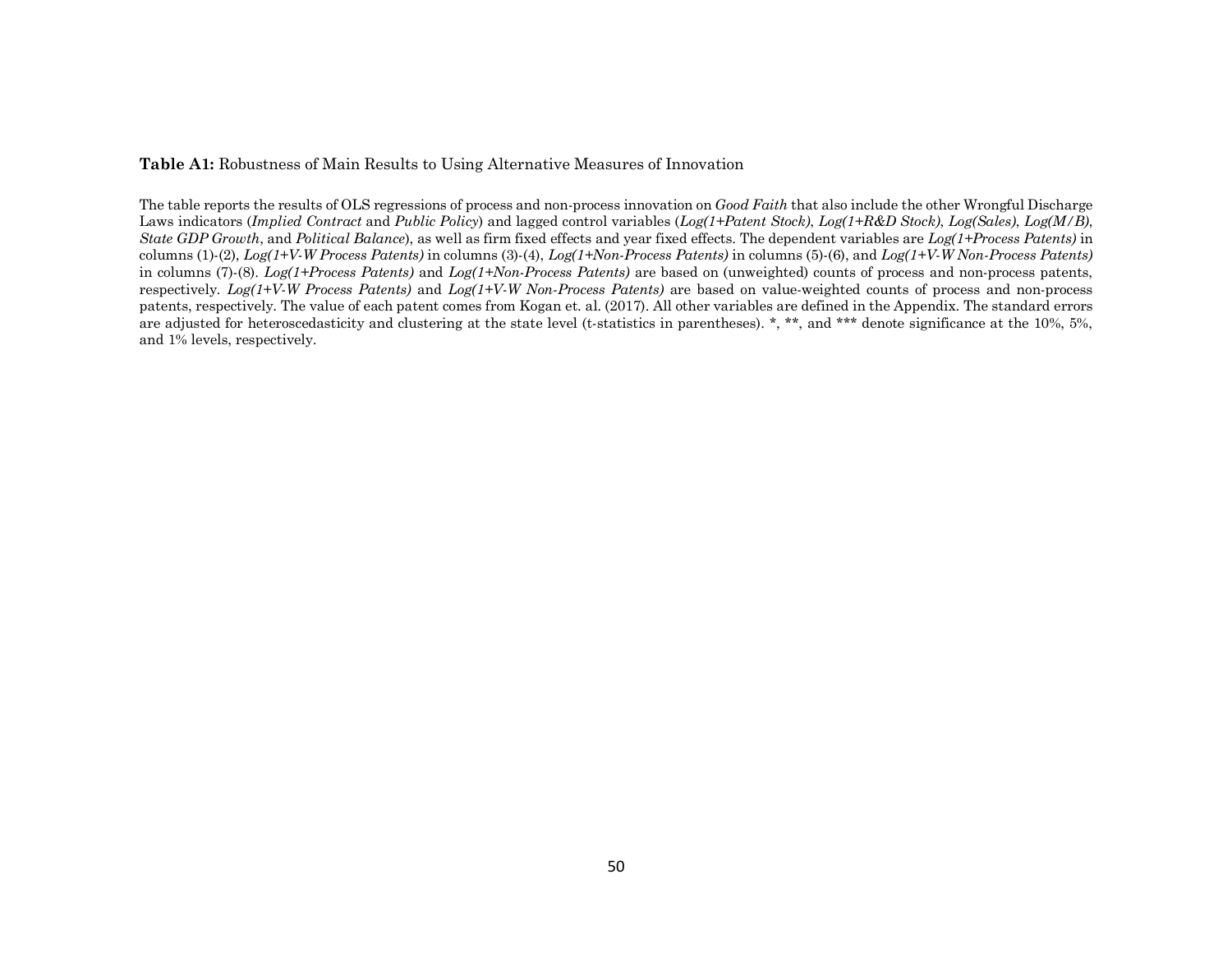|                                |            |                 | Process Innovation         |            | Non-Process Innovation |                     |           |                         |  |  |
|--------------------------------|------------|-----------------|----------------------------|------------|------------------------|---------------------|-----------|-------------------------|--|--|
|                                |            | Process Patents | <b>V-W Process Patents</b> |            |                        | Non-Process Patents |           | V-W Non-Process Patents |  |  |
|                                | (1)        | (2)             | (3)                        | (4)        | (5)                    | (6)                 | (7)       | (8)                     |  |  |
| Good Faith                     | $0.054***$ | $0.040**$       | $0.087***$                 | $0.059**$  | $0.049*$               | 0.032               | $0.056**$ | 0.026                   |  |  |
|                                | (2.752)    | (2.074)         | (3.099)                    | (2.310)    | (1.945)                | (1.354)             | (2.172)   | (0.997)                 |  |  |
| <b>Implied Contract</b>        | 0.001      | $-0.008$        | 0.004                      | $-0.011$   | 0.002                  | $-0.005$            | 0.003     | $-0.009$                |  |  |
|                                | (0.047)    | $(-0.559)$      | (0.131)                    | $(-0.482)$ | (0.085)                | $(-0.237)$          | (0.092)   | $(-0.318)$              |  |  |
| <b>Public Policy</b>           | $-0.016$   | $-0.010$        | $-0.018$                   | $-0.007$   | 0.003                  | 0.012               | 0.038     | $0.053*$                |  |  |
|                                | $(-0.875)$ | $(-0.737)$      | $(-0.553)$                 | $(-0.287)$ | (0.117)                | (0.548)             | (1.001)   | (1.933)                 |  |  |
| $Log(1 + Patent Stock)$        |            | $0.160***$      |                            | $0.250***$ |                        | $0.215***$          |           | $0.283***$              |  |  |
|                                |            | (8.123)         |                            | (5.849)    |                        | (10.099)            |           | (8.615)                 |  |  |
| $Log(1 + R&D Stock)$           |            | $0.045***$      |                            | $0.109***$ |                        | $0.039**$           |           | $0.113***$              |  |  |
|                                |            | (4.082)         |                            | (4.964)    |                        | (2.299)             |           | (4.367)                 |  |  |
| Log(Sales)                     |            | $0.029***$      |                            | $0.053***$ |                        | $0.084***$          |           | $0.119***$              |  |  |
|                                |            | (4.953)         |                            | (3.794)    |                        | (8.259)             |           | (7.057)                 |  |  |
| Log(M/B)                       |            | $0.020***$      |                            | $0.089***$ |                        | $0.044***$          |           | $0.161***$              |  |  |
|                                |            | (3.819)         |                            | (8.677)    |                        | (4.799)             |           | (9.211)                 |  |  |
| State GDP Growth               |            | $-0.189$        |                            | $-0.247$   |                        | $-0.106$            |           | $-0.150$                |  |  |
|                                |            | $(-1.562)$      |                            | (.1.166)   |                        | $(-0.583)$          |           | $(-0.579)$              |  |  |
| <b>State Political Balance</b> |            | $-0.032$        |                            | $-0.042$   |                        | $-0.031$            |           | $-0.073$                |  |  |
|                                |            | (.1.017)        |                            | $(-0.779)$ |                        | $(-0.733)$          |           | $(-1.290)$              |  |  |
| Firm Fixed Effects             | Yes        | Yes             | Yes                        | Yes        | Yes                    | Yes                 | Yes       | Yes                     |  |  |
| Year Fixed Effects             | Yes        | Yes             | Yes                        | Yes        | Yes                    | Yes                 | Yes       | Yes                     |  |  |
| Observations                   | 44,898     | 44,898          | 44,898                     | 44,898     | 44,898                 | 44,898              | 44,898    | 44,898                  |  |  |
| Adjusted $\mathbb{R}^2$        | 0.803      | 0.818           | 0.788                      | 0.803      | 0.805                  | 0.820               | 0.825     | 0.839                   |  |  |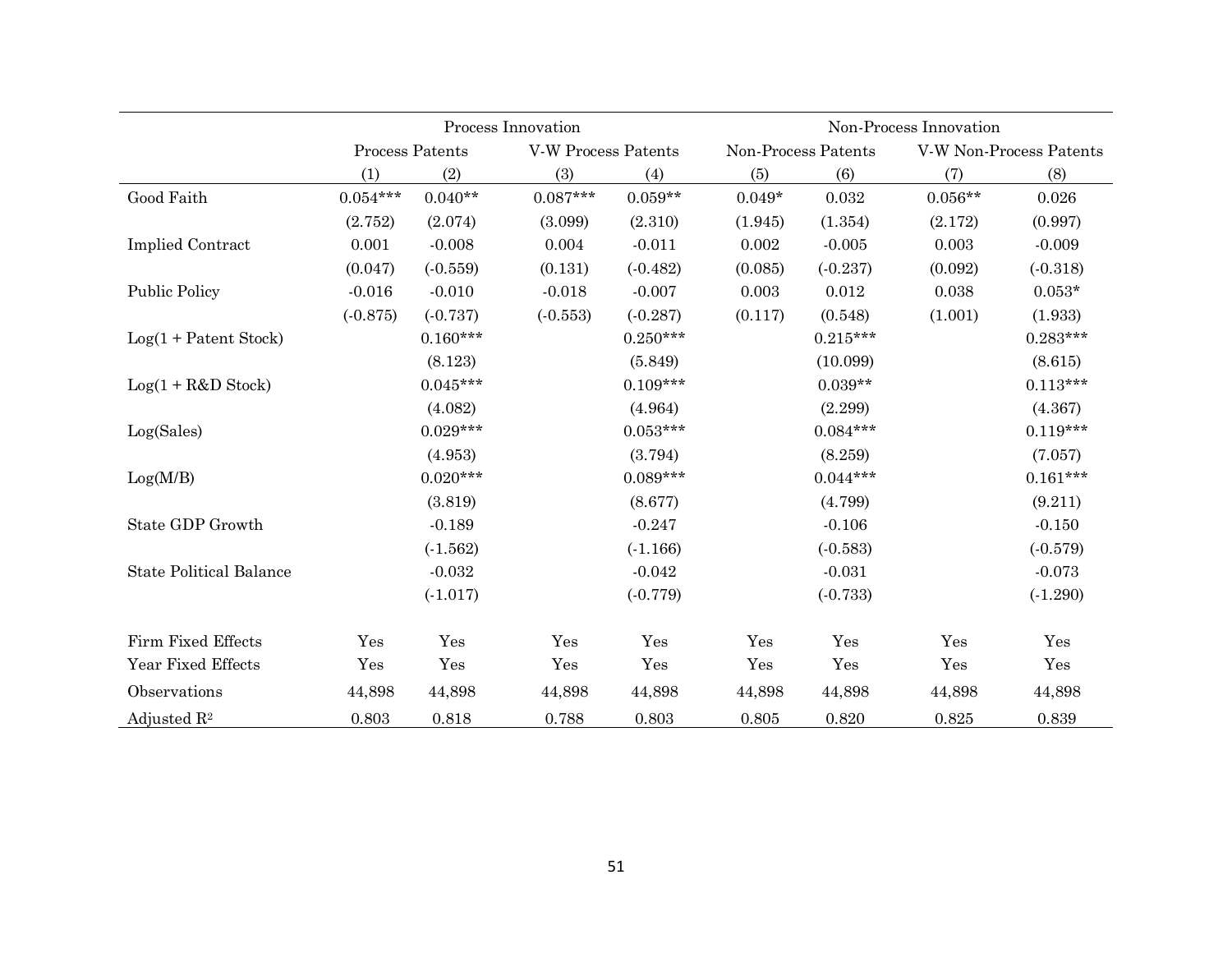### **Table A2:** Wrongful Discharge Laws and Share of Process Innovation

The table reports the results of OLS regressions of the share of process innovation in total innovation (conditional on a firm's filing at least one patent in that year) on *Good Faith* that also include the other Wrongful Discharge Laws indicators (*Implied Contract* and *Public Policy*) and lagged control variables (*Log(1+Patent Stock)*, *Log(1+R&D Stock)*, *Log(Sales)*, *Log(M/B)*, *State GDP Growth*, and *Political Balance*), as well as firm fixed effects and year fixed effects. In columns (1)-(2), the dependent variable is the share of process claims in the total number of claims contained in all patents filed by a firm in each year (*Process Share in Claims*). In columns (3)-(4), the dependent variable is the ratio of the citation-weighted number of process patents to the citation-weighted number of process and non-process patents filed by a firm in each year (*Process Share in C-W Patents*). In columns (5)-(6), the dependent variable is the share of (unweighted) process patents in the total number of (unweighted) process and non-process patents filed by a firm in each year (*Process Share in Patents*). In columns (7)-(8), the dependent variable is the ratio of the value-weighted number of process patents to the value-weighted number of process and non-process patents filed by a firm in each year (*Process Share in V-W Patents*). The value of each patent comes from Kogan et. al. (2017). All other variables are defined in the Appendix. The standard errors are adjusted for heteroscedasticity and clustering at the state level (t-statistics in parentheses). \*, \*\*, and \*\*\* denote significance at the 10%, 5%, and 1% levels, respectively.